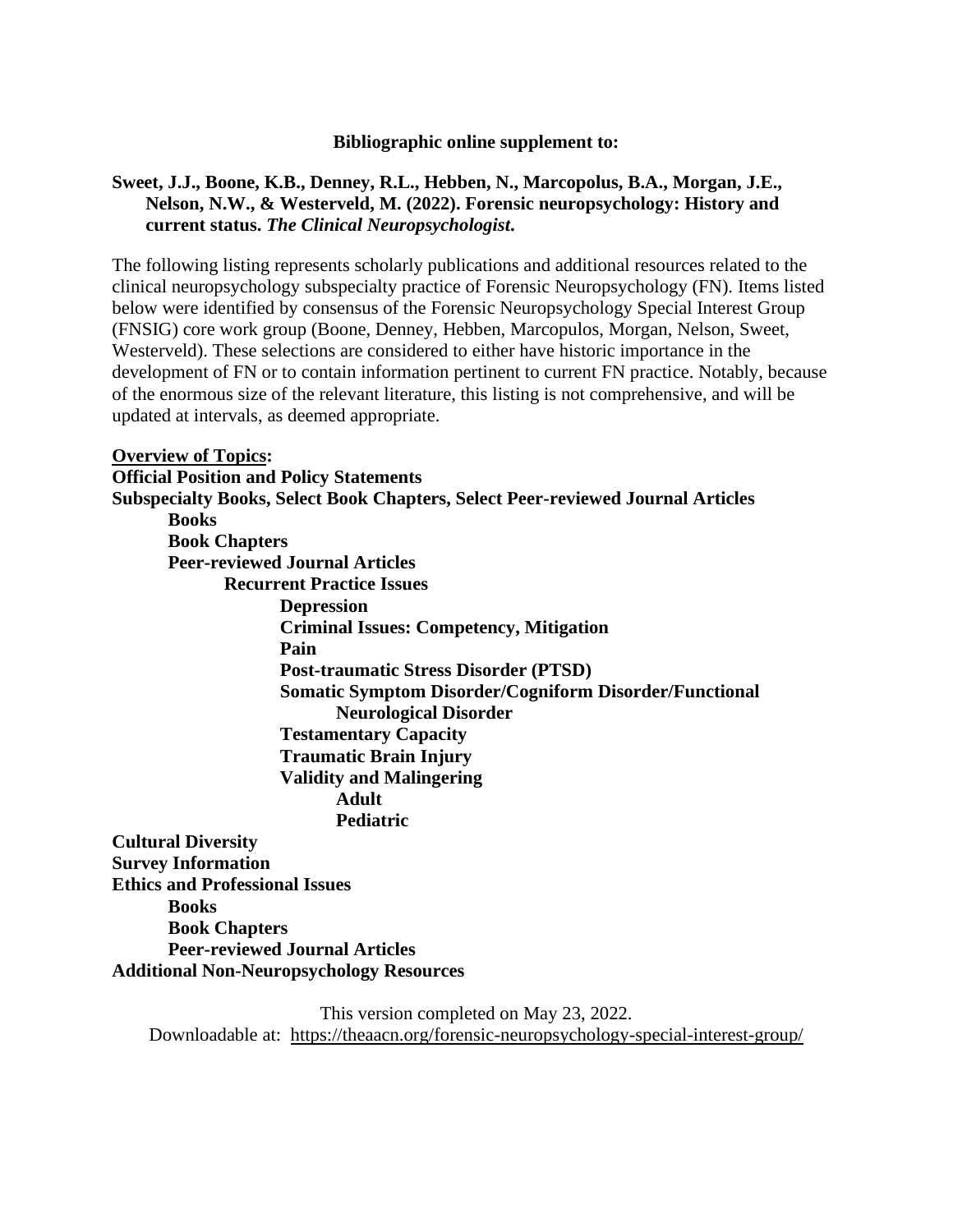### **Official Position and Policy Statements**

American Academy of Clinical Neuropsychology (2001). Policy statement on the presence of third party observers in neuropsychological assessments. *The Clinical Neuropsychologist*, 15(4), 433-443, [DOI: 10.1076/clin.15.4.433.1888](https://doi.org/10.1076/clin.15.4.433.1888)

American Academy of Clinical Neuropsychology (2003). Official position of the American Academy of Clinical Neuropsychology on ethical complaints made against clinical neuropsychologists during adversarial proceedings. *The Clinical Neuropsychologist*, 17(4), 443- 445, DOI: 10.1076/clin.17.4.443.27943

American Academy of Clinical Neuropsychology (2021). Position statement on use of race as a factor in neuropsychological test norming and performance prediction. PDF downloadable a[t](https://theaacn.org/wp-content/uploads/2021/11/AACN-Position-Statement-on-Race-Norms.pdf) <https://theaacn.org/wp-content/uploads/2021/11/AACN-Position-Statement-on-Race-Norms.pdf>

Amicus Brief regarding third party observers and recording of test administration, multiple neuropsychology organizations. PDF downloadable at [https://theaacn.org/wp](https://theaacn.org/wp-content/uploads/2020/12/AACN-Amicus-Brief-Michigan-2020.pdf)[content/uploads/2020/12/AACN-Amicus-Brief-Michigan-2020.pdf](https://theaacn.org/wp-content/uploads/2020/12/AACN-Amicus-Brief-Michigan-2020.pdf)

Board of Directors. (2007). American Academy of Clinical Neuropsychology (AACN) practice guidelines for neuropsychological assessment and consultation. *The Clinical Neuropsychologist*, 21(2), 209-231, DOI: 10.1080/13825580601025932

Boone, K. B., Sweet, J. J., Byrd, D., Denney, R., Hanks, R., Kaufman, P., Kirkwood, M. W., Larrabee, G. J., Marcopulos, B., Morgan, J. E., Paltzer, J., Rivera-Mindt, M., Schroeder, R., Sims, A., & Suhr, J. (2022). Official position of the American Academy of Clinical Neuropsychology on test security. *The Clinical Neuropsychologist,* 36(3), 523-545, DOI: [10.1080/13854046.2021.2022214](https://doi.org/10.1080/13854046.2021.2022214)

Bush, S. S., Barth, J. T., Pliskin, N. H., Arffa, S., Axelrod, B. N., Blackburn, L. A., … Silver, C. H.; NAN Policy & Planning Committee. (2005). Independent and court-ordered forensic neuropsychological examinations: Official statement of the National Academy of Neuropsychology. *Archives of Clinical Neuropsychology,* 20(8), 997-1007, [DOI:](http://dx.doi.org/10.1016/j.acn.2005.06.003)  [10.1016/j.acn.2005.06.003](http://dx.doi.org/10.1016/j.acn.2005.06.003)

Bush, S. S., Ruff, R. M., Tröster, A. I., Barth, J. T., Koffler, S. P., Pliskin, N. H., Reynolds, C. R., Silver, C. H.; NAN Policy and Planning Committee. (2005.) NAN position paper: Symptom validity assessment: Practice issues and medical necessity. *Archives of Clinical Neuropsychology*, 20(4), 419–426. PDF downloadable at https://www.nanonline.org/docs/PAIC/PDFs/NANsvt.pdf

Bush, S. S., Sweet, J. J., Bianchini, K. J., Johnson-Greene, D., Dean, P. M., & Schoenberg, M. (2018). Deciding to adopt revised and new psychological and neuropsychological tests: An inter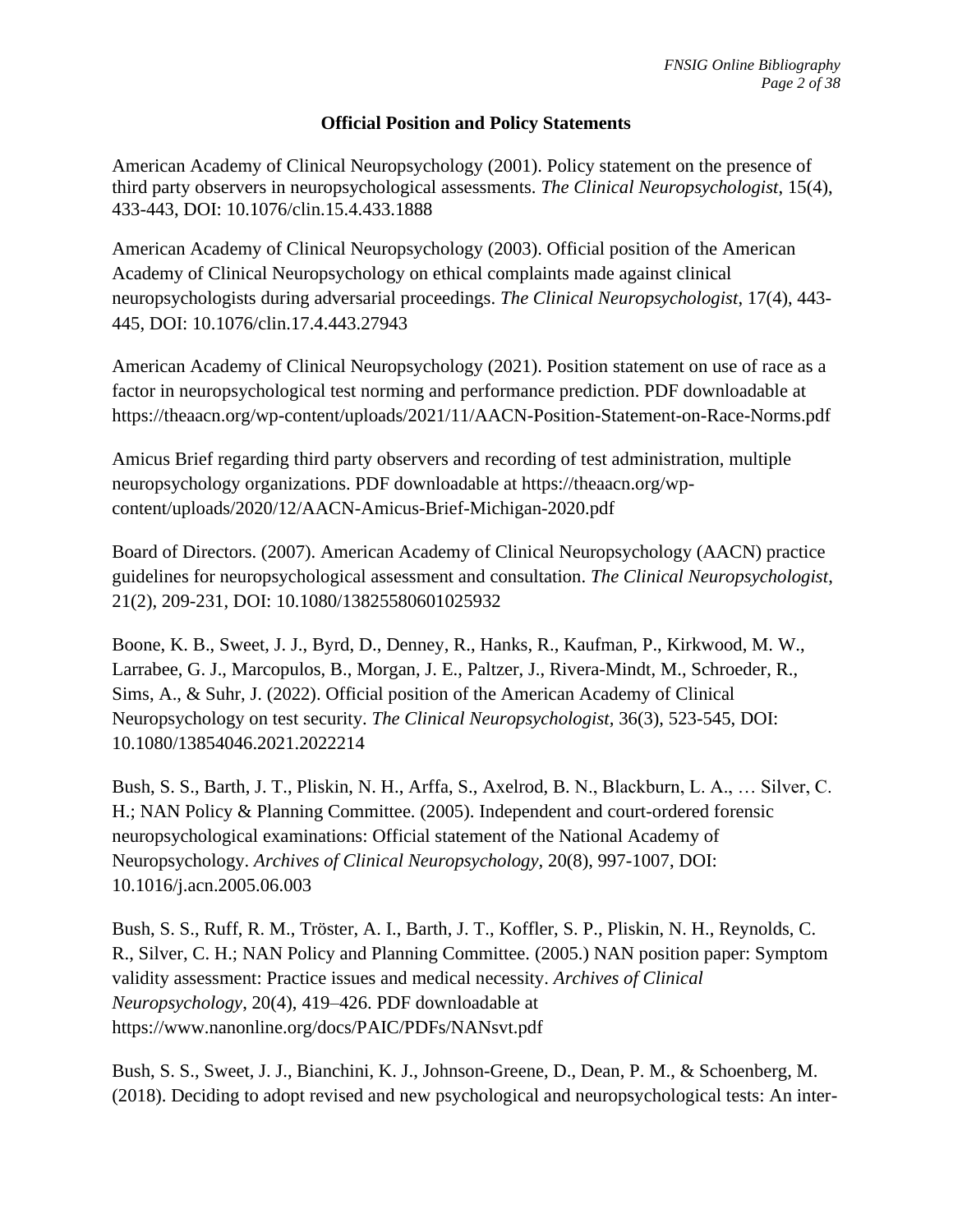organizational position paper. *The Clinical Neuropsychologist*, 32(3), 319-325, DOI: 10.1080/13854046.2017.1422277

Chafetz, M. D., Williams, M. A., Ben-Porath, Y. S., Bianchini, K. J., Boone, K. B., Kirkwood, M. W., Larrabee, G. J., & Ord, J. S. (2015). Official position of the American Academy of Clinical Neuropsychology Social Security Administration policy on validity testing: Guidance and recommendations for change. *The Clinical Neuropsychologist*, 29(6), 723-740, DOI: 10.1080/13854046.2015.1099738

Faust, D., Fisher, J. M., Harley, J. P., Heilbronner, R. L., Larrabee, G. J., Ricker, J. H., & Silver, C. H.; National Academy of Neuropsychology Policy & Planning Committee. (2005). Independent and court-ordered forensic neuropsychological examinations: Official statement of the National Academy of Neuropsychology. *Archives of Clinical Neuropsychology*, 20(8), 997- 1007. PDF downloadable at https://www.nanonline.org/docs/PAIC/PDFs/NANIMEpaper.pdf

Glen, T., Barisa, M., Ready, R., Peck, E., & Roebuck Spencer, T. (2021) Update on third party observers in neuropsychological evaluation: An interorganizational position paper. *The Clinical Neuropsychologist*, 35(6), 1107-1116, DOI: 10.1080/13854046.2021.1901992

Guilmette, T. J., Sweet. J. J., Hebben, N., Koltai, D., Mahone, E. M., Spiegler, B., Stucky, K., Westerveld, M., and Conference Participants. (2020). American Academy of Clinical Neuropsychology Consensus Conference Statement on uniform test score labeling of performance tests. *The Clinical Neuropsychologist*, 34(3), 437-453, DOI: 10.1080/13854046.2020.1722244

Heilbronner, R. L., Sweet, J. J., Attix, D. K., Krull, K. R., Henry, G. K. & Hart, R. P. (2010). Official position of the American Academy of Clinical Neuropsychology on serial neuropsychological assessments: The utility and challenges of repeat test administrations in clinical and forensic contexts. *The Clinical Neuropsychologist*, 24(8), 1267-1278, DOI: 10.1080/13854046.2010.526785

Heilbronner, R. L., Sweet, J. J., Morgan, J. E., Larrabee, G. J., Millis, S., and Conference Participants. (2009). American Academy of Clinical Neuropsychology consensus conference statement on the neuropsychological assessment of effort, response bias, and malingering. *The Clinical Neuropsychologist,* 23(7), 1093-1129, DOI: [10.1080/13854040903155063](https://doi.org/10.1080/13854040903155063)

Lewandowski, A., Baker, W. J., Sewick, B., Knippa, J., Axelrod, B., & McCaffrey, R. J. (2016). Policy statement of the American Board of Professional Neuropsychology regarding third party observation and the recording of psychological test administration in neuropsychological evaluations. *Applied Neuropsychology: Adult*, 23(6), 391-398, DOI: [10.1080/23279095.2016.1176366](https://psycnet.apa.org/doi/10.1080/23279095.2016.1176366)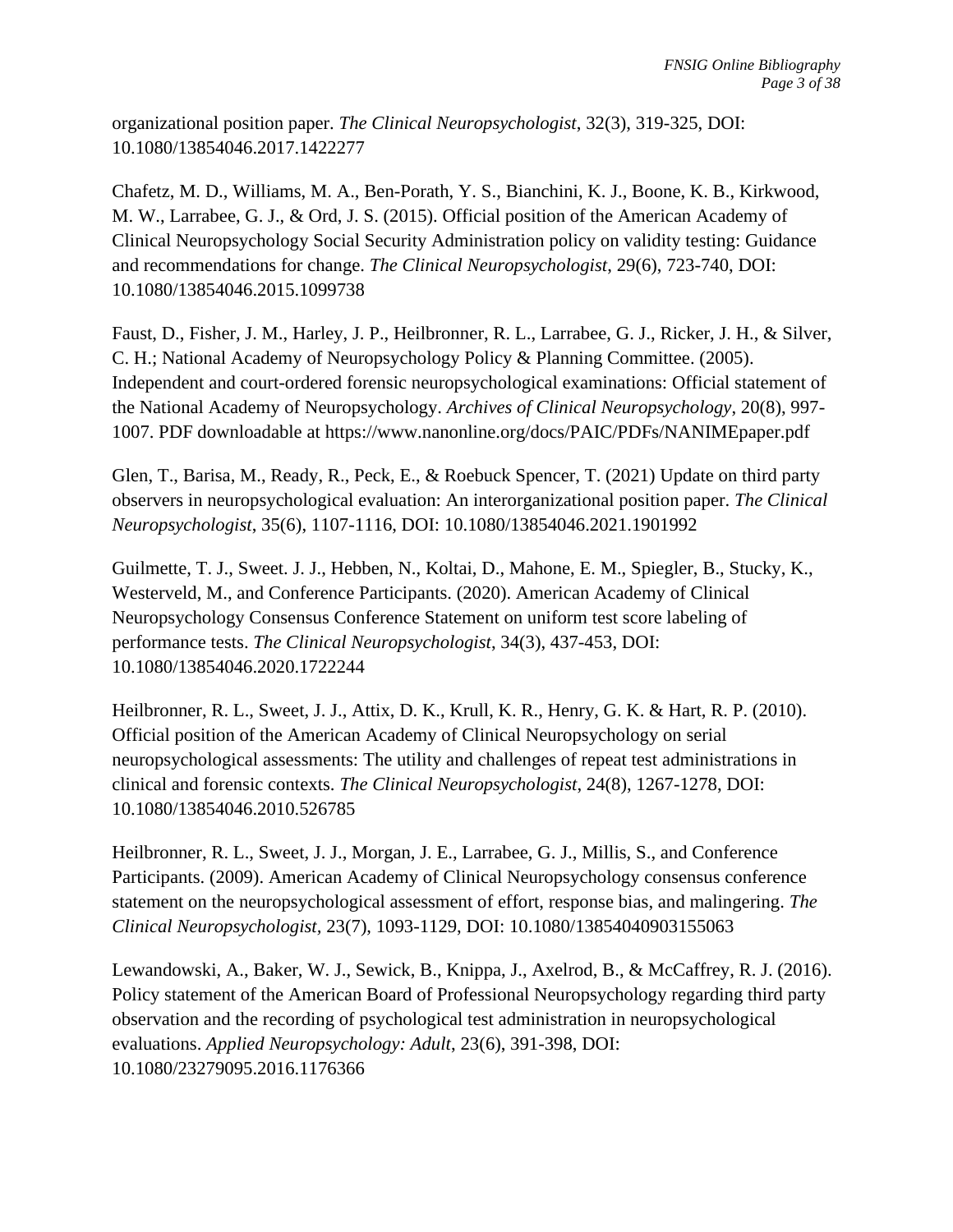NAN Policy and Planning Committee. (2000). Presence of third party observers during neuropsychological testing. Official statement of the National Academy of Neuropsychology. *Archives of Clinical Neuropsychology*, 15(5), 379-380. PDF downloadable at https://www.nanonline.org/docs/PAIC/PDFs/NANPositionThirdParty.pdf

National Academy of Neuropsychology Policy & Planning Committee (2018). The role of the neuropsychologist in selecting neuropsychological tests in a forensic evaluation. PDF downloadable a[t](https://www.nanonline.org/docs/ResearchandPublications/PositionPapers/Test%20Selection%20Statement%20Approved%202-15-2018%20(002).pdf)

[https://www.nanonline.org/docs/ResearchandPublications/PositionPapers/Test%20Selection%20](https://www.nanonline.org/docs/ResearchandPublications/PositionPapers/Test%20Selection%20Statement%20Approved%202-15-2018%20(002).pdf) [Statement%20Approved%202-15-2018%20\(002\).pdf](https://www.nanonline.org/docs/ResearchandPublications/PositionPapers/Test%20Selection%20Statement%20Approved%202-15-2018%20(002).pdf)

Ruff, R. M., Iverson, G. L., Barth, J. T., Bush, S. S., Broshek, D. K., and the NAN Policy and Planning Committee. (2009)*.* Recommendations for diagnosing a mild traumatic brain injury: A National Academy of Neuropsychology education paper. *Archives of Clinical Neuropsychology,* 24, 3–10, DOI: 10.1093/arclin/acp006

Sweet, J. J., Heilbronner, R. L., Morgan, J. E., Larrabee, G. J., Rohling, M. L., Boone, K. B., Kirkwood, M. W., Schroeder, R. W., Suhr, J. A., & Conference Participants. (2021). American Academy of Clinical Neuropsychology (AACN) 2021 consensus statement on validity assessment: Update of the 2009 AACN consensus conference statement on neuropsychological assessment of effort, response bias, and malingering*. The Clinical Neuropsychologist,* 35(6), 1053-1106, DOI: 10.1080/13854046.2021.1896036

# **Subspecialty Books, Select Book Chapters, and Select Peer-reviewed journal articles**

# **Books with "Forensic Neuropsychology" in title**

Boone, K. B. (2012). *Clinical practice of forensic neuropsychology: An evidence-based approach*. New York, NY: Guilford Press.

Bush, S. S., Demakis, G. J., & Rohling, M. L. (Eds.). (2017). *APA handbook of forensic neuropsychology*. Washington, D.C.: American Psychological Association.

Denney, R. L., & Sullivan, J. P. (2008). *Clinical neuropsychology in the criminal forensic setting*. New York, NY: Guilford Press.

Doerr, H. O., & Carlin, A. S. (Eds.). (1991). *Forensic neuropsychology: Legal and scientific bases*. New York, NY: Guilford Press.

Franklin, R. D. (Ed.). (2012). *Prediction in forensic neuropsychology: Sound statistical practices*. Mahwah, NJ: Lawrence Erlbaum Associates.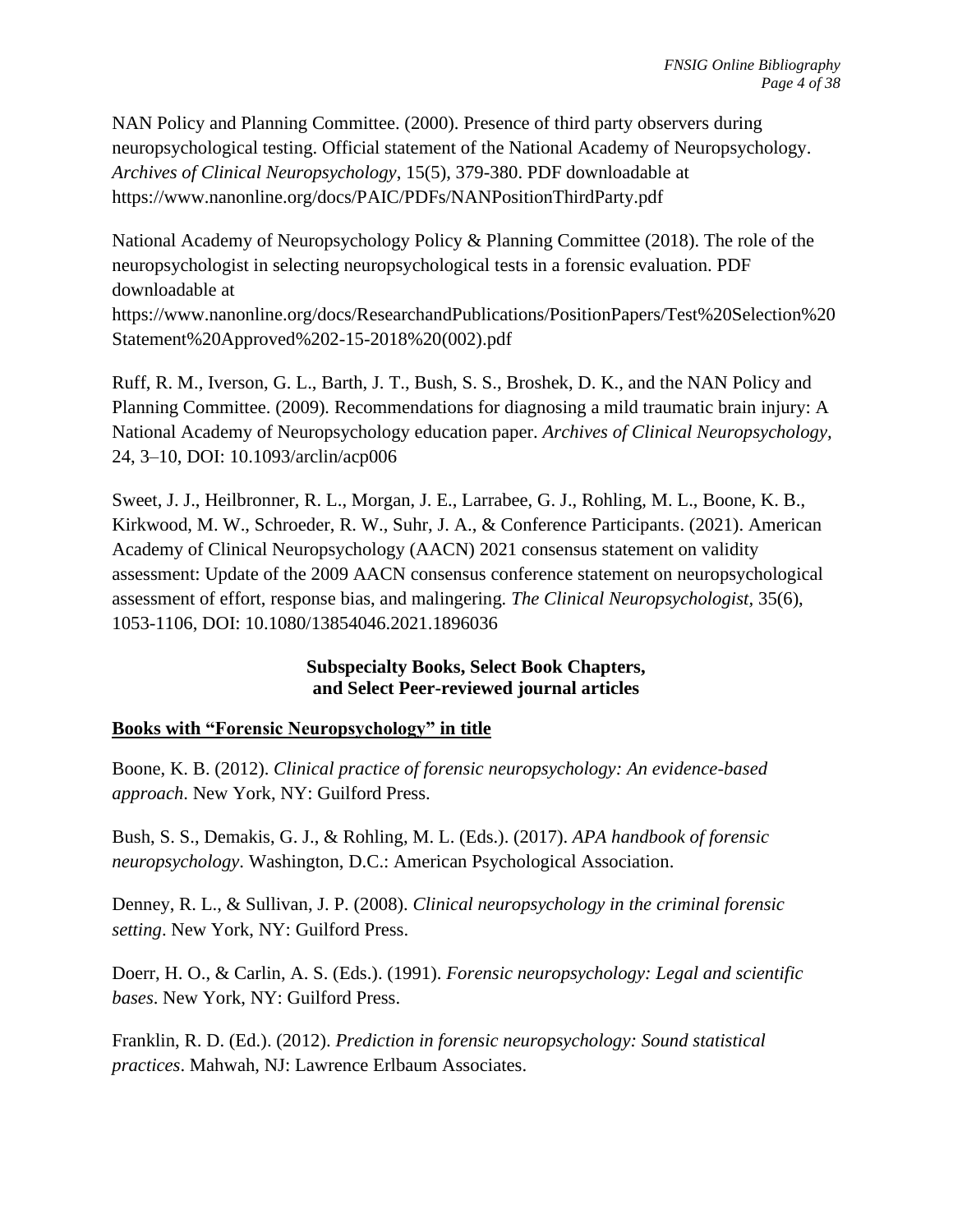Golden, C. J., & Lashley, L. (2014). *Forensic neuropsychological evaluation of the violent offender*. New York, NY: Springer Publishing.

Golden, C. J., & Strider, M. (Eds.). (1986). *Forensic neuropsychology*. New York, NY: Springer Publishing.

Heilbronner, R. L. (Ed.). (2005). *Forensic neuropsychology casebook*. New York, NY: Guilford Press.

Hom, J., & Denney, R. (Eds.). (2002). *Detection of response bias in forensic neuropsychology*. Binghamton, NY: Haworth Medical Press.

Horton, Jr., A. M., & Hartlage, L. C. (2010). *The handbook of forensic neuropsychology, 2nd Ed*. New York, NY: Springer Publishing.

Larrabee, G. J. (Ed.). (2005). *Forensic neuropsychology: A scientific approach*. New York, NY: Oxford University Press.

Larrabee, G. J. (Ed.). (2012). *Forensic neuropsychology: A scientific approach, 2nd Ed*. New York, NY: Oxford University Press.

McCaffrey, R. J., Williams, A. D., Fisher, J. M., & Laing, L. C. (Eds.). (1997). *The practice of forensic neuropsychology: Meeting challenges in the courtroom*. New York, NY: Plenum Press.

Reitan, R. M. (1981). *Forensic neuropsychology*. Tucson, AZ: Neuropsychology Press.

Sherman, E. M. S., & Brooks, B. L. (2012). *Pediatric forensic neuropsychology*. New York, NY: Oxford University Press.

Russell, E. (2011). *The scientific foundation of neuropsychological assessment with applications to forensic evaluation*. New York, NY: Elsevier Publishing.

Sweet, J. J. (Ed.). (1999). *Forensic neuropsychology: Fundamentals and practice*. New York, NY: Taylor & Francis.

Valciukas, J. A. (1995). *Forensic neuropsychology: Conceptual foundations and clinical practice*. New York, NY: Haworth Press.

Young, S., Kopelman, M., & Gudjonsson, G. (Eds.). (2009). *Forensic neuropsychology in practice: A guide to assessment and legal processes.* New York, NY: Oxford University Press.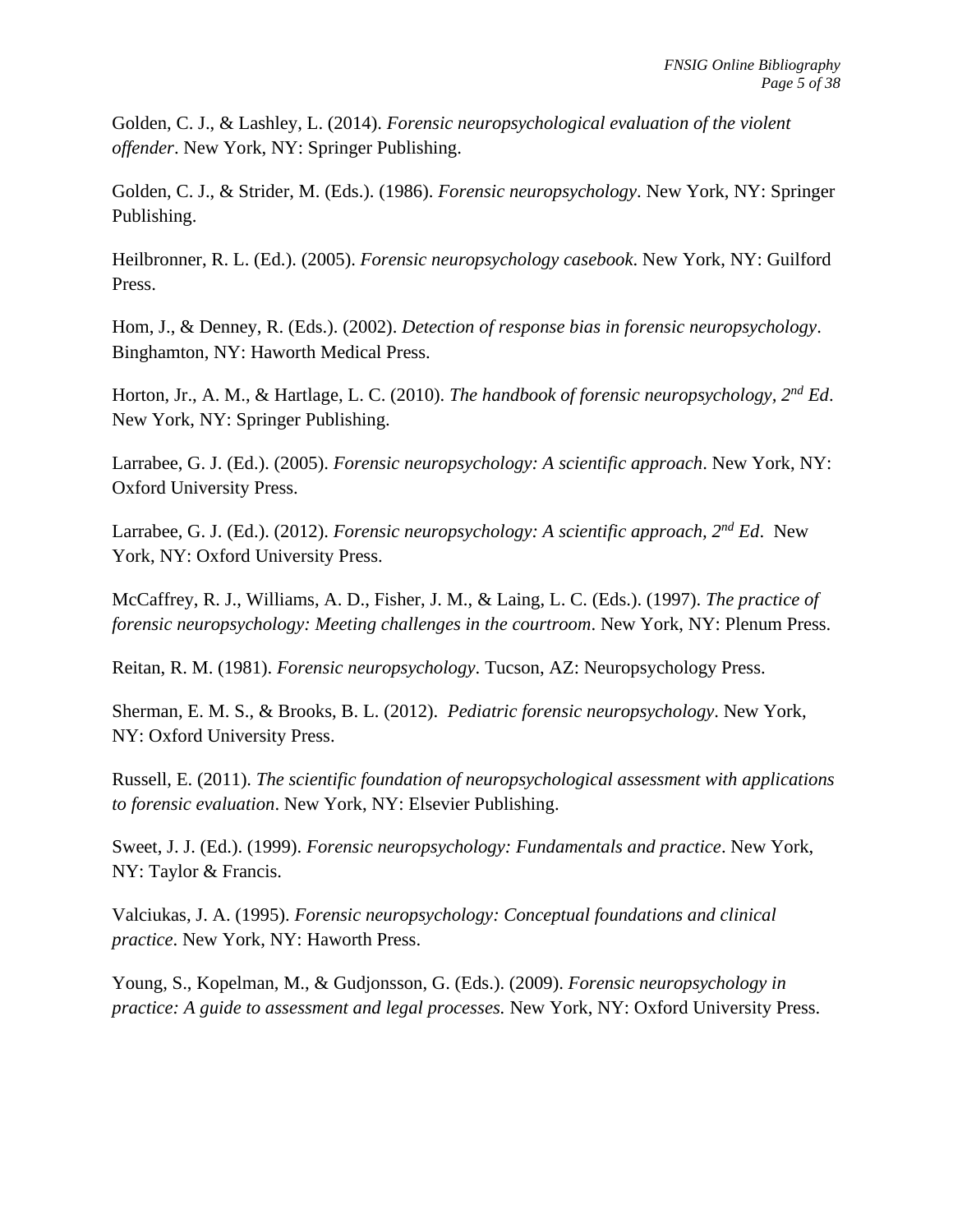### **Books addressing Forensic Neuropsychology content without the terms "forensic"** *and* **"neuropsychology" in title**

Bush, S. S., & Iverson, G. L. (Eds.). (2012). *Neuropsychological assessment of work-related injuries*. New York, NY: Guilford Press.

Chafetz, M. (2015). *Intellectual disability: Criminal and civil forensic issues*. New York, NY: Oxford University Press.

Demakis, G. J. (2012). *Civil capacities in clinical neuropsychology: Research findings and practical applications*. New York, NY: Oxford University Press.

Dywan, J., Kaplan, R. D., & Pirozzolo, F. J. (2013). *Neuropsychology and the law*. New York, NY: Springer Verlag.

Faust, D., Ziskin, J., & Hiers, J. B. (1991). *Brain damage claims: Coping with neuropsychological evidence (Volumes 1 and 2)*. Los Angeles, CA: Law and Psychology Press.

Hall, H. V., & Sbordone, R. (Eds.). (1993). *Disorders of executive functions: Civil and criminal law applications*. Boca Raton, FL: CRC Press.

Hebben, N., & Milberg, W. (2009). *Essentials of neuropsychological assessment, 2nd Ed.* New Jersey: Wiley & Sons, Inc.

Heilbronner, R. L. (Ed.). (2008). *Neuropsychology in the courtroom: Expert analysis of reports and testimony*. New York, NY: Guilford Press.

Oakes, H. J., Lovejoy, D. W., & Bush, S. S. (2017). *The independent neuropsychological evaluation*. New York, NY: Oxford University Press.

Postal, K. (2019). *Testimony that sticks: The art of communicating psychology and neuropsychology to juries.* New York, NY: Oxford University Press.

Postal, K. (2022). *The art and science of expert witness testimony*. New York, NY: Oxford University Press.

Sbordone, R. J. (1995). *Neuropsychology for the attorney*. Delray Beach, FL: St. Lucie Press.

Sbordone, R. J., & Saul, R. E. (2000). *Neuropsychology for health care professionals and attorneys, 2nd Ed*. Boca Raton, FL: CRC Press.

# **Books on neuropsychological malingering and validity assessment**

Boone, K. (Ed.). (2021). *Assessment of feigned cognitive impairment: A neuropsychological perspective, 2nd Ed.* New York, NY: Oxford University Press.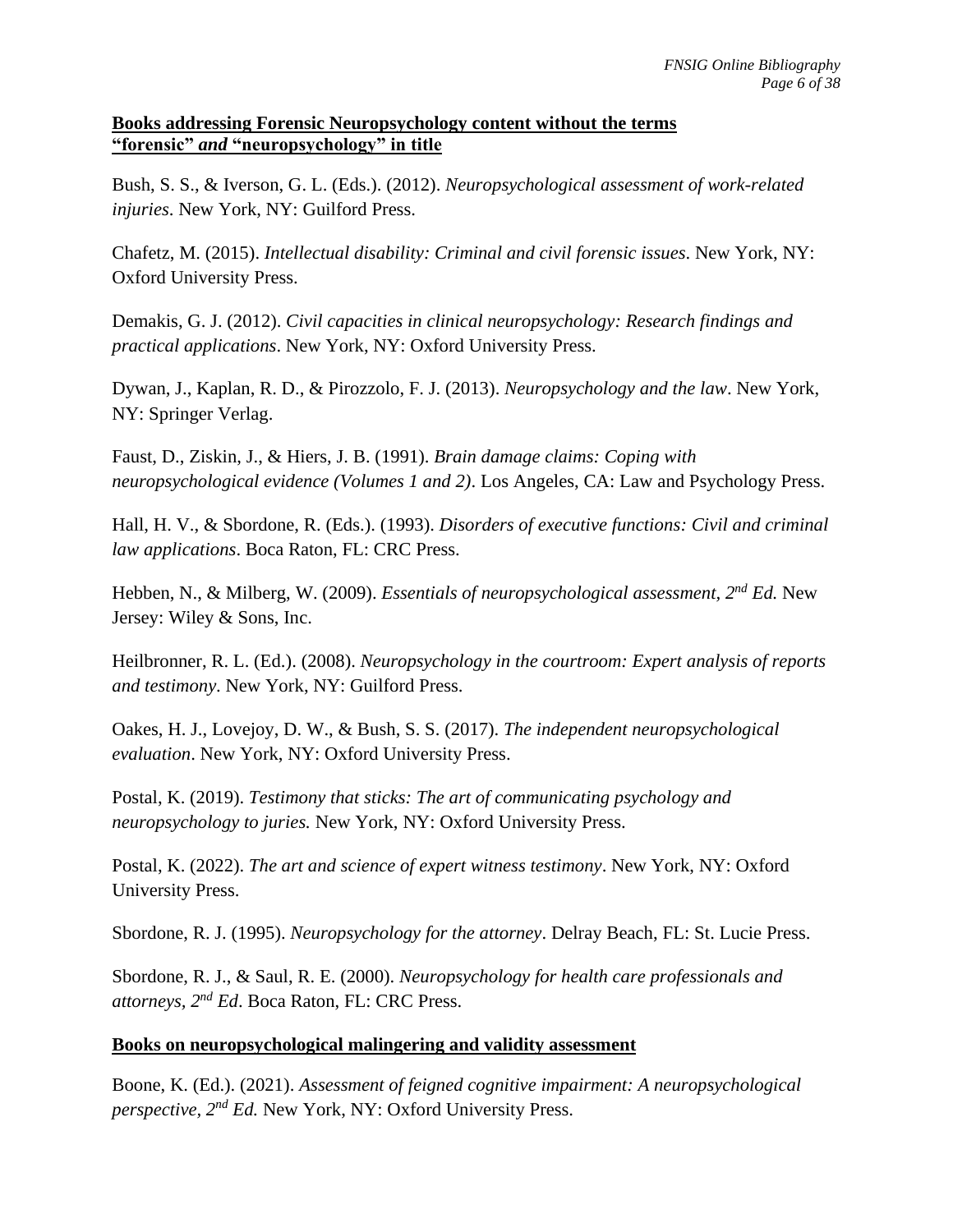Carone, D., & Bush, S. S. (2013). *Mild traumatic brain injury: Symptom validity assessment and malingering*. New York, NY: Springer Publishing.

Horton, A. M., & Reynolds, C. R. (Eds.). (2021). *Detection of malingering during head injury litigation, 3rd Ed.* New York, NY: Springer Publishing.

Kirkwood, M. W. (2015). *Validity testing in child and adolescent assessment: Evaluating exaggeration, feigning, and noncredible effort*. New York, NY: Guilford Press.

Larrabee, G. J. (Ed.). (2012). *Assessment of malingered neuropsychological deficits, 2nd Ed.* New York, NY: Oxford University Press.

Morgan, J., & Sweet, J. (Eds.). (2009). *Neuropsychology of malingering casebook*. New York, NY: Taylor & Francis.

Schroeder, R. W., & Martin, P. K. (Eds.). (2022). *Validity assessment in clinical neuropsychological practice: Evaluating and managing noncredible performance*. New York, NY: Guilford Press.

# **Select Forensic Neuropsychology Book Chapters**

Andrikopoulos, J. (2018). Clinical assessment of posttraumatic stress disorder. In J. E. Morgan & J. H. Ricker (Eds.), *Textbook of Clinical Neuropsychology, 2nd Ed.* (pp. 757-791). New York, NY: Routledge/Taylor & Francis.

Andrikopoulos, J., & Greiffenstein, J. F. (2012). Something to talk about? The status of posttraumatic stress disorder in clinical neuropsychology. In G. J. Larrabee (Ed), *Forensic neuropsychology: A scientific approach, 2<sup>nd</sup> Ed.* (pp. 365-400). New York, NY: Oxford University Press.

Armistead-Jehle, P., Cooper, D. B., Belanger, H., Soble, J. R., & Nelson, N. W. (2021). Performance/symptom validity test use with active duty service members and veterans. In K. B. Boone (Ed*.), Assessment of feigned cognitive impairment: A neuropsychological perspective, 2nd Ed*. (pp. 609-632). New York, NY: Routledge/Taylor & Francis.

Barr, W. B. (2008). Neuropsychological approaches to criminality and violence. In R. L. Denney & J. P. Sullivan (Eds.), *Clinical neuropsychology in the criminal forensic setting.* (pp. 238-272). New York, NY: Guilford Press.

Belanger, H. G., Tate, D., & Vanderploeg, R. D. (2018). Concussion and mild traumatic brain injury. In J. E. Morgan & J. H. Ricker (Eds.), *Textbook of clinical neuropsychology, 2nd Ed*. (pp. 411-448). New York, NY: Routledge/Taylor & Francis.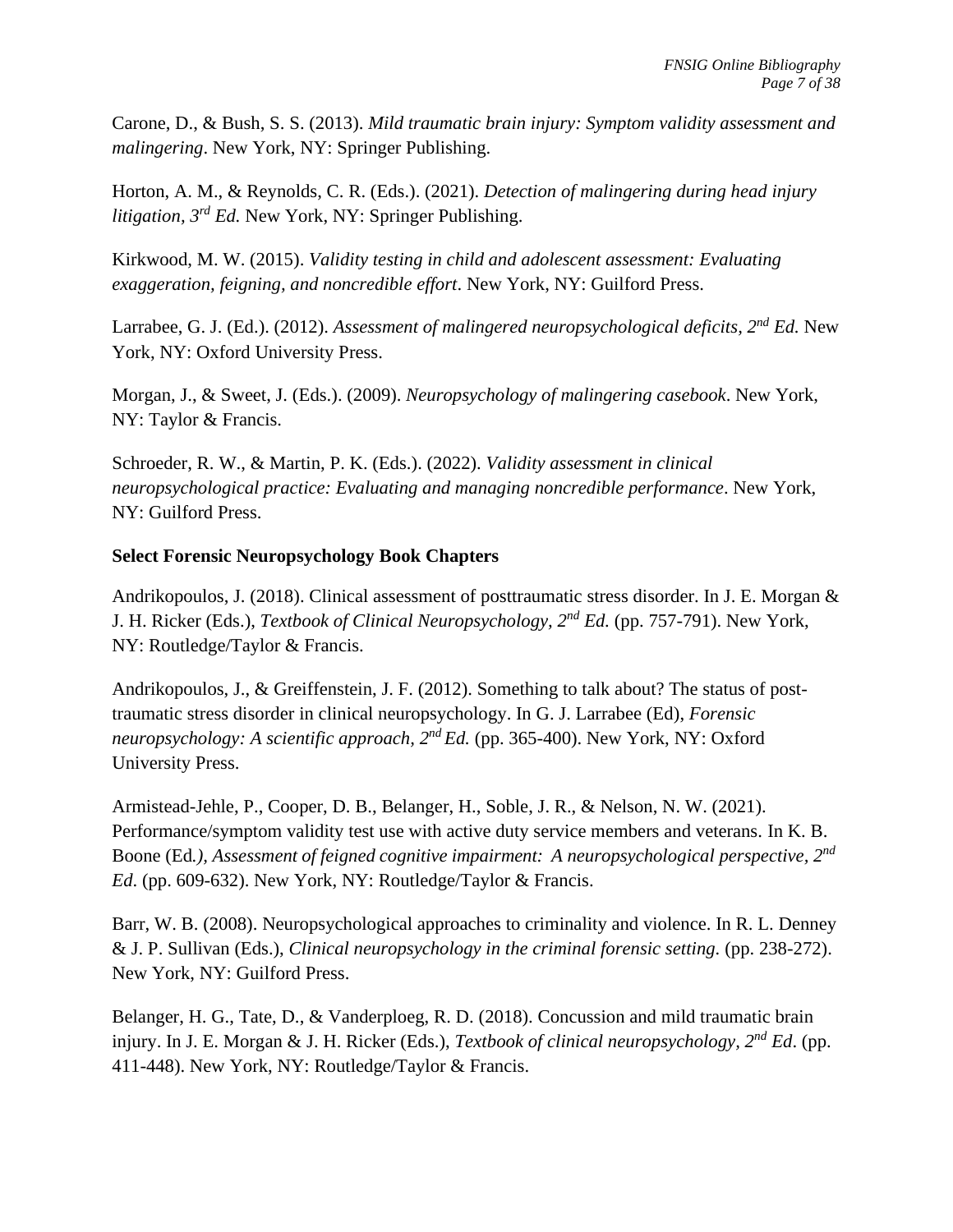Binder, L. (2012). Forensic assessment of medically unexplained symptoms. In G. Larrabee (Ed.), *Forensic neuropsychology: A scientific approach,*  $2^{nd} Ed$ *.* (pp. 336-364). New York, NY: Oxford University Press.

Boone, K. B. (2011). Somatoform disorders, factitious disorder, and malingering. In M . Schoenberg, (Ed.), *The little black book of neuropsychology: A syndrome-based approach.* (pp. 551-556). New York, NY: Springer.

Boone, K. B. (2017). Forensic neuropsychology. In R. Rosen & C. Scott (Eds.). *Principles and*  practice of forensic psychiatry 3<sup>rd</sup> Ed. (pp. 739-748). Oxfordshire, UK: Taylor & Francis.

Boone, K. B. (2017). Self-deception in somatoform conditions: Differentiating between conscious versus nonconscious symptom feigning. In K. B. Boone (Ed*.), Neuropsychological evaluation of somatoform and other functional somatic conditions: Assessment primer*. (pp. 3- 42). New York, NY: Routledge/Taylor & Francis.

Boone, K. B. (2018). Assessment of neurocognitive performance validity. In J. E. Morgan & J. H. Ricker (Eds.), *Textbook of clinical neuropsychology, 2nd Ed*. (pp. 39-50). New York, NY: Routledge/Taylor & Francis.

Boone, K. B. (2022). Assessment of actual versus feigned depression. In S. McClintock & J. Choi (Eds.), *Handbook of neurocognitive function in depression: Scientific foundations and clinical practice*. New York, NY: Guilford Press.

Boone, K. B., Litvin, P., & Victor, T. L. (2021). Base rates of feigned mild traumatic brain injury. In K. B. Boone (Ed.), *Assessment of feigned cognitive impairment: A neuropsychological perspective, 2 nd Ed.* (pp. 341-355). New York, NY: Guilford Press.

Chafetz, M. (2018). Disability. In J. E. Morgan & J. H. Ricker (Eds.), *Textbook of clinical neuropsychology, 2nd Ed*. (pp. 980-999). New York, NY: Routledge/Taylor & Francis.

Colbert, A. M., Maxwell, E. C., & Kirkwood, M. W. (2021). Validity assessment in pediatric populations. In K. B. Boone (Ed.), *Assessment of feigned cognitive impairment: A neuropsychological perspective, 2<sup>nd</sup> Ed.* (pp.633-655). New York, NY: Guilford Press.

Cottingham, M. E., & Boone, K. B. (2014). Malingering in mild traumatic brain injury. In M. Sherer & A. M. Sander (Eds.), *Handbook on the neuropsychology of traumatic brain injury*. (pp. 371-388). New York, NY: Springer.

Cottingham, M. E., Boone, K. B., Goldberg, H. E., Victor, T. L., Zeller, M. A., Baumgart, M., Birath, J. B., & Wright, M. J. (2021). Using the MMPI-2-RF as an aid in the detection of noncredible neurocognitive presentations. In K. B. Boone (Ed.), *Assessment of feigned cognitive*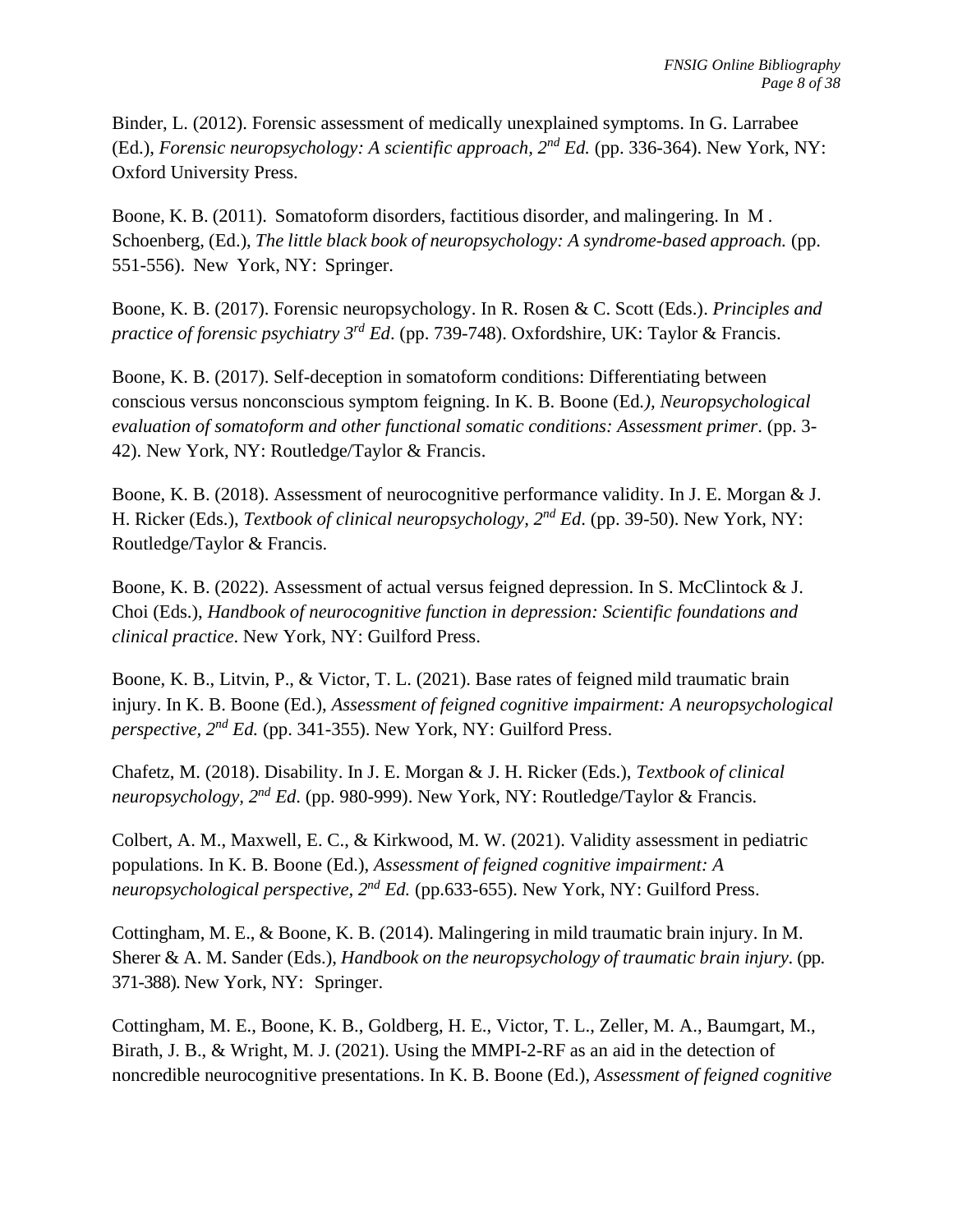*impairment: A neuropsychological perspective, 2<sup>nd</sup> Ed.* (pp. 307-324). New York, NY: Guilford Press.

Davis, J. J. (2021). Interpretation of data from multiple performance validity tests. In K. B. Boone (Ed.), Assessment of feigned cognitive impairment: A neuropsychological perspective, 2<sup>nd</sup> *Ed.* (pp. 307-324). New York, NY: Guilford Press.

Denney, R. L. (2008). Negative response bias and malingering during neuropsychological assessment in criminal forensic settings. In R. L. Denney & J. P. Sullivan (Eds.), *Clinical neuropsychology in the criminal forensic setting.* (pp. 91-134). New York, NY: Guilford Press.

Denney, R. L. (2012). Criminal forensic neuropsychology and assessment of competency. In G. Larrabee (Ed.), *Forensic neuropsychology. A scientific approach,*  $2^{nd}$  *Ed.* (pp. 438-472). New York, NY: Oxford University Press.

Denney, R. L. (2012). Criminal responsibility and other criminal forensic issues. In G. Larrabee (Ed.), *Forensic neuropsychology. A scientific approach,*  $2^{nd} Ed$ *.* (pp. 473-500). New York, NY: Oxford University Press.

Denney, R. L., & Fazio, R. L. (2021). Assessment of feigned cognitive impairment in criminal forensic neuropsychological settings. In K. B. Boone (Ed.), *Assessment of feigned cognitive impairment: A neuropsychological perspective, 2<sup>nd</sup> Ed.* (pp. 656-688). New York, NY: Guilford Press.

Denney, R. L., Fazio, R. L., & Greiffenstein, M. F. (2018). Clinical neuropsychology in criminal forensics. In J. E. Morgan & J. H. Ricker (Eds.), *Textbook of clinical neuropsychology, 2 nd Ed.* (pp. 961-979). New York, NY: Routledge/Taylor & Francis.

Donders, J. (2012). Forensic aspects of pediatric traumatic brain injury. In G. Larrabee (Ed.), *Forensic neuropsychology. A scientific approach, 2nd Ed.* (pp. 211-230). New York, NY: Oxford University Press.

Donders, J. (2012). Forensic considerations. In M. W. Kirkwood & K. O. Yeates (Eds.), *Mild traumatic brain injury in children and adolescents: From basic science to clinical management.* (pp.374-390). New York, NY: Guilford Press.

Donders, J., Brooks, B. L., Sherman, E. M. S., & Kirkwood, M. W. (2018). Pediatric forensic neuropsychology. In J. E. Morgan & J. H. Ricker (Eds.), *Textbook of clinical neuropsychology, 2 nd Ed.* (pp. 942-959). New York, NY: Routledge/Taylor & Francis.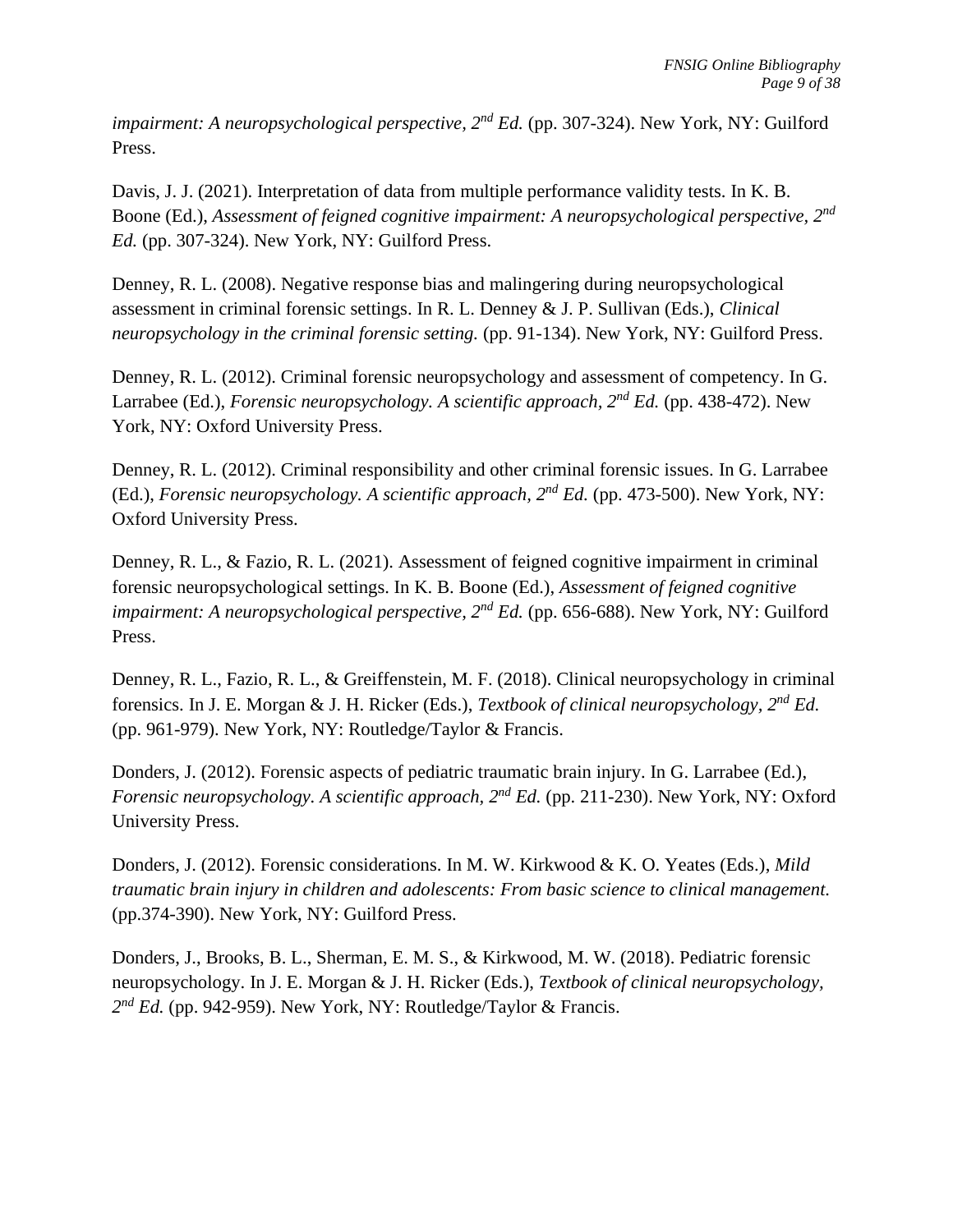Faust, D., Ahern, D. C., & Bridges, A. J. (2012). Neuropsychological (Brain Damage) Assessment. In D. Faust (Ed.), *Coping with psychiatric and psychological testimony, 6th Ed*. (pp. 363-469). New York, NY: Oxford University Press.

Fisher, J. M. (2008). Presenting neuropsychological findings, opinions, and testimony to the criminal court. In R. L. Denney & J. P. Sullivan (Eds.), *Clinical neuropsychology in the criminal forensic setting.* (pp. 349-390). New York, NY: Guilford Press.

Gaasedelen, O., Whiteside, D., & Boone, K. B. (2021). Utility of the Personality Assessment Inventory (PAI) in evaluating symptom validity in the context of neuropsychological evaluation. In K. B. Boone (Ed.), *Assessment of feigned cognitive impairment: A neuropsychological perspective, 2 nd Ed.* New York, NY: Guilford Press.

Greve, K. W., Bianchini, K. J., & Brewer, S. T. (2018). Pain and pain-related disability. In J. E. Morgan & J. H. Ricker (Eds.), *Textbook of clinical neuropsychology*,  $2^{nd}$  *Ed.* (pp. 823-845). New York, NY: Routledge/Taylor & Francis.

Greiffenstein, M. F., & Cohen, L. (2012). Neuropsychology and the law: Principles of productive neuropsychologist-attorney interactions. In G. Larrabee (Ed.), *Forensic neuropsychology. A scientific approach, 2nd Ed.* (pp. 23-69). New York, NY: Oxford University Press.

Greiffenstein, M. F., Fox, D., & Lees-Haley, P. R. (2007). The MMPI-2 Fake Bad Scale in detection of noncredible brain injury claims. In K. B. Boone (Ed.), *Assessment of feigned cognitive impairment: A neuropsychological perspective*. (pp. 210-235). New York: Guilford Press.

Greiffenstein, M. F., & Kaufmann, P. M. (2018). Basics of forensic neuropsychology. In J. E. Morgan & J. H. Ricker (Eds.), *Textbook of clinical neuropsychology, 2nd Ed.* (pp. 887-926). New York, NY: Routledge/Taylor & Francis.

Harrison, A. G., Lee, G. J., & Suhr, J. A. (2021). Use of performance validity tests and symptom validity tests in assessment of specific learning disorders and attention-deficit/hyperactivity disorder. In K. B. Boone, (Ed.), *Assessment of feigned cognitive impairment: A neuropsychological perspective, 2nd Ed*., (pp. 525-558). New York, NY: Guilford Press.

Heilbronner, R. L., & Waller, D. (2008). Neuropsychological consultation in the sentencing phase of capital cases. In R. L. Denney & J. P. Sullivan (Eds.), *Clinical neuropsychology in the criminal forensic setting.* (pp. 273-294). New York, NY: Guilford Press.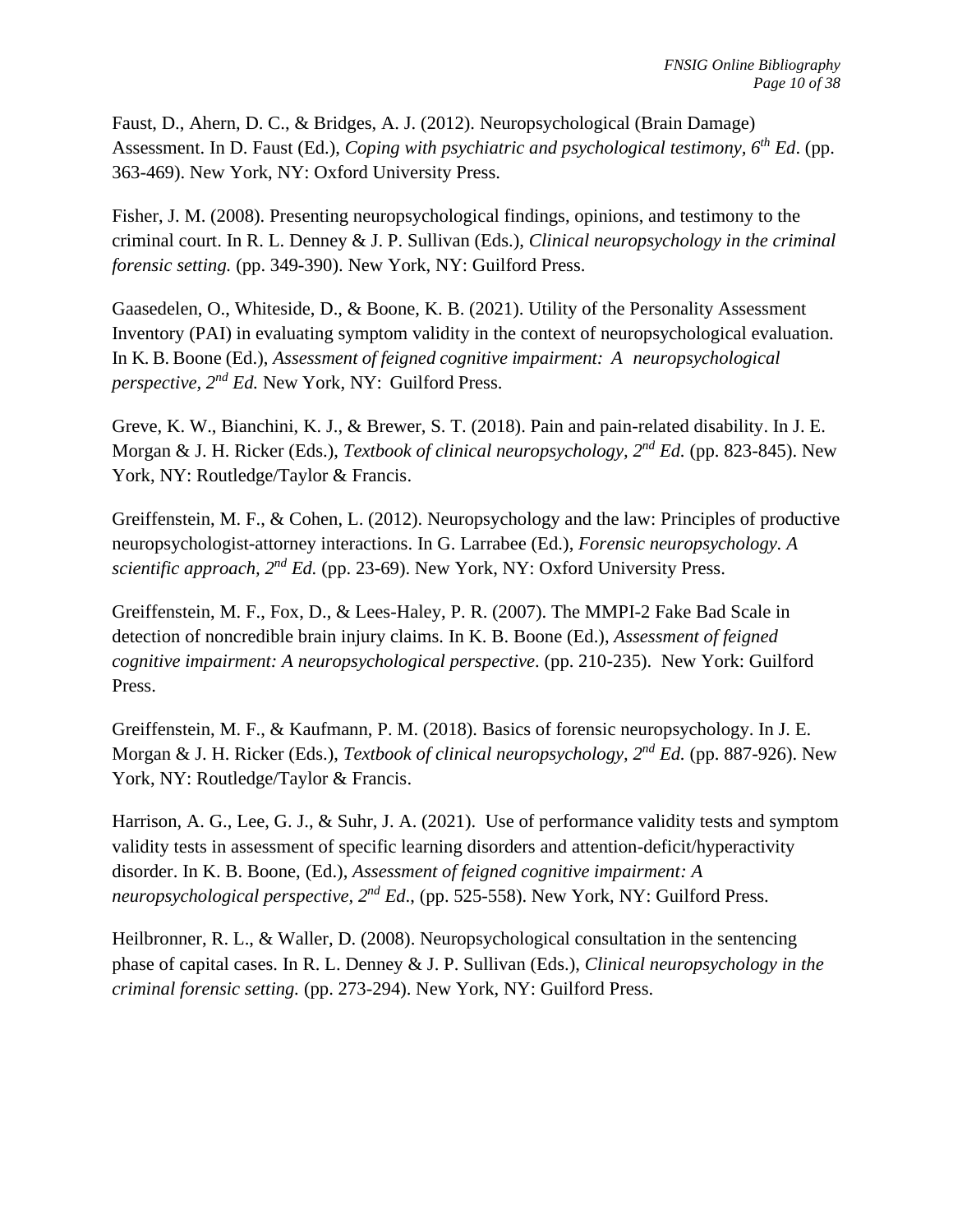Honor, S., & Sullivan, J. P. (2008). Conducting criminal forensic neuropsychological assessments: Pragmatic considerations. In R. L. Denney & J. P. Sullivan (Eds.), *Clinical neuropsychology in the criminal forensic setting.* (pp. 326-348). New York, NY: Guilford Press.

Judd, T. (2005). Cross-cultural forensic neuropsychological assessment. In K. Barrett & W. George (Eds.), *Race, culture, psychology and law.* (pp. 141-162). Thousand Oaks, CA: Sage Publications.

Kaufmann, P. M. (2012). Admissibility of expert opinions based on neuropsychological evidence. In G. Larrabee (Ed.), *Forensic neuropsychology: A scientific approach, 2nd Ed.* (pp. 70-100). New York, NY: Oxford University Press.

Kirkwood, M. W. (2015). Review of pediatric performance and symptom validity tests. In M. W. Kirkwood (Ed.), *Validity testing in child and adolescent assessment: Evaluating exaggeration, feigning, and noncredible effort*. New York, NY: Guilford Press.

Larrabee, G. J. (2016). Personal injury forensic neuropsychological evaluation. In J. Donders (Ed.), *Neuropsychological report writing*. (pp. 143-165). New York, NY: Guilford Press.

Lees-Haley, P. R., & Cohen, L. J. (1999). The neuropsychologist as expert witness: Toward credible science in the courtroom. In J. J. Sweet (Ed.), *Forensic neuropsychology: Fundamentals and practice.* (pp. 443-468). New York, NY: Taylor & Francis.

Marcopulos, B. A., Morgan, J. E., & Denney, R. L. (2008). Neuropsychological evaluation of competency to proceed. In R. L. Denney & J. P. Sullivan (Eds.), *Clinical neuropsychology in the criminal forensic setting.* (pp. 176-203). New York, NY: Guilford.

Marson, D. C., Hebert, K., and Solomon, A. C. (2012). Assessing civil competencies in older adults with dementia: Consent capacity, financial capacity and testamentary capacity*.* In G. J. Larrabee (Ed.). *Forensic neuropsychology: A scientific approach,*  $2^{nd}$  *Ed.* (pp. 401-437). New York, NY: Oxford University Press.

Millis, S. R., & Kaufmann, P. M. (2018). Assessment of incomplete effort and malingering in the neuropsychological examination. In J. E. Morgan & J. H. Ricker (Eds.), *Textbook of clinical neuropsychology, 2nd Ed*. (pp. 927-941). New York, NY: Routledge/Taylor & Francis.

Morgan, J. E., & Marcopulos, B. A. (2016). Criminal forensic neuropsychological evaluation. In J. Donders (Ed.), *Neuropsychological report writing*. (pp. 166-191). New York, NY: Guilford Press.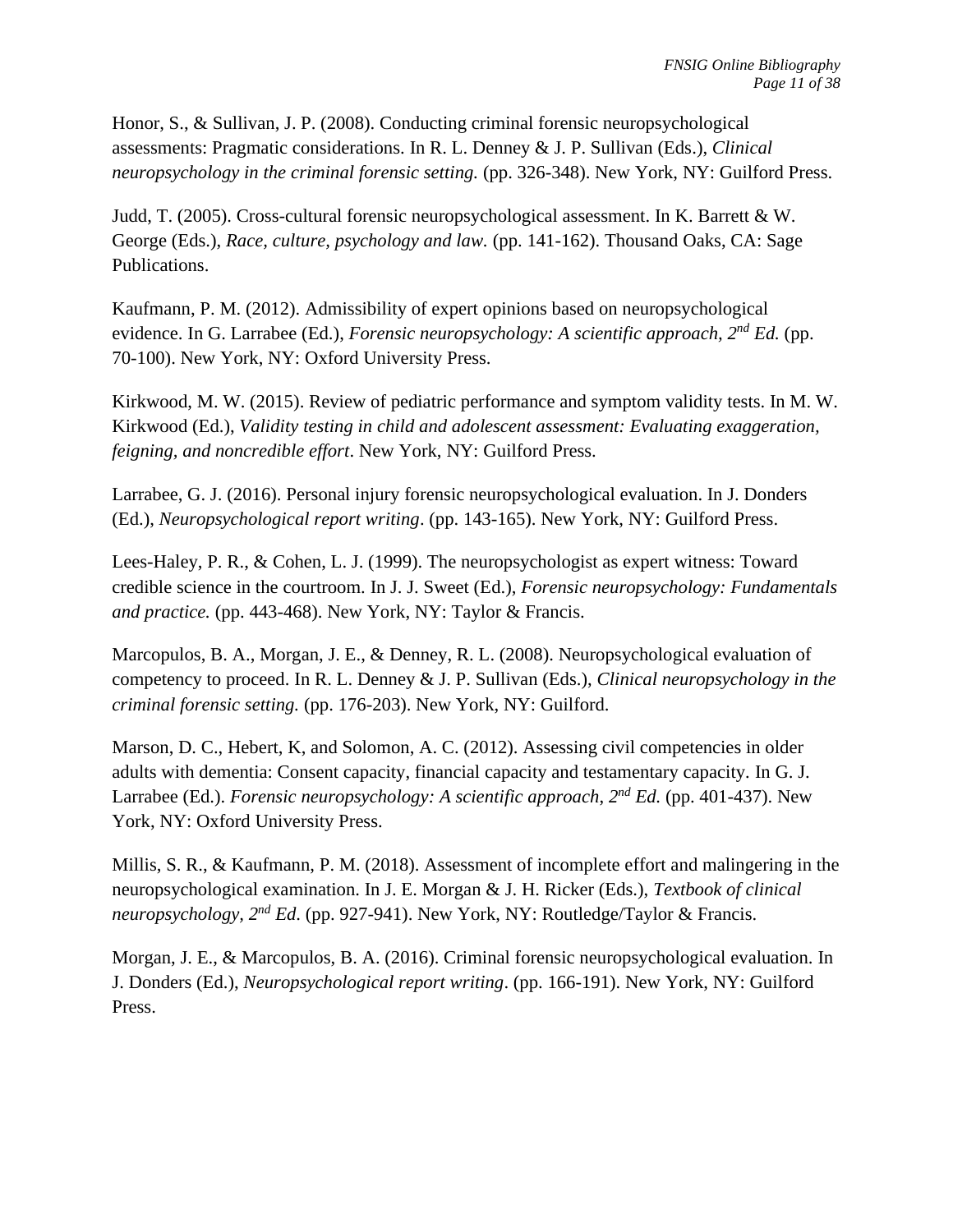Quickel, E. J. W., & Demakis, G. J. (2017). Forensic neuropsychology and the legal consumer. In S. S. Bush, G. J. Demakis, & M. L. Rohling (Eds.), *APA handbook of forensic neuropsychology* (pp. 445–459). American Psychological Association.

Schroeder, R. W., Boone, K. B., & Larrabee, G. J. (2021). Design methods in neuropsychological performance validity, symptom validity, and malingering research. In K. B. Boone (Ed.), *Assessment of Feigned Cognitive Impairment: A neuropsychological perspective, 2 nd Ed*. (pp. 11-33). New York, NY: Guilford Press.

Sweet, J. J., & Goldman, D. J. (2015). Forensic neuropsychology: annual review. In S. Koffler, J. Morgan, B. Marcopulos, & M. F. Greiffenstein (Eds.), *Neuropsychology: Science & practice.* (pp. 70- 96). New York, NY: Oxford University Press.

Sweet, J. J., Kaufmann, P.M., Ecklund-Johnson, E., & Malina, A. (2018). Forensic neuropsychology: An overview of issues, admissibility, and directions. In J. E. Morgan & J. H. Ricker (Eds.), *Textbook of clinical neuropsychology, 2nd Ed*. (pp. 857-886). New York, NY: Routledge/Taylor & Francis.

Sweet, J. J., Klipfel, K., & Benson, L. M. (2021). Traumatic brain injury in a forensic context. In F. Zollman (Ed.), *Manual of traumatic brain injury: Assessment and management, 3rd Ed.* (pp. 519-527). New York, NY: Demos Medical.

Sweet, J. J., & Klipfel, K. M. (2022). Forensic primer for the non-forensic neuropsychologist: When clinicians participate in forensic proceedings. In R. Schroeder & P. Martin (Eds.), *Validity assessment in clinical neuropsychological practice: Evaluating and managing noncredible performance*. (pp. 439-459). New York, NY: Guilford Press.

Taylor, J. S. (1999). The legal environment pertaining to clinical neuropsychology. In J. J. Sweet (Ed.), *Forensic neuropsychology: Fundamentals and practice.* (pp. 443-468). New York, NY: Taylor & Francis.

Tussey, C. M., & Marcopulos, B. A. (2012). Criminal forensic neuropsychological evaluations and implications for schizophrenia. In *Clinical neuropsychological foundations of schizophrenia.* (pp. 303–337). New York, NY: Psychology Press.

Victor, T. L., & Boone, K. B. (2021). Identification of feigned intellectual disability. In Boone, K. B. (Ed.), *Assessment of feigned cognitive impairment: A neuropsychological perspective, 2 nd Ed.* (pp. 453-480). New York, NY: Guilford Press.

Wills, K., & Sweet, J. (2006). Neuropsychological considerations in forensic child assessment. In S. Sparta & G. Koocher (Eds.), *Forensic mental health assessment of children and adolescents.* (pp. 260-284). New York, NY: Guilford Press.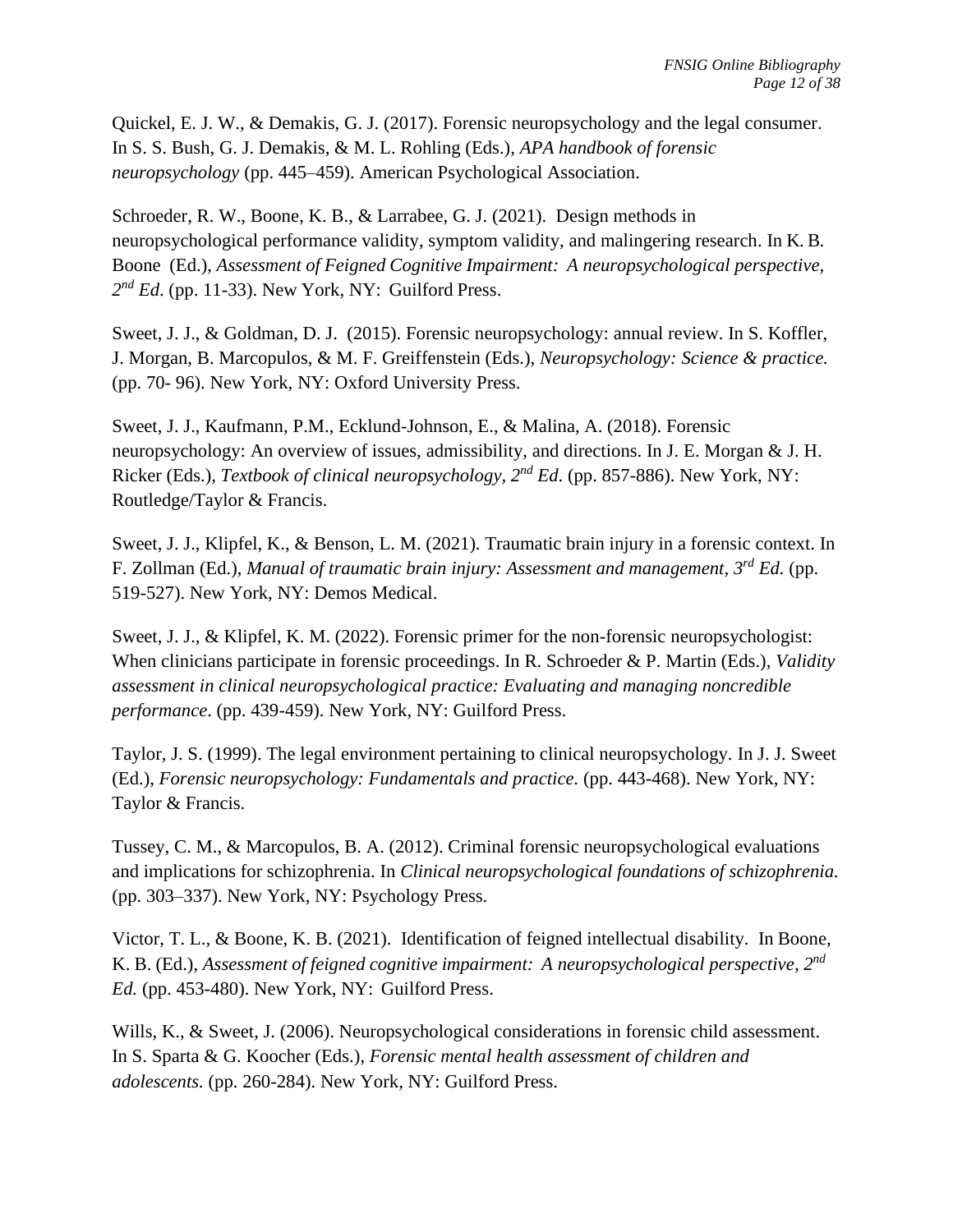Wynkoop, T. F. (2008). Neuropsychology in the juvenile justice system. In R. L. Denney & J. P. Sullivan (Eds.), *Clinical neuropsychology in the criminal forensic setting.* (pp. 295-325). New York, NY: Guilford Press.

Yates, K. F., & Denney, R. L. (2008). Neuropsychology in the assessment of mental state at the time of the offense. In R. L. Denney & J. P. Sullivan (Eds.), *Clinical neuropsychology in the criminal forensic setting,* (pp. 204-237). New York, NY: Guilford Press.

Ziegler, E. A., & Boone, K. B. (2013). Symptom invalidity on neuropsychological testing. In P. Arnett (Ed.), *Secondary influences on neuropsychological test performance*. (pp. 7-38). New York, NY: Oxford University Press.

# **Peer-reviewed Journal Articles**

# **Recurrent Practice Issues (including general issues)**

Ben-Porath, Y. S., Heilbrun, K., & Rizzo, M. (2022). Using the MMPI-3 in Legal Settings. *Journal of Personality Assessment*, 104(2), 162-178, DOI: 10.1080/00223891.2021.200667

Binder, L. M. (2018): The patient–psychologist relationship and informed consent in neuropsychological evaluations. *The Clinical Neuropsychologist*, 33(6), 988-1015, DOI: [10.1080/13854046.2018.1529816](https://doi.org/10.1080/13854046.2018.1529816)

Dennis, M. (1989). Assessing the Neuropsychological Abilities of Children and Adolescents for Personal Injury Litigation. *The Clinical Neuropsychologist,* 3(3), 203-229, DOI: 10.1080/13854048908404083

Greiffenstein, M. F. (2009). Clinical myths of forensic neuropsychology. *The Clinical Neuropsychologist*, 23(2), 286–296, DOI: [10.1080/13854040802104873](https://psycnet.apa.org/doi/10.1080/13854040802104873)

Heilbronner, R. L. (2004). A status report on the practice of forensic neuropsychology. *The Clinical Neuropsychologist*, 18(2), 312-326, DOI: [10.1080/13854040490501574](https://psycnet.apa.org/doi/10.1080/13854040490501574)

Heilbrun K., Marczyk, G. R., DeMatteo D., Zillmer, E. A., Harris J., & Jennings T. (2003). Principles of forensic mental health assessment: Implications for neuropsychological assessment in forensic contexts. *Assessment*, 10(4), 329-343, DOI: [10.1177/1073191103258591](https://psycnet.apa.org/doi/10.1177/1073191103258591)

Kaufmann, P. M. (2005). Protecting the objectivity, fairness, and integrity of neuropsychological evaluations in litigation: A privilege second to none? *The Journal of Legal Medicine*, 26(1), 95- 131, DOI: 10.1080/01947640590918007

Kaufmann, P. M. (2009). Protecting raw data and psychological tests from wrongful disclosure: A primer on the law and other persuasive strategies. *The Clinical Neuropsychologist*, 23(7), 1130-1159, DOI: [10.1080/13854040903107809](https://psycnet.apa.org/doi/10.1080/13854040903107809)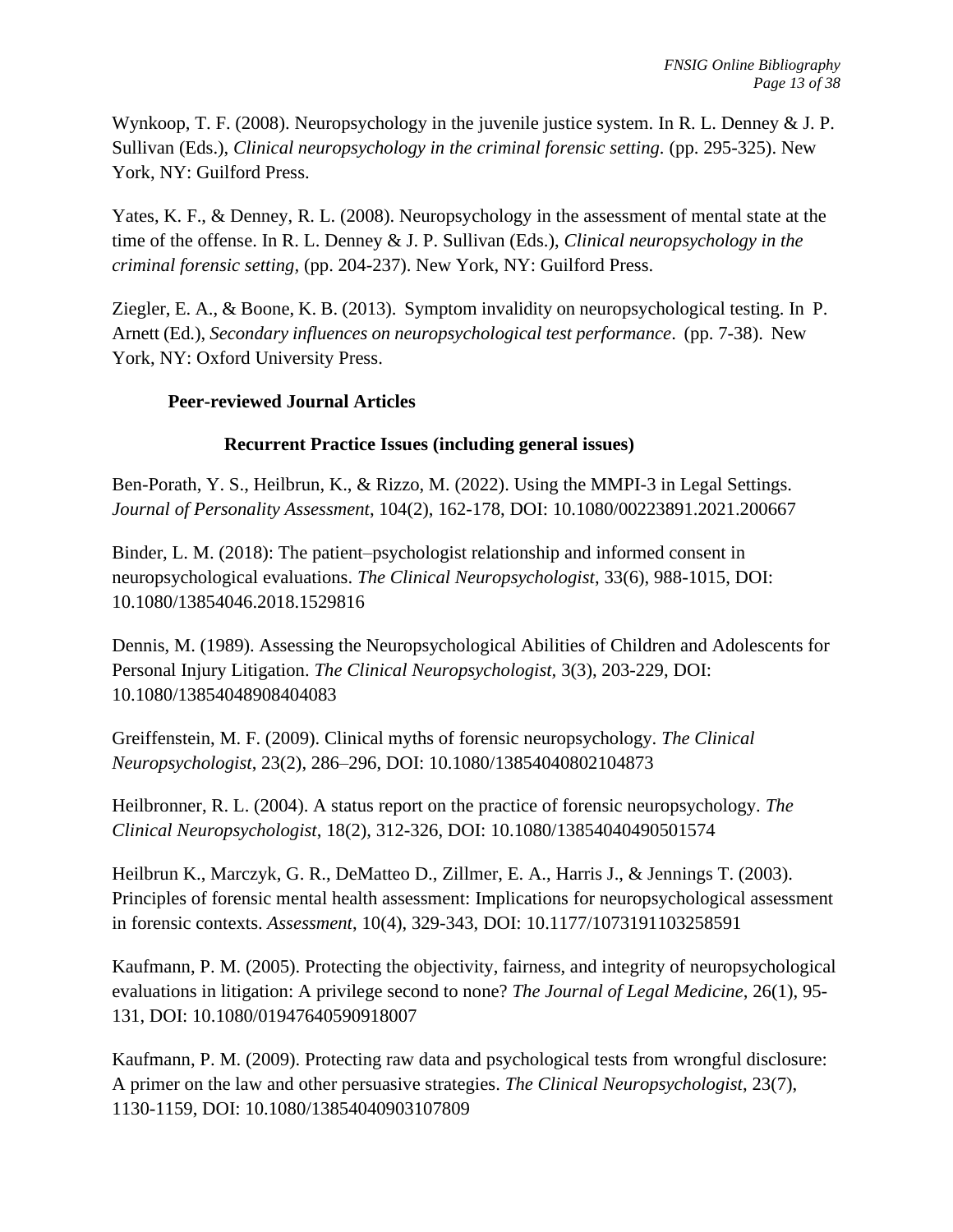Kaufmann, P. M. (2013). Neuropsychologist experts and neurolaw: Cases, controversies, and admissibility challenges. Special Issue: Traumatic Brain Injury. *Behavioral Sciences and the Law*, 31(6), 739–755, DOI: [10.1002/bsl.2085](https://doi.org/10.1002/bsl.2085)

Kaufmann, P. M., & Greiffenstein, M. F. (2012). Forensic neuropsychology: Training, scope of practice, and quality control. *National Academy of Neuropsychology Bulletin*, 27(1), 11-15. Available as download at

https://www.nanonline.org/docs/ResearchandPublications/NANBulletin/Spring%202013%20Bul letin.pdf

Lees-Haley, P. R. (1997). Attorneys influence expert evidence in forensic psychological and neuropsychological cases. *Assessment*, 4(4), 321-324.

Larrabee, G. J. (1990). Cautions in the use of neuropsychological evaluation in legal settings. *Neuropsychology*, 4(4), 239-247, DOI: [10.1037/0894-4105.4.4.239](https://psycnet.apa.org/doi/10.1037/0894-4105.4.4.239)

Macartney-Filgate, M., & Snow, W. (2000). Forensic assessments and professional relations. *Division 40 Newsletter,* 18(2), 28-31.

Matarazzo, J.D., (1987). Validity of psychological assessment: From the clinic to the courtroom. *The Clinical Neuropsychologist*, 1(4), 307-314, DOI: [10.1080/13854048708520066](https://psycnet.apa.org/doi/10.1080/13854048708520066)

Meyers, J., Reinsch-Boothby, L., Miller, R., Rohling, M., & Axelrod, B. (2011). Does the source of a forensic referral affect neuropsychological test performance on a standardized battery of tests? *The Clinical Neuropsychologist*, 25(3), 477-487, DOI: [10.1080/13854046.2011.554442](https://psycnet.apa.org/doi/10.1080/13854046.2011.554442)

Morel, K. R. (2009). Test security in medicolegal cases: Proposed guidelines for attorneys utilizing neuropsychological practice. *Archives of Clinical Neuropsychology*, 24(7), 635-646, DOI: [10.1093/arclin/acp062](https://psycnet.apa.org/doi/10.1093/arclin/acp062)

Richards, P. M., & Tussey, C. M. (2013). The neuropsychologist as expert witness: Testimony in civil and criminal settings. *Psychological Injury and Law*, 6(1), 63–74, DOI: 10.1007/s12207- 013-9148-9

Russell, E. W., & Russell, S. L. K. (2003). Twenty ways and more of diagnosing brain damage when there is none. *Journal of Controversial Medical Claims*, 10(1), 1-14.

Satz, P. (1988). Neuropsychological testimony: Some emerging concerns. *The Clinical Neuropsychologist*, 2(1), 89-100, DOI: 10.1080/13854048808520089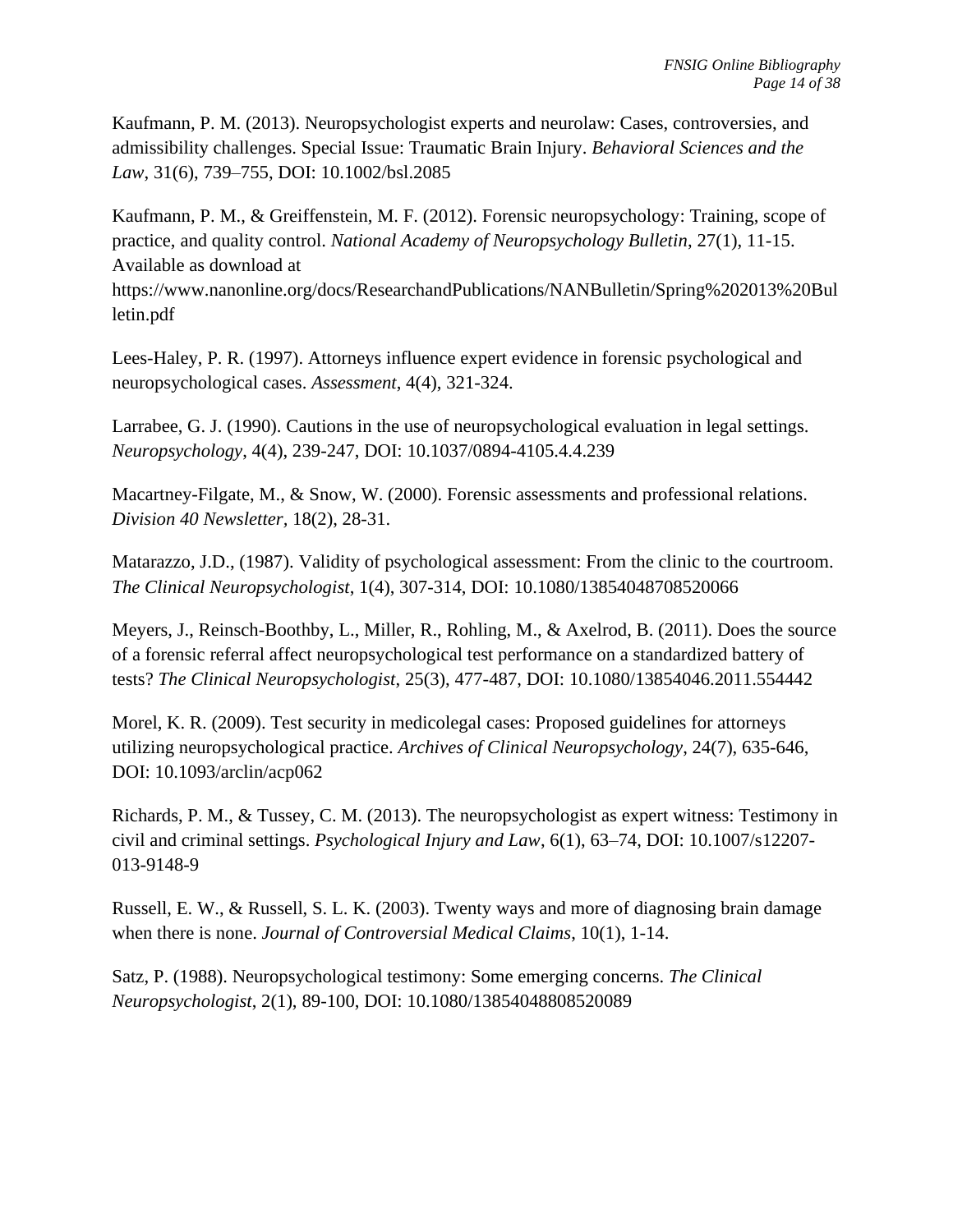Schultz, I. Z., Sepehry, A. A., & Greer, S. C. (2018). Cognitive impact of fatigue in forensic neuropsychology context. *Psychological Injury and Law*, 11(2), 108-119, DOI: 10.1007/212207- 018-9324-z

Schwarz, L., Schrift, M., & Pliskin, N. (2009). Forensic neuropsychological evaluations in an academic medical center. *Journal of Head Trauma Rehabilitation,* 24(2), 100-104, DOI: 10.1097/HTR.0b013e31819b0504

Snowden, T. M., Hinde, A. K., Reid, H. M., & Christie, B. R. (2020). Does mild traumatic brain injury increase the risk for dementia? A systematic review and meta-analysis. *Journal of Alzheimer's Disease*, 78(2), 757–775, DOI: [10.3233/JAD-200662](https://doi.org/10.3233/jad-200662)

Youngjohn, J., Spector, J., & Mapou, R. (1998). Failure to assess motivation, need to consider psychiatric disturbance, and absence of objectively verified physical pathology: Some common pitfalls in the practice of forensic neuropsychology. *The Clinical Neuropsychologist,* 12(2), 233- 236, DOI: 10.1076/clin.12.2.233.1997

Ziegler, E. (2011). Six major flaws in forensic neuropsychological evaluations. *Defense News*, *Washington Defense Trial Lawyers*, 1, 5-6. Available as download at https://www.wdtl.org/rc\_files/183/WDTL\_DN\_FallWinter2011.Lo.pdf

# **Somatic Symptom Disorder/Cogniform Disorder/Functional Neurological Disorder**

Boone, K. B. (2009). Fixed belief in cognitive dysfunction despite normal neuropsychological scores: Neurocognitive hypochondriasis? *The Clinical Neuropsychologist*, 23(6), 1016-1036, DOI: 10.1080/13854040802441135

Boone, K. B. (2021). Performance validity in the context of somatoform/conversion disorders, factitious disorder, and malingering: Do we need a new diagnostic schema? In Boone, K. B. (Ed.), *Assessment of feigned cognitive impairment: A neuropsychological perspective, 2 nd Ed.*  (pp. 433-452). New York, NY: Guilford Press.

Delis, D. C., & Wetter, S. R. (2007). Cogniform disorder and cogniform condition: Proposed diagnoses for excessive cognitive symptoms. *Archives of Clinical Neuropsychology*, 22, 589– 604, DOI: [10.1016/j.acn.2007.04.001](https://psycnet.apa.org/doi/10.1016/j.acn.2007.04.001)

Edmonds, E. C., Delano-Wood, L., Galasko, D. R., Salmon, D. P., & Bondi, M. W. (2014). Subjective cognitive complaints contribute to misdiagnosis of mild cognitive impairment. *Journal of the International Neuropsychological Society*, 20(8), 836-847, DOI: [10.1017/S135561771400068X](https://doi.org/10.1017%2FS135561771400068X)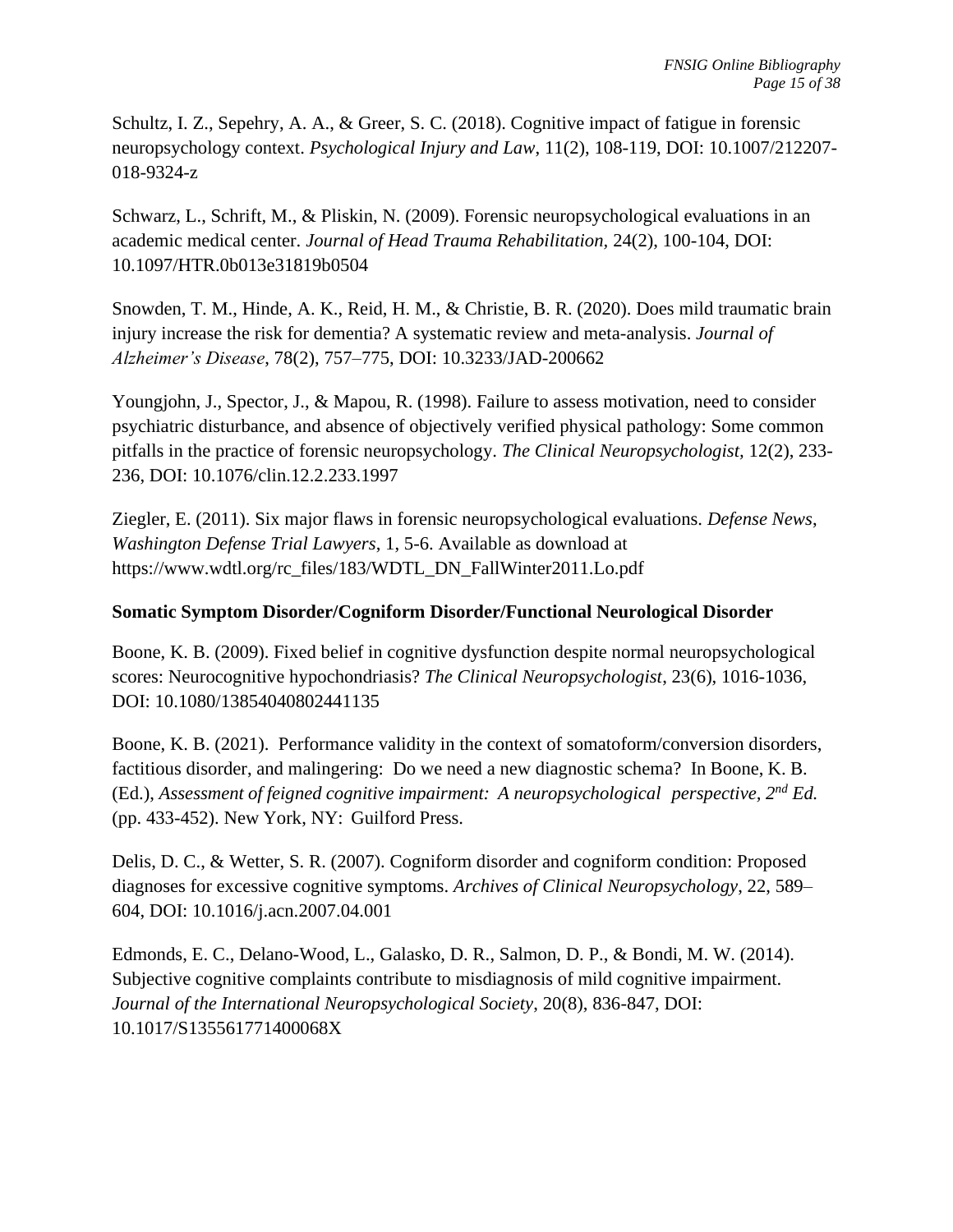Henry, G. K., Heilbronner, R. L., Suhr, J., Gornbein, J., Wagner, E., & Drane, D. L. (2018).Illness perceptions predict cognitive performance validity. *Journal of the International Neuropsychological Society*, 24(7), 735-745, DOI: [10.1017/S1355617718000218](https://psycnet.apa.org/doi/10.1017/S1355617718000218)

Lamberty, G. J., & Miller, I. N. (2018). Neuropsychological and psychological assessment of somatic symptom disorders. In J. E. Morgan & J. H. Ricker (Eds.), *Textbook of clinical neuropsychology, 2nd Ed*. (pp. 846-854). New York, NY: Routledge/Taylor & Francis.

Picon, E. L., Perez, D. L., Burke, M. J., Debert C. T., Iverson, G. L., Panenka, W. J., & Silverberg, N. D. (2021). Unexpected symptoms after concussion: Potential links to functional neurological and somatic symptom disorders. *Journal of Psychosomatic Research*, 151, [DOI:](https://doi.org/10.1016/j.jpsychores.2021.110661)  [10.1016/j.jpsychores.2021.110661](https://doi.org/10.1016/j.jpsychores.2021.110661)

# **Criminal Issues: Competency, Mitigation**

Ardolf, B. R., Denney, R. L., & Houston, C. M. (2007). Base rates of negative response bias and malingered neurocognitive dysfunction among criminal defendants referred for neuropsychological evaluation. *Clinical Neuropsychologist,* 21(6), 899–916, DOI: 10.1080/13825580600966391

Arredondo, B. C., Marcopulos, B. A., Brand, J. G., Campbell, K. T., & Kent, J. A. (2017). Cognitive functioning and adjudicative competence: Defendants referred for neuropsychological evaluation in a psychiatric inpatient setting. *The Clinical Neuropsychologist*, 31(8),1432-1448, DOI: 10.1080/13854046.2017.1317032

Denney, R. L. (2003). Competency to stand trial. *Newsletter40, Division of Clinical Neuropsychology*, 21(2), 1 & 9-15.

Denney, R. L., & Wynkoop, T. F. (2000). Clinical neuropsychology in a criminal forensic setting. *Journal of Head Trauma Rehabilitation,* 15(2), 804-828, DOI: [10.1097/00001199-](https://psycnet.apa.org/doi/10.1097/00001199-200004000-00005) [200004000-00005](https://psycnet.apa.org/doi/10.1097/00001199-200004000-00005)

Goldstein, D. S., & Sworowski, L. A. (2012). Mitigation: The role of neuropsychology in sentencing considerations. *National Academy of Neuropsychology Bulletin*, 27(1), 16-19. Available as download at https://www.nanonline.org/docs/ResearchandPublications/NANBulletin/Spring%202013%20Bul letin.pdf

Mahoney III, J. J., Bender, S. D., Arredondo, B. C., & Marcopulos, B. A. (2018). A forensic case report involving unequivocal severe brain injury and unequivocal response bias. *Journal of Forensic Psychology Research and Practice,* 18(5), 374-387, DOI: 10.1080/24732850.2018.1518066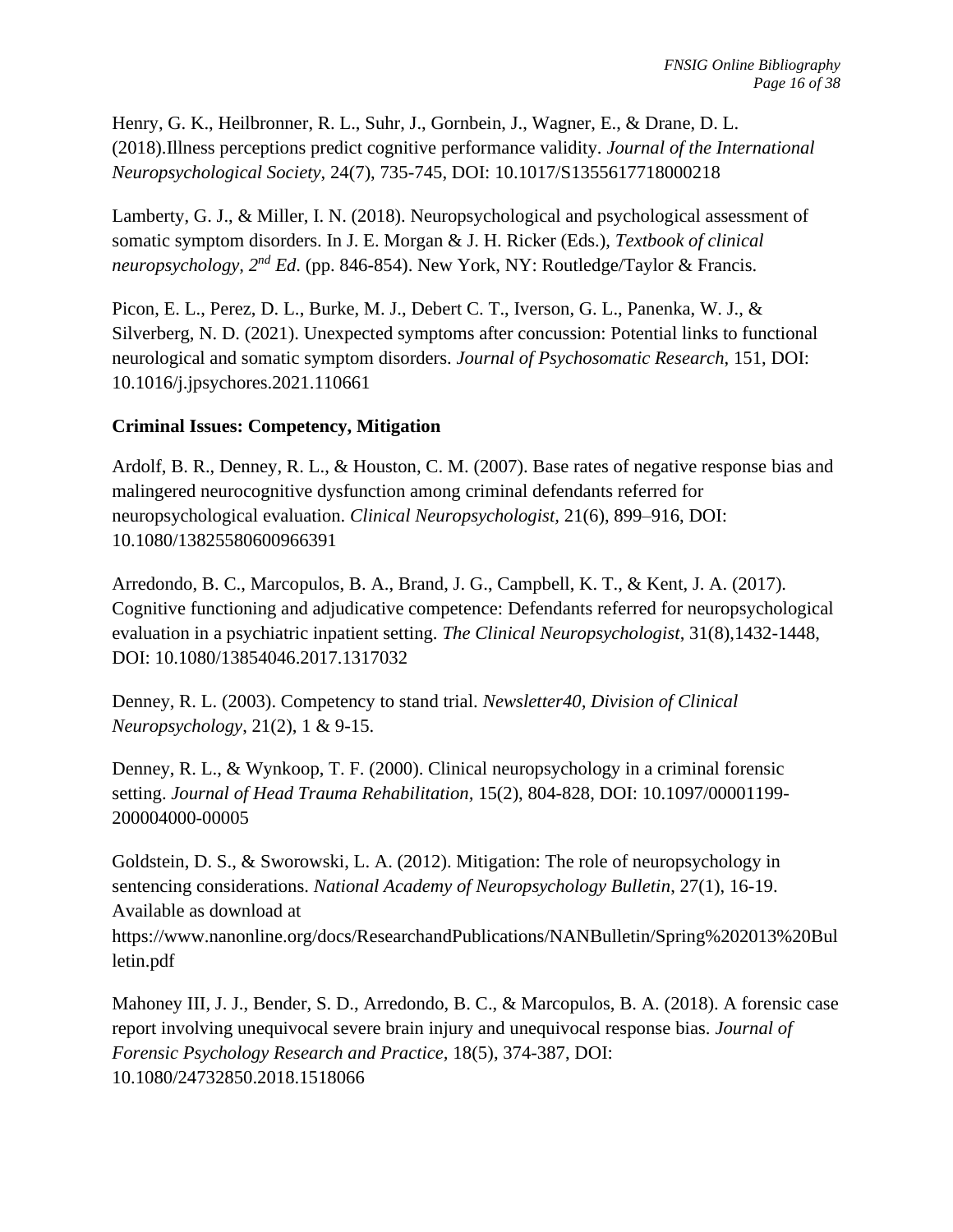Marcopulos, B. A., Caillouet, B. A., & Tussey, C. (2012). The role of neuropsychology in competency to stand trial evaluations. *National Academy of Neuropsychology Bulletin*, 27(1), 20- 23. Available as download at

https://www.nanonline.org/docs/ResearchandPublications/NANBulletin/Spring%202013%20Bul letin.pdf

Marcopulos, B. A., Hedgar, L., & Arredondo, B. (2016). Dissociative amnesia or malingered amnesia? A case report. *Journal of Forensic Psychology Practice,* 16(2), 106-117.

Peters, M. J. V., van Oorsouw, K. I. M., Jelicic, M., & Merckelbach, H. (2013). Let's use those tests! Evaluations of crime-related amnesia claims. *Memory,* 21(5), 599–607, DOI:10.1080/09658211.2013.771672

Tussey, C. M., Marcopulos, B. A., & Caillouet, B. A. (2013). Neuropsychological evaluation of competency in criminal forensic contexts. *Psychological Injury and the Law*, 6(1), 31-40, DOI: [10.1007/s12207-013-9143-1](https://psycnet.apa.org/doi/10.1007/s12207-013-9143-1)

Wynkoop, T. F., & Denney, R. L. (1999). Exaggeration of neuropsychological deficit in competency to stand trial. *Journal of Forensic Neuropsychology,* 1(2), 29-53, DOI: [10.1300/J151v01n02\\_04](https://psycnet.apa.org/doi/10.1300/J151v01n02_04)

# **Testamentary Capacity**

Marson, D. C., Heberet, K., & Sollomon, A. C. (2012). Assessing civil competencies in older adults with dementia: Consent capacity, financial capacity, and testamentary capacity. In G. Larrabee (Ed.), *Forensic neuropsychology: A scientific approach, 2nd Ed*. (pp. 401-437). New York, NY: Oxford University Press.

Mart, E. G. (2016). Neuropsychological assessment of testamentary capacity and undue influence. *Archives of Clinical Neuropsychology*, 31(6), 554-561, DOI: 10.1093/arclin/acw048

Piesah, C., & Shulman, K. I. (2012). Testamentary capacity. In G. J. Demakis (Ed.)., *Civil capacities in clinical neuropsychology: Research findings and practical applications*. (pp. 95- 120). New York, NY: Oxford University Press.

Zago, S., & Bolognini, N. (2020). Neuropsychological autopsy of testamentary capacity: Methodology and issues in the elderly. *Applied Neuropsychology: Adult*, DOI: 10.1080/23279095.2020.1791869

# **Depression**

Edmonds, E. C., Delano-Wood, L., Galasko, D. R., Salmon, D. P., & Bondi, M.W., for the Alzheimer's Disease Neuroimaging Initiative. (2014). Subjective cognitive complaints contribute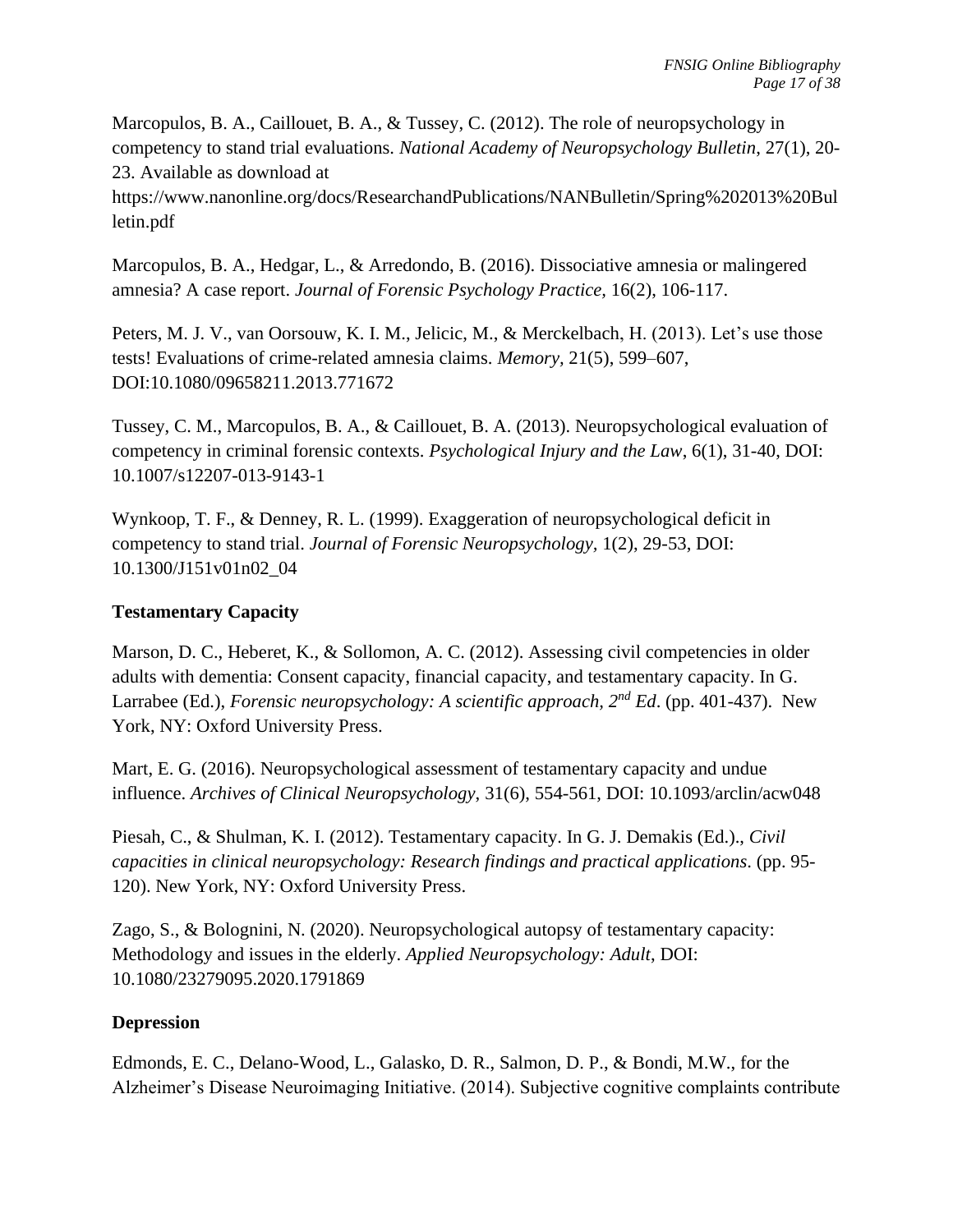to misdiagnosis of mild cognitive impairment. *Journal of the International Neuropsychological Society*, 20(8), 836–847, DOI: [10.1017/S135561771400068X](https://doi.org/10.1017%2FS135561771400068X)

Iverson, G. L., & Gardner, A. J. (2020). [Risk of misdiagnosing chronic traumatic encephalopathy](https://neuro.psychiatryonline.org/doi/abs/10.1176/appi.neuropsych.19010021)  [in men with depression.](https://neuro.psychiatryonline.org/doi/abs/10.1176/appi.neuropsych.19010021) *The Journal of Neuropsychiatry and Clinical Neurosciences*, 32(2), 139- 146, [10.1176/appi.neuropsych.19010021](https://doi.org/10.1176/appi.neuropsych.19010021)

Iverson, G. L., Le Page, J., Koehler, B. E., Shojania, K., & Badii, M. (2007). Test of Memory Malingering (TOMM) scores are not affected by chronic pain or depression in patients with fibromyalgia. *The Clinical Neuropsychologist*, 21(3), 532-546, DOI: [10.1080/13854040600611392](https://psycnet.apa.org/doi/10.1080/13854040600611392)

Karr, J. E., Iverson, G. L., Huang, S-J., Silverberg, N. D., & Yang, C-C. (2020). Perceived changes in physical, cognitive, and emotional symptoms after mild traumatic brain injury in patients with pre-injury anxiety or depression. Journal of Neurotrauma, 37(10), 1183-1189, DOI: 10.1089/neu.2019.6834

Schwert, C., Stohrer, M., Aschenbrenner, S., Weisbrod, M., & Schröder, A. (2018). Biased neurocognitive self-perception in depressive and in healthy persons. *Journal of Affective Disorders,* 232, 96–102, DOI: [10.1016/j.jad.2018.02.031](https://doi.org/10.1016/j.jad.2018.02.031)

Vos L., Williams, M. W., Poritz, J. M. P., Ngan, E., Leon-Novelo, L., Sherer, M. (2020). The discrepancy between cognitive complaints and neuropsychological test findings in persons with traumatic brain injury. *Journal of Head Trauma Rehabilitation*, 35(4), E382-E392, DOI: 10.1097/HTR.0000000000000557

Weber, M. L. et al. and CARE Consortium Investigators. (2018). Influences of mental illness, current psychological state, and concussion history on baseline concussion assessment performance. *American Journal of Sports Medicine*, [46\(7\),](https://journals.sagepub.com/toc/ajs/46/7) 1742-1751, DOI: 10.1177/0363546518765145

# **Pain**

Bianchini, K. J., Aguerrevere, L. E., Curtis, K. L., Roebuck-Spencer, T. M., Frey, F. C., Greve, K. W., & Calamia, M. (2018). Classification accuracy of the Minnesota Multiphasic Personality Inventory-2 (MMPI-2) Restructured form validity scales in detecting malingered pain-related disability. *Psychological Assessment*, 30(7), 857-869, DOI: [10.1037/pas0000532](https://psycnet.apa.org/doi/10.1037/pas0000532)

Greve, K. W., Bianchini, K. J., & Brewer, S. T. (2013). The assessment of performance and selfreport validity in persons claiming pain-related disability. *The Clinical Neuropsychologist*, 27(1), 108-137, DOI: [10.1080/13854046.2012.739646](https://psycnet.apa.org/doi/10.1080/13854046.2012.739646)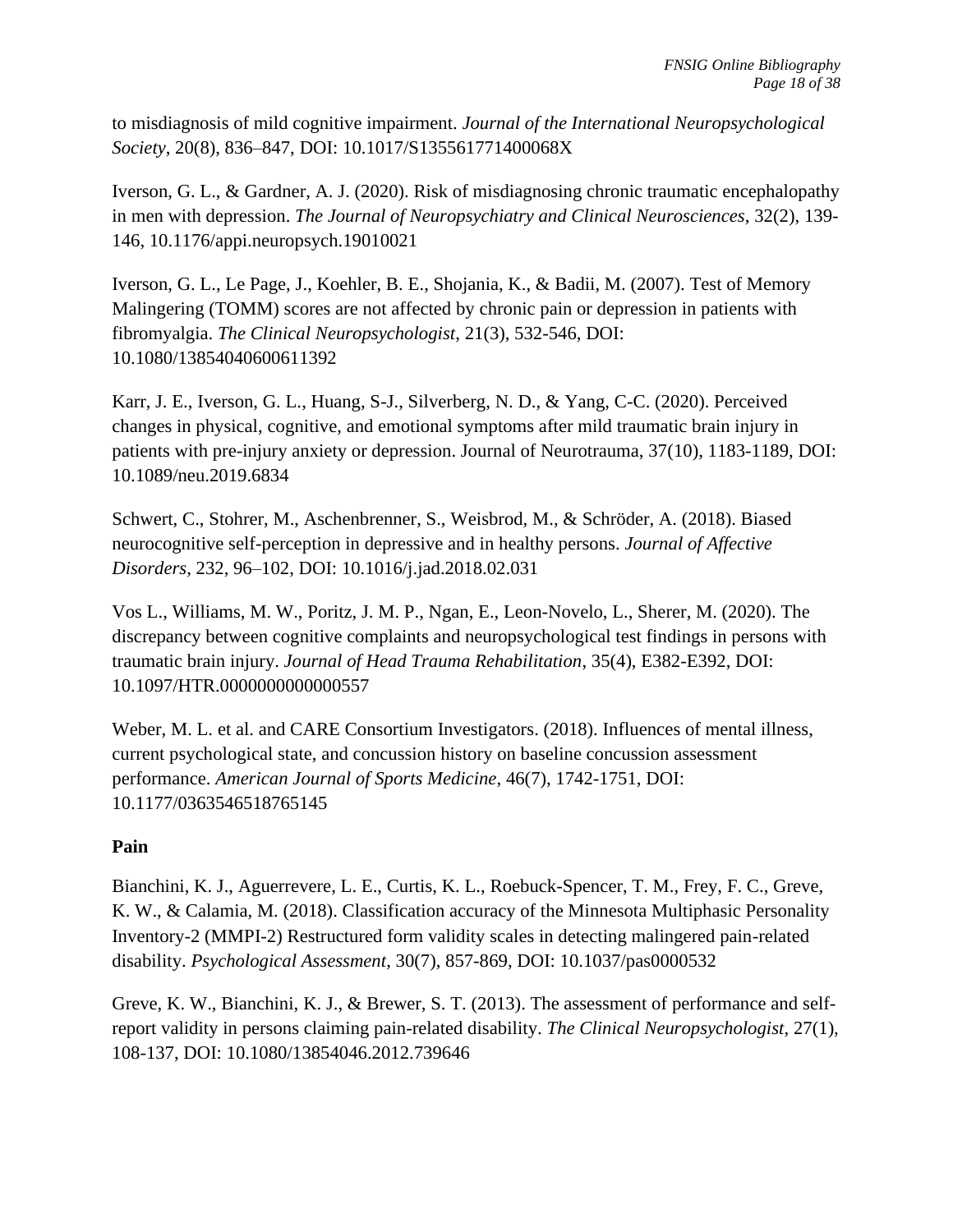Henry, G. K. (2022). The Pain Disability Index: Effects of performance and symptom validity in mild traumatic brain injury litigants with persistent post-concussion pain complaints. *The Clinical Neuropsychologist,* [DOI:10.1080/13854046.2022.2029576](https://doi.org/10.1080/13854046.2022.2029576)

Hoffman, S. N., Herbert, M. S., Crocker, L. D., DeFord, N. E., Keller, A. V., Jurick, S. M., Sanderson-Cimino, M., & Jak, A. J. (2019). The role of pain catastrophizing in cognitive functioning among veterans with a history of mild traumatic brain injury. *Journal of Head Trauma Rehabilitation*, 34(4), E61–E66, [DOI: 10.1097/HTR.0000000000000453](https://doi.org/10.1097/HTR.0000000000000453)

Iverson, G. L., King, R. J., Scott, J. G., & Adams, R. L. (2001). Cognitive complaints in litigating patients with head injuries or chronic pain. *Journal of Forensic Neuropsychology,* 2(1), 19-30, DOI: [10.1300/J151v02n01\\_02](https://psycnet.apa.org/doi/10.1300/J151v02n01_02)

### **Post-traumatic stress disorder (PTSD)**

Demakis, G. J., Gervais, R. O., & Rohling, M. L. (2008). The effect of failure on cognitive and psychological symptom validity tests in litigants with symptoms of posttraumatic stress disorder. *The Clinical Neuropsychologist*, 22(5), 879-895, DOI: [10.1080/13854040701564482](https://psycnet.apa.org/doi/10.1080/13854040701564482)

Disner, S. G., Mattson, E. K., Nelson, N. W., & Armistead-Jehle, P. (2021). The role of posttraumatic stress symptoms on memory complaints and performance in active-duty service members, *The Clinical Neuropsychologist*, DOI: 10.1080/13854046.2021.1998635

Massey, J. S., Meares, S., Batchelor, J., & Bryant, R. A. (2015). An exploratory study of the association of acute posttraumatic stress, depression, and pain to cognitive functioning in mild traumatic brain injury. *Neuropsychology,* 29(4), 530–542, [DOI: 10.1037/neu0000192](https://doi.apa.org/doi/10.1037/neu0000192)

Matto, M., McNiel, D. E., & Binder, R. L. (2019). A systematic approach to the detection of false PTSD. *Journal of the American Academy of Psychiatry and the Law*, 47(3), 325-334, DOI: [10.29158/JAAPL.003853-19](https://doi.org/10.29158/jaapl.003853-19)

Neipert, L., Pastorek, N. J., Troyanskaya, M., Scheibel, R. S., Petersen, N. J., & Levin, H. S. (2014). Effect of clinical characteristics on cognitive performance in service members and veterans with histories of blast-related mild traumatic brain injury. *Brain Injury*, 28(13-14), 1667–1674, DOI: 10.3109/02699052.2014.947623

# **Traumatic brain injury/Post-Concussion Syndrome**

Asken, B. M., Dekosky, S. T., Clugston, J. R., Jaffee, M. S., & Bauer, R. M. (2018). Diffusion tensor imaging (DTI) findings in adult civilian, military, and sport-related mild traumatic brain injury (mTBI): A systematic critical review. *Brain Imaging and Behavior,* 12(2), 585-612, DOI: 10.1007/s11682-017-9708-9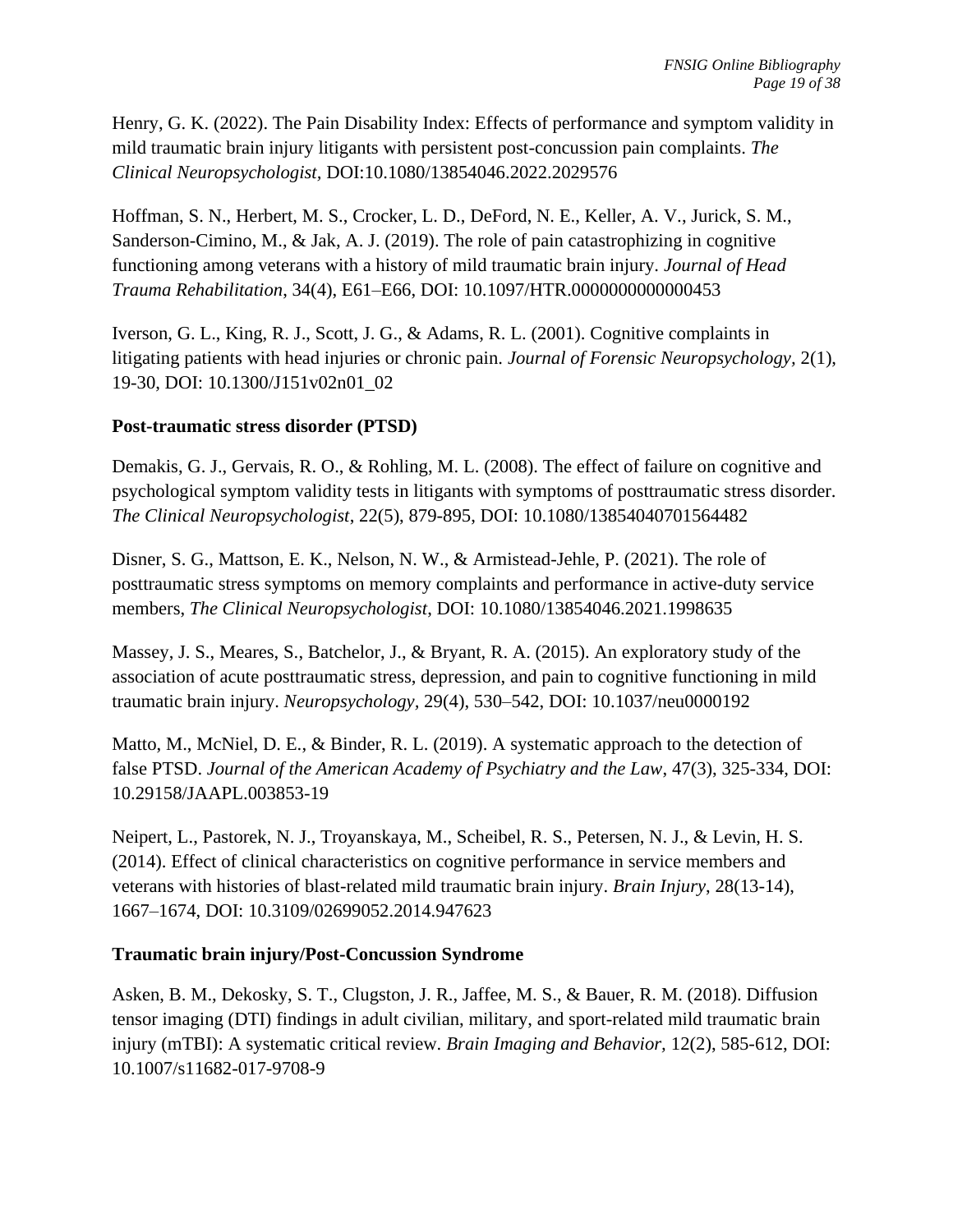Greiffenstein, F. M. & Baker, J. W. (2001). Comparison of premorbid and postinjury MMPI-2 profiles in late postconcussion claimants. *The Clinical Neuropsychologist*, 15(2), 162-170, DOI: 10.1076/clin.15.2.162.1895

Hanks, R. A., Rapport, L. J., Seagly, K., Millis, S. R., Scott, C., & Pearson, C. (2019). Outcomes after concussion recovery education: Effects of litigation and disability status on maintenance of symptoms. *Journal of Neurotrauma*, 36(4), 554-558, DOI: 10.1089/neu.2018.5873

Karr, J. E., Iverson, G. L., Williams, M. W., Huang, S-J., & Yang, C-C. (2020). Complicated versus uncomplicated mild traumatic brain injuries: A comparison of psychological, cognitive, and post-concussion symptom outcomes, *Journal of Clinical and Experimental Neuropsychology*, 42(10), 1049-1058, DOI: 10.1080/13803395.2020.1841118

Lamberty, G. L., Nelson, N. W., & Yamada, T. (2013). Effects and outcomes in civilian and military traumatic brain injury: Similarities, differences, and forensic implications. *Behavioral Sciences and the Law*, 31, 814-832, DOI: [10.1002/bsl.2091](https://doi.org/10.1002/bsl.2091)

Lange, R. T., Lippa, S. M., Bailie, J. M., Wright, M., Driscoll, A., Sullivan, J., ... Brickell, T. (2020). Longitudinal trajectories and risk factors for persistent postconcussion symptom reporting following uncomplicated mild traumatic brain injury in U.S. Military service members, *The Clinical Neuropsychologist*, 34(6), 1134-1155, DOI: 10.1080/13854046.2020.1746832

Larrabee, G. L., & Rohling, M. L. (2013). Neuropsychological differential diagnosis of mild traumatic brain injury. *Behavioral Sciences and the Law*, 31(6), 686-701, DOI: 10.1002/bsl.2087

Mickevičiene, D., Schrader, H., Obelieniene, D., Surkiene, D., Kunickas, R., Stovner, L. J., & Sand, T. (2004). A controlled prospective inception cohort study on the post-concussion syndrome outside the medicolegal context. *European Journal of Neurology*, 11(6), 411-419, DOI: 10.1111/j.1468-1331.2004.00816.x

Parker, H. A., Ranson, J., McCrea, M. A., Hoelzle, J., deRoon-Cassini, T., & Nelson, L. D. (2021). Personality characteristics and acute symptom response predict chronic symptoms after mild traumatic brain injury. *Journal of the International Neuropsychological Society*, 27(10), 992–1003, DOI:10.1017/S1355617720001423

Ponsford, J., Cameron, P., Fitzgerald, M., Grant, M., Mikocka-Walus, A., & Schönberger, M. (2012). Predictors of postconcussive symptoms 3 months after mild traumatic brain injury. *Neuropsychology*, 26(3), 304-313, DOI: 10.1037/a0027888

Rohling, M. L., Binder, L. M., Demakis, G. J., Larrabee, G. J., Ploetz, D. M., & Langhinrichsen-Rohling, J. (2011). A meta-analysis of neuropsychological outcome after mild traumatic brain injury: Re-analyses and reconsiderations of Binder et al. (1997), Frencham et al. (2005), and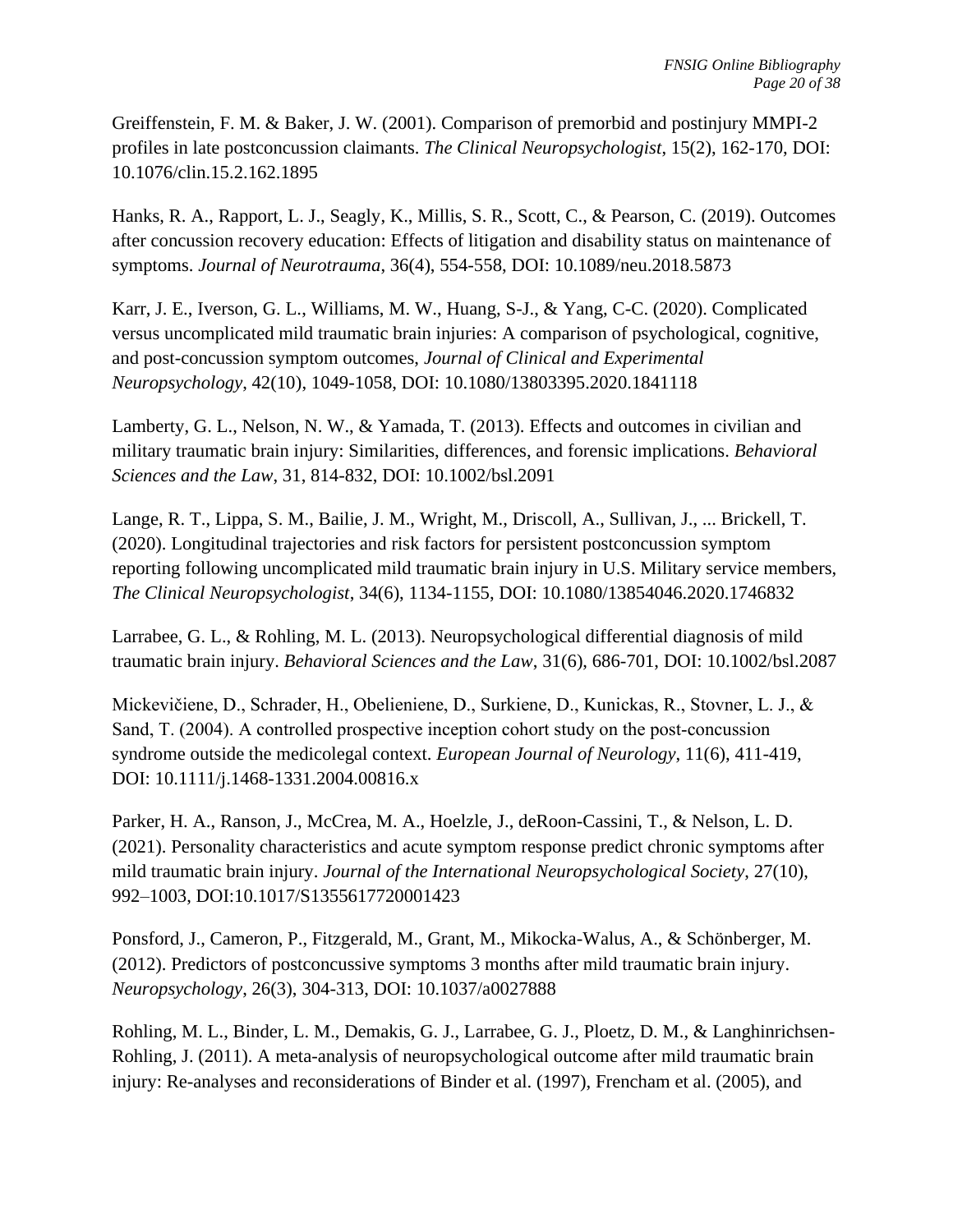Pertab et al. (2009). *The Clinical Neuropsychologist*, 25(4), 608-623, DOI: [10.1080/13854046.2011.565076](https://doi.org/10.1080/13854046.2011.565076)

Rohling, M. L., Meyers, J. E., & Millis, S. R. (2003). Neuropsychological impairment following TBI: A dose response analysis. *The Clinical Neuropsychologist*, 17(3), 289-302, DOI: [10.1076/clin.17.3.289.18086](https://psycnet.apa.org/doi/10.1076/clin.17.3.289.18086)

Ruff, R. M., & Jamora, C. W. (2008). Forensic neuropsychology and mild traumatic brain injury. *Psychological Injury and Law*, 1(2), 122-137, DOI: [10.1007/s12207-008-9010-7](https://psycnet.apa.org/doi/10.1007/s12207-008-9010-7)

Sweet, J. J., Goldman, D. J., & Guidotti Breting, L. M. (2013). Traumatic brain injury: Guidance in a forensic context from outcome, dose-response, and response bias research. *Behavioral Sciences and the Law*, 31(6), 756-778, DOI: 10.1002/bsl.2088

Tsanadis, J., Montoya, E., Hanks, R. A., Millis S. R., Fichtenberg, N. L., & Axelrod, B. N. (2008). Brain injury severity, litigation status, and self-report of postconcussive symptoms. *The Clinical Neuropsychologist*, 22(6), 1080-1092, DOI: [10.1080/13854040701796928](https://psycnet.apa.org/doi/10.1080/13854040701796928)

Vanderploeg, R. D., Belanger, H. G., & Kaufmann, P. M. (2014). Nocebo effects and mild traumatic brain injury: Legal implications. *Psychological Injury and Law,* 7(3), 245-254, DOI: [10.1007/s12207-014-9201-3](https://psycnet.apa.org/doi/10.1007/s12207-014-9201-3)

Wade, J. B., DeMatteo, D., & Hart R. P. (2004). Neuropsychologists diagnose traumatic brain injury. *Brain Injury*, 18(7), 629-643, DOI: 10.1080/02699050310001646198

# **Validity and Malingering**

# **Adult**

Ales, F., & Erdodi, L. (2022). Detecting negative response bias within the Trauma Symptom Inventory-2 (TSI-2): A review of the literature. *Psychological Injury and Law*, 15, 56-63, DOI: 10.1007/s12207-021-09427-9

Ardolf, B. R., Denney, R. L., & Houston, C. M. (2007). Base rates of negative response bias and malingered neurocognitive dysfunction among criminal defendants referred for neuropsychological evaluation. *The Clinical Neuropsychologist*, 21(6), 899–916, DOI: 10.1080/13825580600966391

Arnold, G., Boone, K. B., Lu, P., Dean, A., Wen, J., Nitch, S., & McPherson, S. (2005). Sensitivity and specificity of finger tapping scores for the detection of suspect effort. *The Clinical Neuropsychologist,* 19(1), 105-120*,* DOI: [10.1080/13854040490888567](https://doi.org/10.1080/13854040490888567)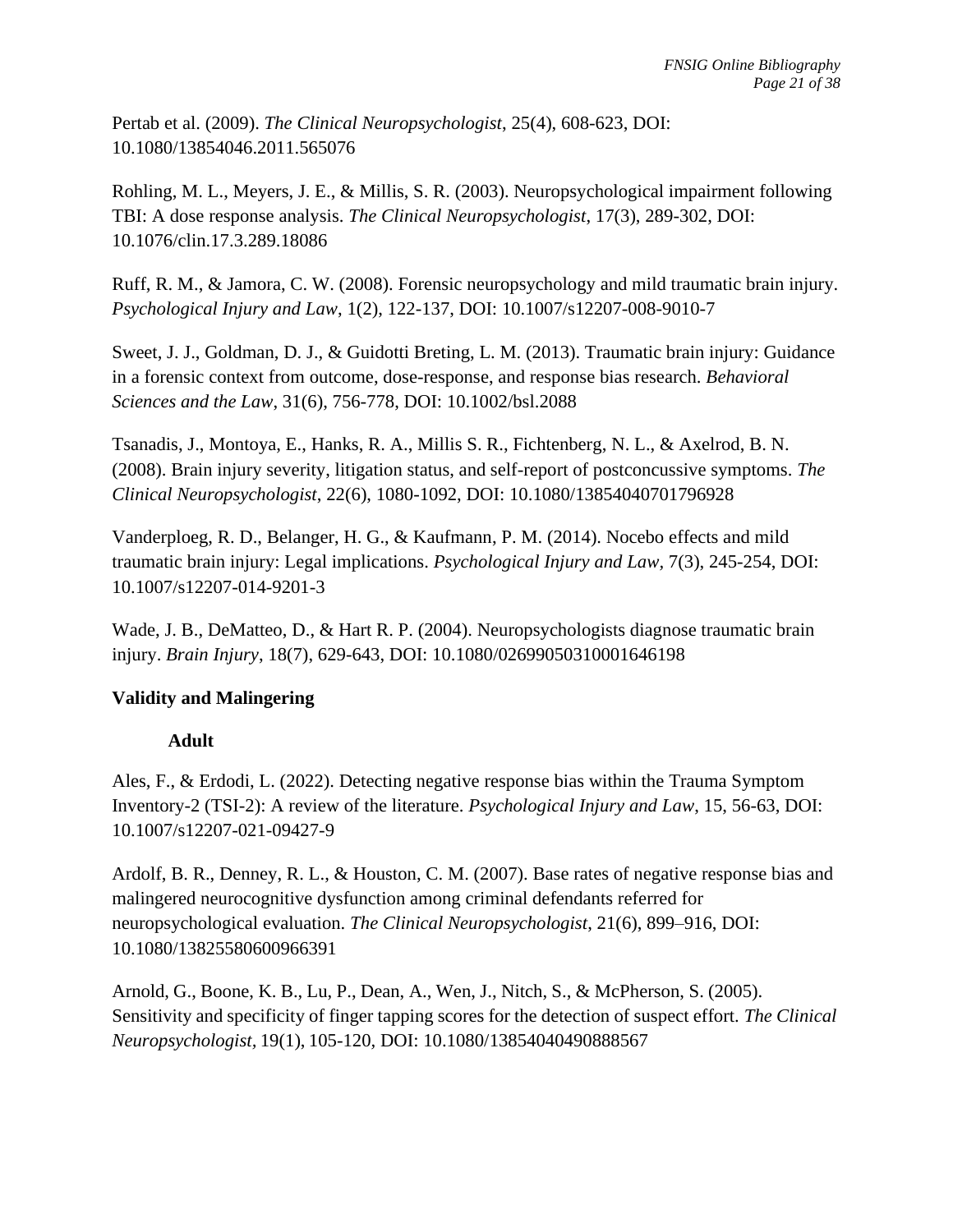Babikian, T., Boone, K. B., Lu, P., & Arnold, B. (2006). Sensitivity and specificity of various digit span scores in the detection of suspect effort. *The Clinical Neuropsychologist,* 20(1), 145- 159, DOI: [10.1080/13854040590947362](https://doi.org/10.1080/13854040590947362)

Boone, K. B. (2009). The need for continuous and comprehensive sampling of effort/response bias during neuropsychological examinations. *The Clinical Neuropsychologist*, 23(4), 729–741, DOI: [10.1080/13854040802427803](https://psycnet.apa.org/doi/10.1080/13854040802427803)

Boone, K. B., Salazar, X., Lu, P., Warner-Chacon, K., & Razani, J. (2002). The Rey 15-item recognition trial: A technique to enhance sensitivity of the Rey 15-item memorization test. *Journal of Clinical and Experimental Neuropsychology*, 24(5), 561-573, DOI: [10.1076/jcen.24.5.561.1004](https://doi.org/10.1076/jcen.24.5.561.1004)

Boone, K. B., Sherman, D., Mishler, J., Daoud, G., Cottingham, M., Victor, T. L., Ziegler, E., Zeller, M. A., & Wright, M. (2021). Cross-validation of RAVLT performance validity indicators and the RAVLT/RO discriminant function in a large known groups sample. *The Clinical Neuropsychologist,* DOI: [10.1080/13854046.2021.1948611](https://doi.org/10.1080/13854046.2021.1948611)

Chafetz, M. D., Bauer, R. M., & Haley, P. S. (2019). The other face of illness-deception: Diagnostic criteria for factitious disorder with proposed standards for clinical practice and research. *The Clinical Neuropsychologist*, 34(3), 454-476, DOI: 10.1080/13854046.2019.1663265

Chafetz, M. D., Prentkowski, E., & Rao, A. (2011). To work or not to work: Motivation (not low IQ) determines symptom validity test findings. *Archives of Clinical Neuropsychology,* 26(4), 306-313, DOI: [10.1093/arclin/acr030](https://doi.org/10.1093/arclin/acr030)

Chafetz, M. D., Williams, M. A., Ben-Porath, Y. S., Bianchini, K. J., Boone, K. B., Kirkwood, M. W., Larrabee, G. J., & Ord, J. S. (2015). Official position of the American Academy of Clinical Neuropsychology Social Security Administration policy on validity testing: Guidance and recommendations for change. *The Clinical Neuropsychologist,* 29(6), 723-74, DOI: [10.1080/13854046.2015.1099738](https://doi.org/10.1080/13854046.2015.1099738)

Clark, H. C., Martin, P. K., Okut, H., & Schroeder, R. W. (2020). A systematic review and meta-analysis of the utility of the Test of Memory Malingering in pediatric examinees. *Archives of Clinical Neuropsychology*, 35(8), 1312-1322, DOI: 10.1093/arclin/acaa075

Critchfield, E., Soble, J. R., Marceaux, J. C., Bain, K. M., Bailey, K. C., Webber, T. A., Alverson, W. A., Messerly, J., González, D. A., & O'Rourke, J. J. F. (2019) Cognitive impairment does not cause invalid performance: Analyzing performance patterns among cognitively unimpaired, impaired, and noncredible participants across six performance validity tests. *The Clinical Neuropsychologist*, 33(6), 1083-1101, DOI: 10.1080/13854046.2018.1508615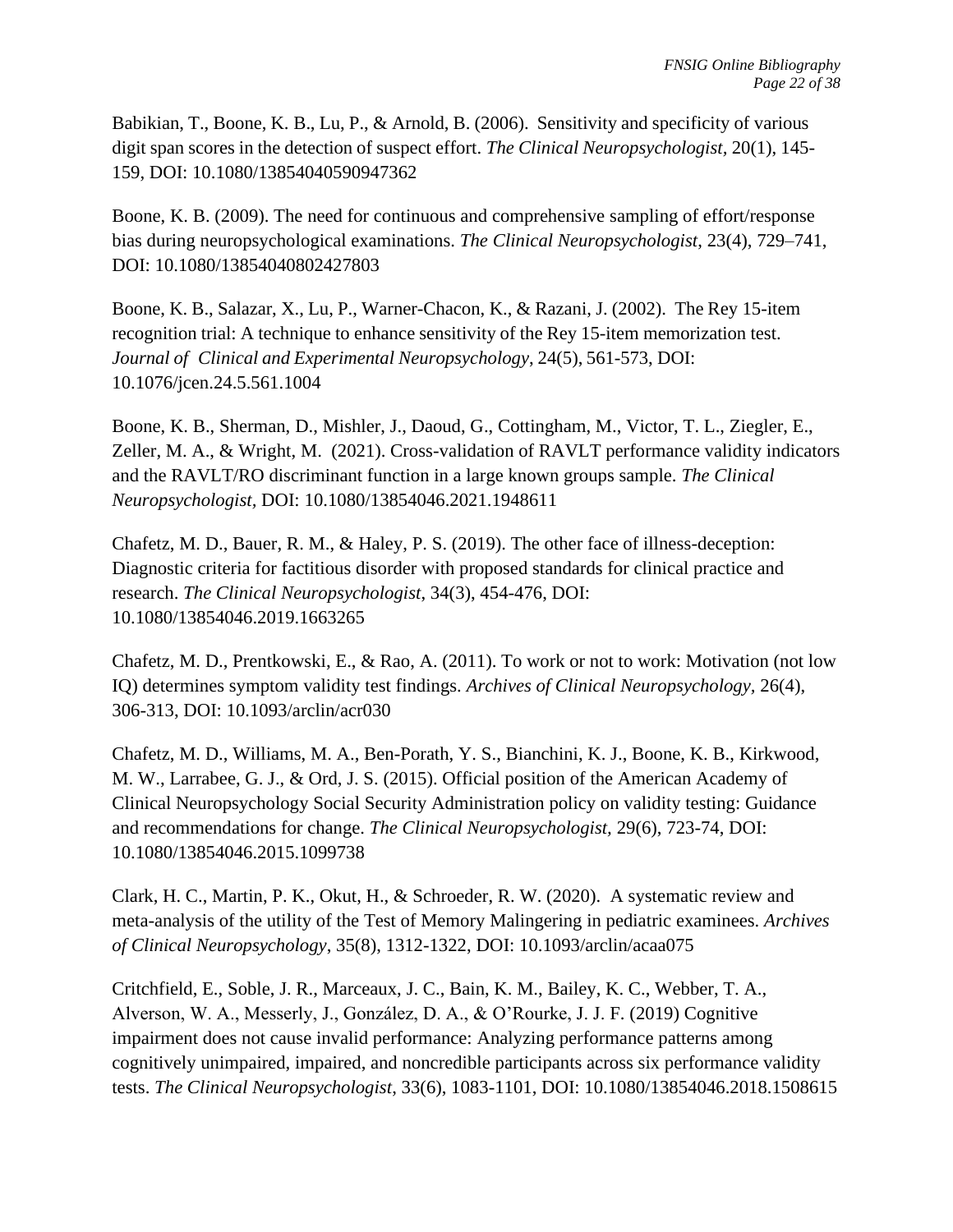Davis, J.J. (2022): Time is money: examining the time cost and associated charges of common performance validity tests, *The Clinical Neuropsychologist*, DOI: 10.1080/13854046.2022.2063190

Davis, J. J. (2018). Performance validity in older adults: Observed versus predicted false positive rates in relation to number of tests administered. *Journal of Clinical and Experimental Neuropsychology*, 40(10), 1013-1021, DOI: [10.1080/13803395.2018.1472221](https://doi.org/10.1080%2F13803395.2018.1472221)

Davis, J. J., & Millis, S. R. (2014). Examination of performance validity test failure in relation to number of tests administered. *The Clinical Neuropsychologist*, 28(2), 199-214, DOI: 10.1080/13854046.2014.884633

Dean, A. C., Victor, T. L., Boone, K. B., & Arnold, G. (2008). The relationship of IQ to effort test performance. *The Clinical Neuropsychologist,* 22(4), 705-722, DOI: [10.1080/13854040701440493](https://psycnet.apa.org/doi/10.1080/13854040701440493)

Dean, A. C., Victor, T. L., Boone, K. B., Philpott, L. M., & Hess, R. A. (2009). Dementia and effort test performance. *The Clinical Neuropsychologist*, 23(1), 133-152, DOI: [10.1080/13854040701819050](https://psycnet.apa.org/doi/10.1080/13854040701819050)

Deloria, R., Kivisto, A. J., Swier-Vosnos, A. & Elwood, L. (2021). Optimal per test cutoff scores and combinations of failure on multiple embedded performance validity tests in detecting performance invalidity in a mixed clinical sample. *Applied Neuropsychology: Adult*, DOI: 10.1080/23279095.2021.1973005

Denney, J. H., & Shura, R. D. (2019). Cost of malingering mild traumatic brain injury-related cognitive deficits during compensation and pension evaluations in the veterans benefits administration. *Applied Neuropsychology: Adult*, 26(1), 1-16, DOI: 10.1080/23279095.2017.1350684

Giromini, L., & Viglione, D. J. (2022). Assessing negative response bias using self-report measures: New articles, new issues. *Psychological Injury and Law*, 15, 1-21, DOI: 10.1007/s12207-022-09444-2

Giromini, L., Young, G., & Selborn, M. (2022). Assessing negative response bias with the Inventory of Problems-29 (IOP-29): A quantitative literature review. *Psychological Injury and Law*, 15, 79-93, DOI: 10.1007/s12207-021-09437-7

Greiffenstein, M. F. (2009). Clinical myths of forensic neuropsychology. *The Clinical Neuropsychologist*, 23(2), 286-296, DOI: [10.1080/13854040802104873](https://psycnet.apa.org/doi/10.1080/13854040802104873)

Hurtubise, J. L., Scavone, A., Sagar, S., & Erdodi, L. A. (2017). Psychometric markers of genuine and feigned neurodevelopmental disorders in the context of applying for academic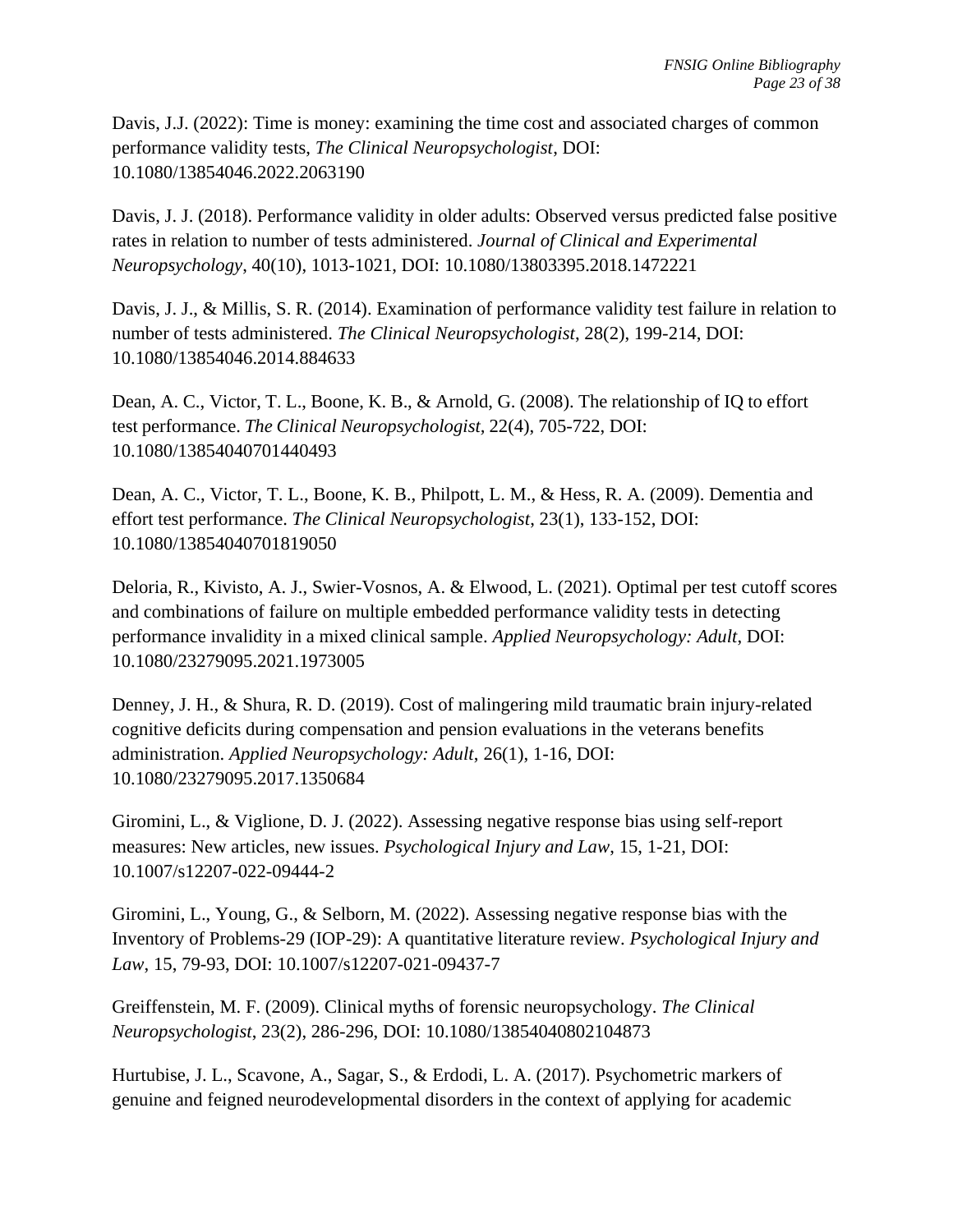accommodations. *Psychological Injury and Law*, 10(2), 121–137, DOI: [10.1007/s12207-017-](https://psycnet.apa.org/doi/10.1007/s12207-017-9287-5) [9287-5](https://psycnet.apa.org/doi/10.1007/s12207-017-9287-5)

Jones, A., Ingram, M. V., & Ben-Porath, Y. S. (2012). Scores on the MMPI-2-RF scales as a function of increasing levels of failure on cognitive symptom validity tests in a military sample. *The Clinical Neuropsychologist*, 26(5), 790-815, DOI: [10.1080/13854040701819050](https://psycnet.apa.org/doi/10.1080/13854040701819050)

Kalfon, T. B. O., Gal, G., Shorer, R., & Ablin, J. N. (2016). Cognitive functioning in fibromyalgia: The central role of effort. *Journal of Psychosomatic Research*, 87, 30-36, DOI: 10.1016/j.jpsychores.2016.06.004

Kanser, R. J., Rapport, L. J., Bashem, J.R., & Hanks, R. A., (2019) Detecting malingering in traumatic brain injury: Combining response time with performance validity test accuracy. *The Clinical Neuropsychologist*, 33(1), 90-107, DOI: 10.1080/13854046.2018.1440006

Kim, M. S., Boone, K. B., Victor, T., Marion, S., Amano, S., Cottingham, M., Ziegler, E., & Zeller, M. (2010). The Warrington Recognition Memory Test for Words as a measure of response bias: Total score and response time cutoffs developed on "real world" credible and noncredible subjects. *Archives of Clinical Neuropsychology,* 25(1), 60-70, DOI: [10.1093/arclin/acp088](https://doi.org/10.1093/arclin/acp088)

Kirk, J. W., Baker, D. A., Kirk, J. J., & MacAllister, W. S. (2020). A review of performance and symptom validity testing with pediatric populations. *Applied Neuropsychology: Child*, 9(4), 292- 306, DOI: 10.1080/21622965.2020.1750118

Kurtz, J. E., & McCredie, M. N. (2022). Exaggeration or fabrication? Assessment of negative response distortion and malingering with the Personality Assessment Inventory. *Psychological Injury and Law*, 15(1), 37-47, DOI: 10.1007/s12207-021-09433-x

Larrabee, G. J. (2003). Detection of malingering using atypical performance patterns on standard neuropsychological tests. *The Clinical Neuropsychologist*, 17(3), 410-425, DOI: [10.1076/clin.17.3.410.18089](https://doi.org/10.1076/clin.17.3.410.18089)

Larrabee, G. J. (2012). Performance validity and symptom validity in neuropsychological assessment. *Journal of the International Neuropsychological Society*, 18(4), 625-630, DOI: [10.1017/S1355617712000240](https://doi.org/10.1017/S1355617712000240)

Larrabee, G. J. (2014). False-positive rates associated with the use of multiple performance and symptom validity tests. *Archives of Clinical Neuropsychology*, 29(4), 364-373, DOI: [10.1093/arclin/acu019](https://doi.org/10.1093/arclin/acu019)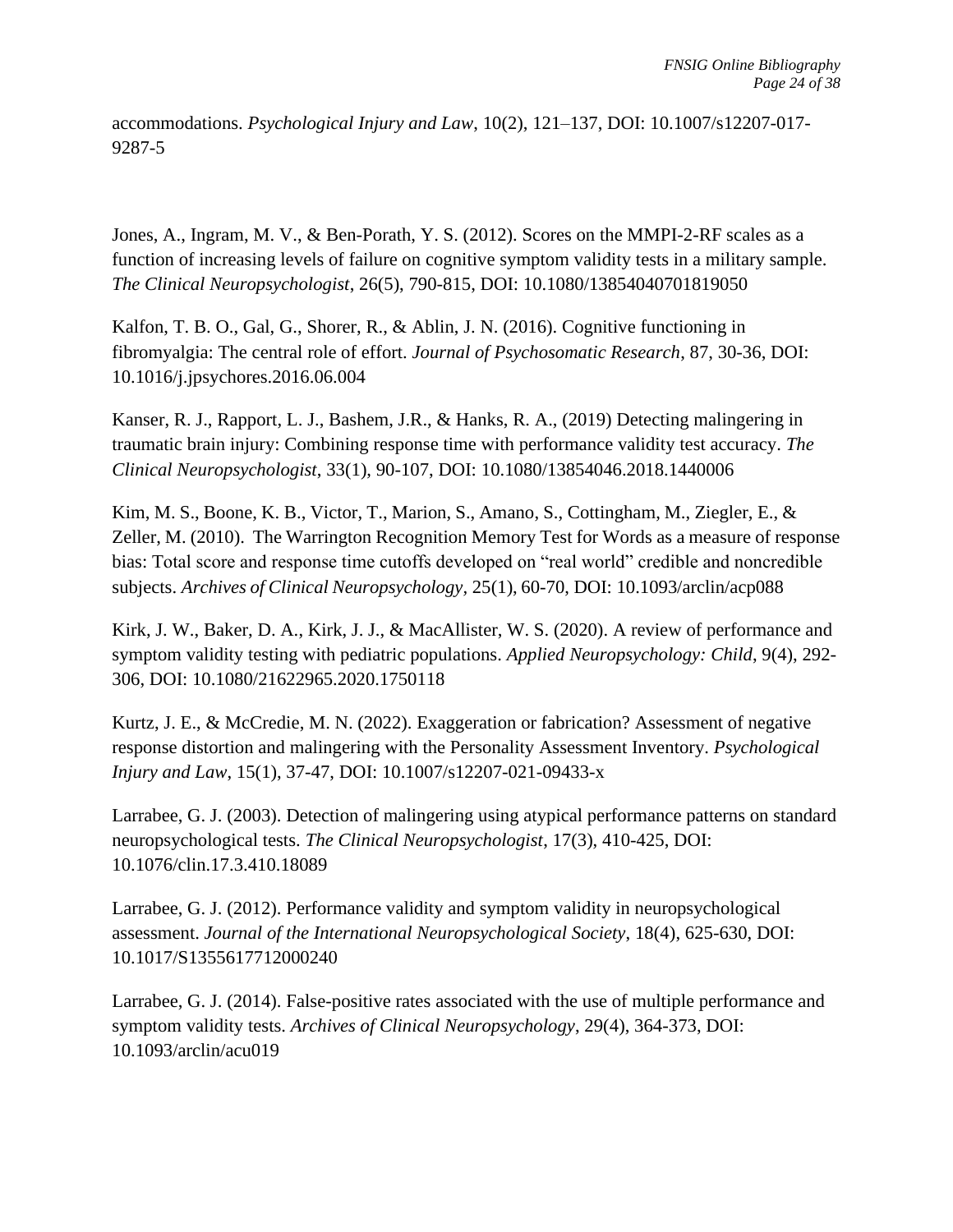Larrabee, G. J., Rohling, M. L., & Meyers, J. E. (2019). Use of multiple performance and symptom validity measures: Determining the optimal per test cutoff for determination of invalidity, analysis of skew, and inter-test correlations in valid and invalid performance groups. *The Clinical Neuropsychologist*, 33(8), 1354-1372, DOI: 10.1080/13854046.2019.1614227

Lippa, S. M. (2018). Performance validity testing in neuropsychology: A clinical guide, critical review, and update on a rapidly evolving literature. *The Clinical Neuropsychologist*, 32(3), 391- 421, DOI: 10.1080/13854046.2017.1406146

Lockhart, J., & Satya-Murti, S. (2015). Symptom exaggeration and symptom validity testing in persons with medically unexplained neurologic presentations. *Neurology: Clinical Practice*, 5(1), 17-24, DOI: [10.1212/CPJ.0000000000000092](https://doi.org/10.1212%2FCPJ.0000000000000092)

Mahoney III, J. J., Bender, S. D., Arredondo, B. C., & Marcopulos, B. A. (2018). A forensic case report involving unequivocal severe brain injury and unequivocal response bias. *Journal of Forensic Psychology Research and Practice*, 18(5), 374-387, DOI: [10.1080/24732850.2018.1518066](https://psycnet.apa.org/doi/10.1080/24732850.2018.1518066)

Martin, B. J., Sober, J. D., Millis, S. R., Hanks, R. A., Reslan, S., & Waldron-Perrine, B. (2021) CVLT-3 response bias as an indicator of performance validity in a litigating population, *The Clinical Neuropsychologist*, DOI: 10.1080/13854046.2021.1993347

Martin, P. K., & Schroeder, R. W. (2020). Base rates of invalid test performance across clinical non-forensic contexts and settings. *Archives of Clinical Neuropsychology*, 35(6), 717-725, DOI: [10.1093/arclin/acaa017](https://psycnet.apa.org/doi/10.1093/arclin/acaa017)

Martin, P. K., Schroeder, R. W., Heinrichs, R. J., & Baade, L. E. (2015). Does true neurocognitive dysfunction contribute to Minnesota Multiphasic Personality Inventory-2nd Edition-Restructured Form cognitive validity scale scores? *Archives of Clinical Neuropsychology*, 30(5), 377-386, DOI: [10.1093/arclin/acv032](https://psycnet.apa.org/doi/10.1093/arclin/acv032)

Martin, P. K., Schroeder, R. W., & Olsen, D. H. (2020). Performance validity in the dementia clinic: Specificity of validity tests when used individually and in aggregate across levels of cognitive impairment severity. *The Clinical Neuropsychologist*, DOI: 10.1080/13854046.2020.1778790

Martin, P. K., Schroeder, R. W., Olsen, D. H., Maloy, H., Boettcher, A., Ernst, N., & Okut, H. (2019). A systematic review and meta-analysis of the Test of Memory Malingering in adults: Two decades of deception detection, *The Clinical Neuropsychologist*, 34(1), 88-119, DOI: 10.1080/13854046.2019.1637027

McCaul, C., Boone, K. B., Ermshar, E., Cottingham, M., Victor, T. L., Ziegler, E., Zeller, M., & Wright, M. (2018). Cross-validation of the Dot Counting Test in a large sample of credible and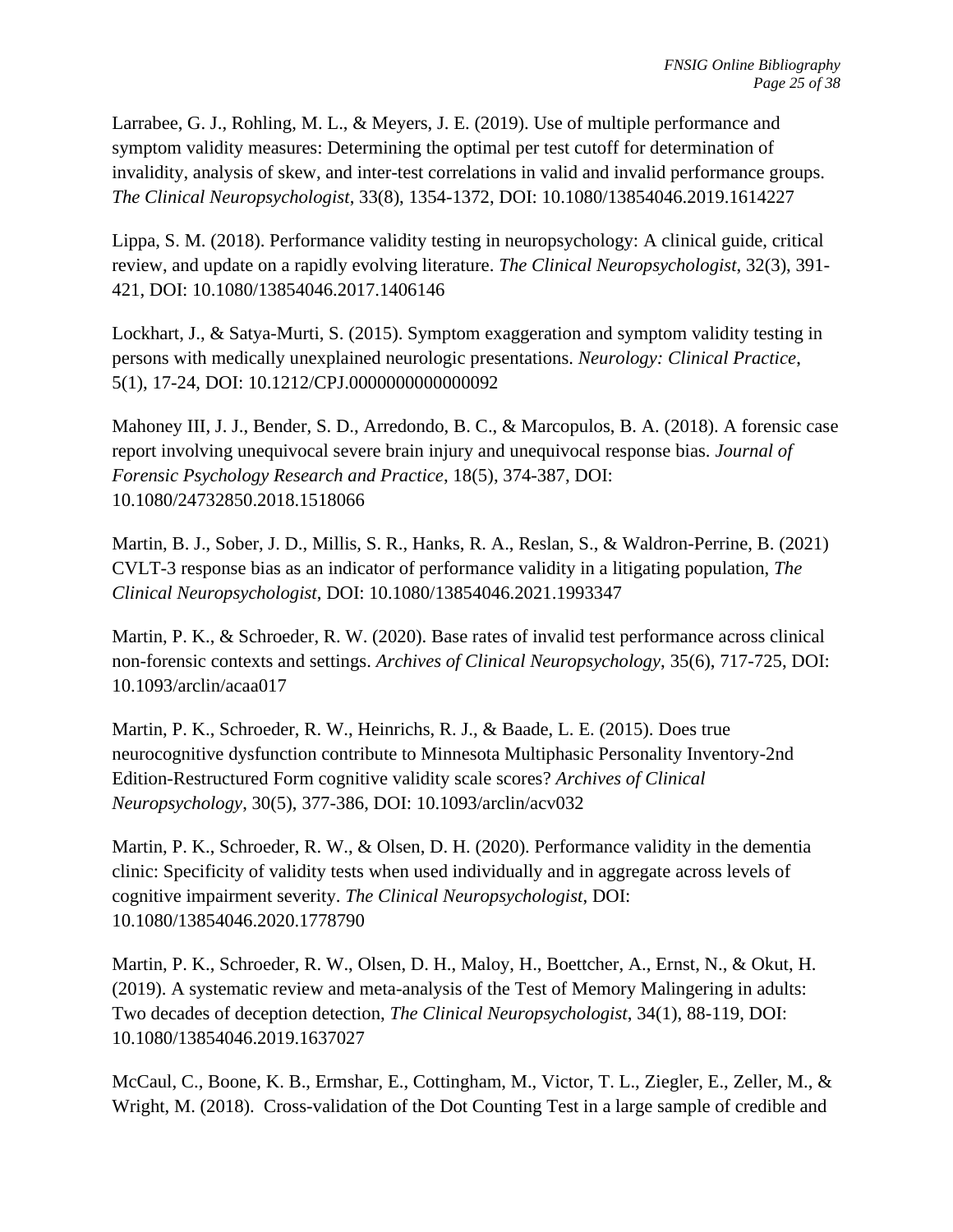noncredible patients referred for neuropsychological testing. *The Clinical Neuropsychologist,* 32(6), 1054-1067, DOI: [10.1080/13854046.2018.1425481](https://psycnet.apa.org/doi/10.1080/13854046.2018.1425481)

Merten, T., Dandachi-FitzGerald, B., Boskovic, I., Puente-Lopez, E., & Merckelbach, H. (2022). The Self-Report Symptom Inventory. *Psychological Injury and Law*, 15(1), 94-103, DOI: 10.1007/s12207-021-09434-w

Merten, T., & Merckelbach, H. (2013). Symptom validity testing in somatoform and dissociative disorders: A critical review. *Psychological Injury and Law*, 6(2), 122-137, DOI: [10.1007/s12207-013-9155-x](https://psycnet.apa.org/doi/10.1007/s12207-013-9155-x)

Mulligan, R., Basso, M. R., Hoffmeister, J., Lau, L., Whiteside, D. M., & Combs, D. (2021). Classification accuracy of the Word Memory Test genuine memory impairment index, *Journal of Clinical and Experimental Neuropsychology*, 43(7), 655-662, DOI: 10.1080/13803395.2021.1988520

Nelson, N. W., Sweet, J. J., Berry, D. T. R., Bryant, F. B., & Granacher, R. P. (2007). Response validity in forensic neuropsychology: Exploratory factor analytic evidence of distinct cognitive and psychological constructs. *Journal of the International Neuropsychological Society*, 13(3), 440-449, DOI: [10.1017/S1355617707070373](https://psycnet.apa.org/doi/10.1017/S1355617707070373)

Nelson, N. W., Sweet, J. J., & Demakis, G. J. (2010). Updated meta-analysis of the MMPI-2 symptom validity scale (FBS): Verified utility in forensic practice. *The Clinical Neuropsychologist,* 24(4), 701-724, DOI: 10.1080/13854040903482863

Nijdam-Jones, A., & Rosenfeld, B. (2017). Cross-cultural feigning assessment: A systematic review of feigning instruments used with linguistically, ethnically, and culturally diverse samples. *Psychological Assessm*ent, 29(11), 1321-1336.

Poynter, K., Boone, K. B., Ermshar, E., Miora, D., Cottingham, M., Victor, T. L., Ziegler, E., Zeller, M., & Wright, M. (2018). Wait, there's a baby in this bath water! Update on quantitative and qualitative cut-offs for Rey 15-item Recall and Recognition. *Archives of Clinical Neuropsychology*, 34(8), 1367-1380, DOI: 10.1093/arclin/acy087

Proto, D. A., Pastorek, N. J., Miller, B. I., Romesser, J. M., Sim, A. H., & Linck, J. F. (2014). The dangers of failing one or more performance validity tests in individuals claiming mild traumatic brain injury-related postconcussive symptoms. *Archives of Clinical Neuropsychology*, 29(7), 614-624, DOI: [10.1093/arclin/acu044](https://psycnet.apa.org/doi/10.1093/arclin/acu044)

Reedy, S., Boone, K., Cottingham, M., Glaser, D. F., Lu, P., Victor, T., Ziegler, E., Zeller, M., & Wright, M. (2013). Cross validation of the Lu et al. (2003) Rey-Osterrieth Complex Figure Test effort equation in a large known groups sample. *Archives of Clinical Neuropsychology,* 28(1), 30- 37.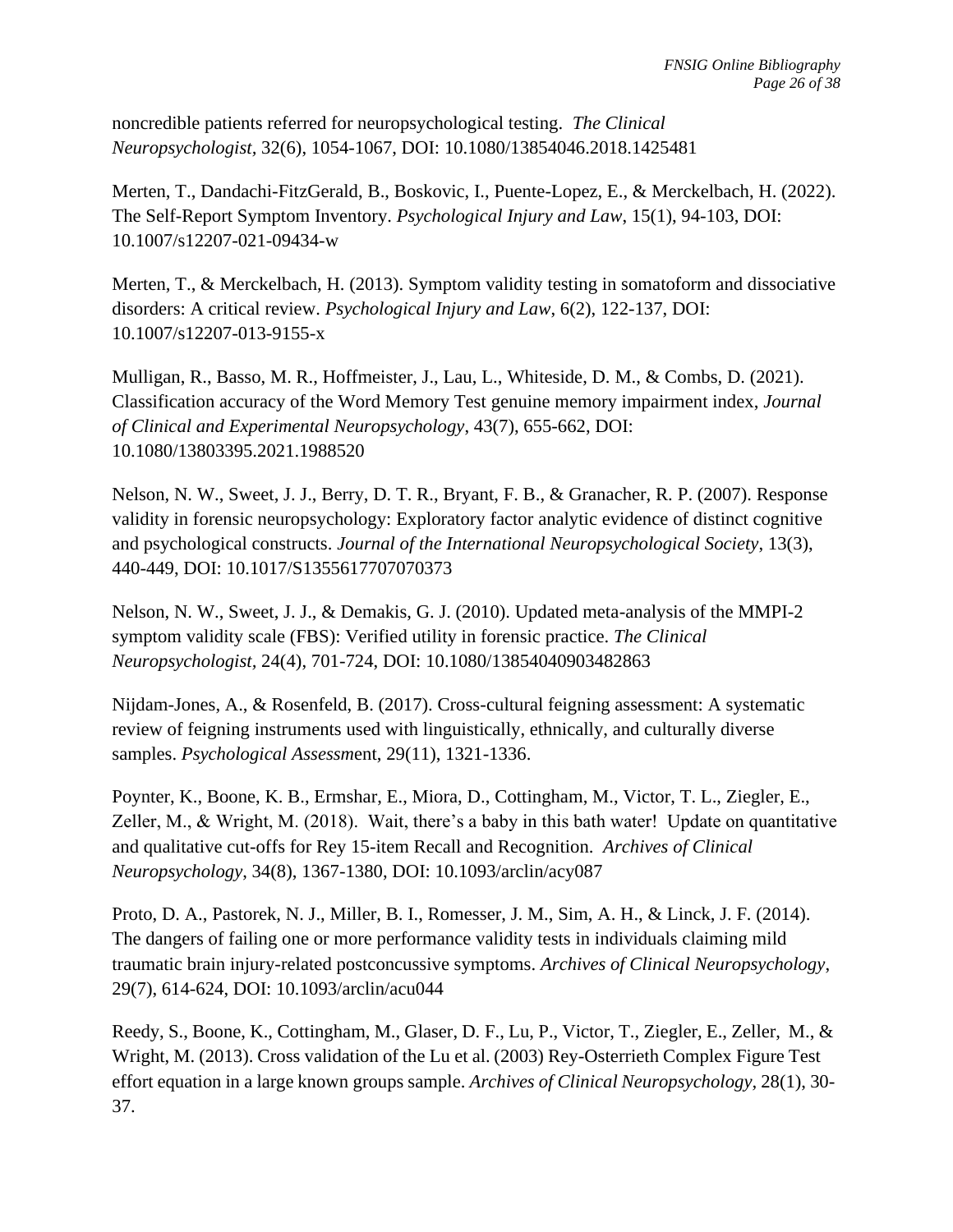Roberson, C. J., Boone, K. B., Goldberg, H., Miora, D., Cottingham, M., Victor, T., Ziegler, E., Zeller, M., & Wright, M. (2013). Cross validation of the b Test in a large known groups sample. *The Clinical Neuropsychologist,* 27(3)*,* 495-508, [10.1080/13854046.2012.737027](https://psycnet.apa.org/doi/10.1080/13854046.2012.737027)

Rogers, R., Harrell, E., & Liff, C. (1993). Feigning neuropsychological impairment: A critical review of methodological and clinical considerations. *Clinical Psychology Review*, 13(3), 255- 274, DOI: [10.1016/0272-7358\(93\)90023-F](https://doi.org/10.1016/0272-7358(93)90023-F)

Schroeder, R. W., Martin, P. K., Heinrichs, R. J., & Baade, L. E. (2019). Research methods in performance validity testing studies: Criterion grouping approach impacts study outcomes. *The Clinical Neuropsychologist*, 33(3), 466-477, DOI: [10.1080/13854046.2018.1484517](https://psycnet.apa.org/doi/10.1080/13854046.2018.1484517)

Shenton, M. E., Price, B. H., Levin, L., & Edersheim, J. G. (2018). Mild traumatic brain injury: Is DTI ready for the courtroom? *International Journal of Law and Psychiatry*, 61, 50–63, 10.1016/j.ijlp.2018.09.002

Sherman, E. M. S., Slick, D. J., & Iverson, G. L. (2020). Multidimensional malingering criteria for neuropsychological assessment: A 20-year update of the malingered neuropsychological dysfunction criteria. *Archives of Clinical Neuropsychology*, 35(6), 735-764, DOI: [10.1093/arclin/acaa019](https://doi.org/10.1093/arclin/acaa019)

Slick, D. J., Sherman, E. M. S., & Iverson, G. L. (1999). Diagnostic criteria for malingered neurocognitive dysfunction: Proposed standards for clinical practice and research. *The Clinical Neuropsychologist*, 13(4), 545-561, DOI: [10.1076/1385-4046\(199911\)13:04;1-Y;FT545](https://doi.org/10.1076/1385-4046(199911)13:04;1-y;ft545)

Smith, K., Boone, K., Victor, T., Miora, D., Cottingham, M., Ziegler, E., Zeller, M., & Wright, M. (2014). Performance of credible patients of very low intelligence and noncredible patients on cognitive performance validity indicators. *The Clinical Neuropsychologist*, 28(6), 1048-1070, DOI: [10.1080/13854046.2014.931465](https://psycnet.apa.org/doi/10.1080/13854046.2014.931465)

Stone, D., Boone, K. B., Back-Madruga, C., & Lesser, I. (2006). Has the rolling uterus finally gathered moss? Somatization and malingering of cognitive deficit in six cases of 'toxic mold' exposure. *The Clinical Neuropsychologist,* 20(4), 766-785, DOI: [10.1080/13854040500428459](https://doi.org/10.1080/13854040500428459)

Suchy, Y. (2019). Introduction to special issue: Current trends in empirical examinations of performance and symptom validity. *The Clinical Neuropsychologist*, 33(8), 1349-1343, DOI: 10.1080/13854046.2019.1672334

Sweet, J. J., & Guidotti Breting, L. M. (2013). Symptom validity test research: Status and clinical implications. *Journal of Experimental Psychopathology*, 4(1), 6-19, DOI: [10.5127/jep.022311](https://doi.org/10.5127%2Fjep.022311)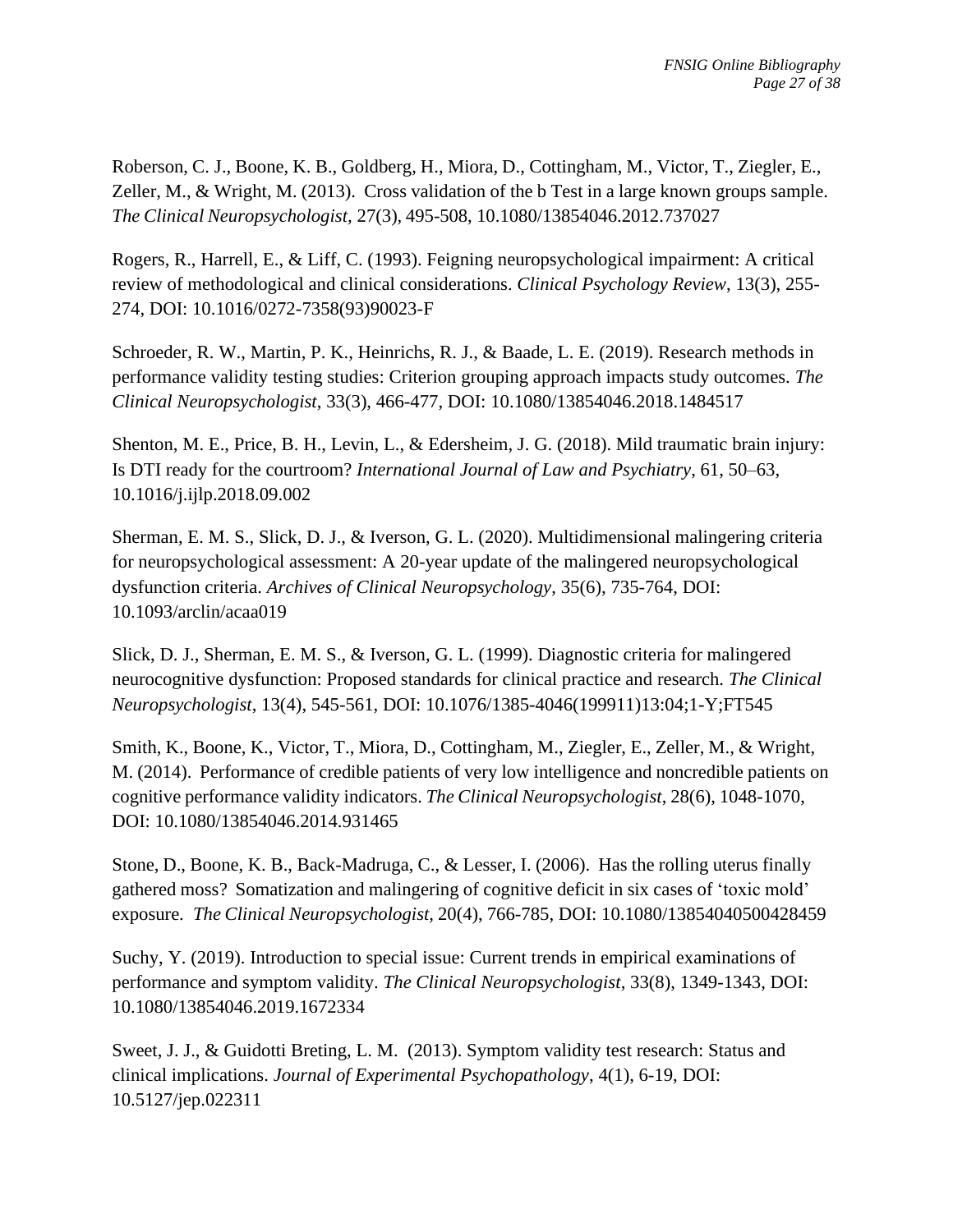Tylicki, J. L., Gervais, R. O., & Ben-Porath, Y. S. (2020): Examination of the MMPI-3 overreporting scales in a forensic disability sample, *The Clinical Neuropsychologist*, DOI: 10.1080/13854046.2020.1856414

Victor, T., Boone, K. B., Serpa, G., Beuhler, J., & Ziegler, E. A. (2009). Interpreting the meaning of multiple effort test failure. *The Clinical Neuropsychologist,* 23(2), 297-313, DOI: [10.1080/13854040802232682](https://doi.org/10.1080/13854040802232682)

Webber, T. A., Sullivan-Baca, E., Modiano, Y. A., Taiwo, Z., & Grabyan, J. M. (2022). Validity of informant report interpretations: Role of examinee performance and symptom invalidity. *Psychological Assessment,* 34(2), 125–138*,* [DOI: 10.1037/pas0001074](http://dx.doi.org/10.1037/pas0001074)

Wynkoop, T. F., & Denney, R. L. (1999). Exaggeration of neuropsychological deficit in competency to stand trial. *Journal of Forensic Neuropsychology,* 1(2), 29-53, DOI: [10.1300/J151v01n02\\_04](https://psycnet.apa.org/doi/10.1300/J151v01n02_04)

### **Pediatric**

Blaskewitz, N., Merten, T., & Kathmann, N. (2008). Performance of children on symptom validity tests: TOMM, MSVT, and FIT. *Archives of Clinical Neuropsychology*, 23(4), 379-391, DOI: 10.1016/j.acn.2008.01.008

Clark, H. C., Martin, P. K., Okut, H., & Schroeder, R. W. (2020). A systematic review and meta-analysis of the utility of the Test of Memory Malingering in pediatric examinees. *Archives of Clinical Neuropsychology*, 35(8), 1312-1322, DOI: [10.1093/arclin/acaa075](http://dx.doi.org/10.1093/arclin/acaa075)

Connery, A. K., Peterson, R. L., Baker, D. A., Kirkwood, M. W. (2016). The impact of pediatric neuropsychological consultation in mild traumatic brain injury: A model for providing feedback after invalid performance. *The Clinical Neuropsychologist,* 30(4), 579-598, DOI: 10.1080/13854046.2016.1177596.

Faust, D., Guilmette, T. J., & Hart, K. J. (1988). Pediatric malingering: The capacity of children to fake believable deficits on neuropsychology testing. *Journal of Consulting and Clinical Psychology*, 56(4), 578-582, DOI: 10.1037/0022-006X.56.4.578

Kirk, J. W., Baker, D. A., Kirk, J. J., & MacAllister, W. S. (2020). A review of performance and symptom validity testing with pediatric populations. *Applied Neuropsychology: Child*, 9(4), 292- 306, DOI: 10.1080/21622965.2020.1750118

Kirkwood, M. W. (2015). Pediatric validity assessment. *Neurorehabilitation,* 36(4), 439-450, DOI: 10.3233/NRE-151232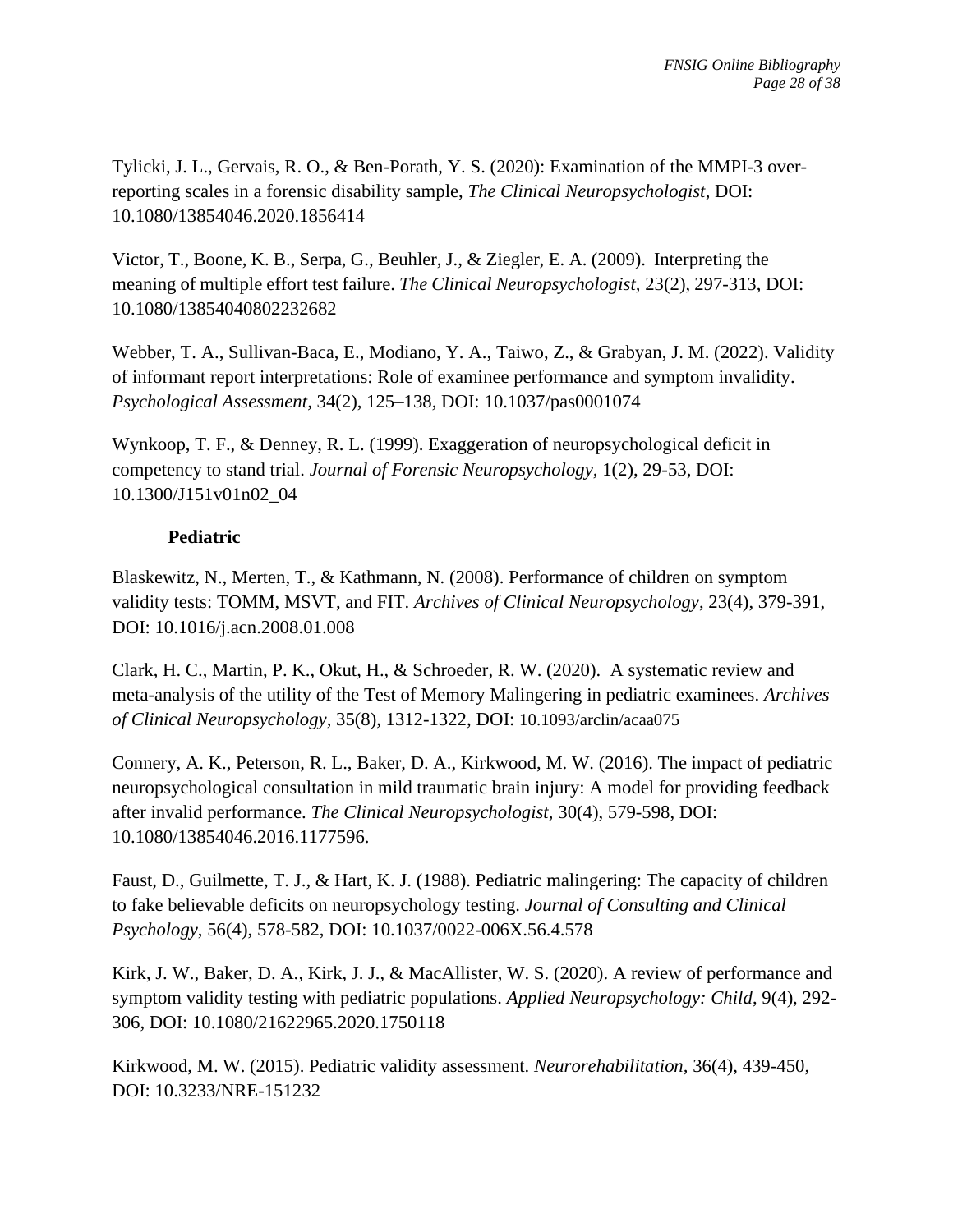Kirkwood, M. W., & Kirk, J. W. (2010). The base rate of suboptimal effort in a pediatric mild TBI sample: Performance on the Medical Symptom Validity Test. *The Clinical Neuropsychologist*, 24(5), 860-872, DOI: 10.1080/13854040903527287

Kirkwood, M. W., Kirk, J. W., Blaha, R. Z., & Wilson, P. (2010). Noncredible effort during pediatric neuropsychological exam: A case series and literature review. *Child Neuropsychology*, 16(6), 604-618, DOI: 10.1080/09297049.2010.495059

Kirkwood, M. W., Yeates, K. O., Randolph, C., & Kirk, J. W. (2012). The implications of symptom validity test failure for ability-based test performance in a pediatric sample. *Psychological Assessment*, 24(1), 36-45, DOI: 10.1037/a0024628

Nagle, A. M., Everhart, D. E., Durham, T. W., McCammon, S. L., Walker, M. (2006). Deception strategies in children: Examination of forced choice recognition and verbal learning and memory techniques. *Archives of Clinical Neuropsychology,* 21(8), 777-785, DOI: 10.1016/j.acn.2006.06.011

Tonks, J., Whitfield, C.K., Williams, W.H., Slater, A.M., Frampton, I.J. (2020) "Must try harder." Is effort and performance validity testing a necessary part of pediatric neuropsychological assessment? *Applied Neuropsychology: Child,* 9(2), 97-105, DOI: 10.1080/21622965.2018.1524766

Walker, J. S. (2011.) Malingering in children: Fibs and faking. *Child and Adolescent Psychiatric Clinics of North America*, 20(3), 547-556, DOI: 10.1016/j.chc.2011.03.013

# **Cultural Diversity**

Aghvinian, M., Santoro, A. F., Gouse, H., Joska, J. A., Linda, T., Thomas, K. G., & Robbins, R. N. (2021). Taking the test: A qualitative analysis of cultural and contextual factors impacting neuropsychological assessment of Xhosa-Speaking South Africans. *Archives of Clinical Neuropsychology,* 36(6), 976-980, DOI: 10.1093/arclin/acaa115

Aguilar, C., Bailey, C., Karyadi, K. A., Kinney, D. I., & Niche, S. R. (2021). The use of performance validity tests among inpatient forensic monolingual Spanish-speakers. *Applied Neuropsychology: Adult,* DOI: 10.1080/23279095.2021.1970555

Elbulok-Charcape, M. M., Rabin, L. A., Spadaccini, A. T., & Barr, W. B. (2014). Trends in the neuropsychological assessment of ethnic/racial minorities: A survey of clinical neuropsychologists in the United States and Canada. *Cultural Diversity and Ethnic Minority Psychology,* 20(3), 353-361, DOI: 10.1037/a0035023

Franzen, S., & European Consortium on Cross-Cultural Neuropsychology (ECCroN). (2021). Cross-cultural neuropsychological assessment in Europe: Position statement of the European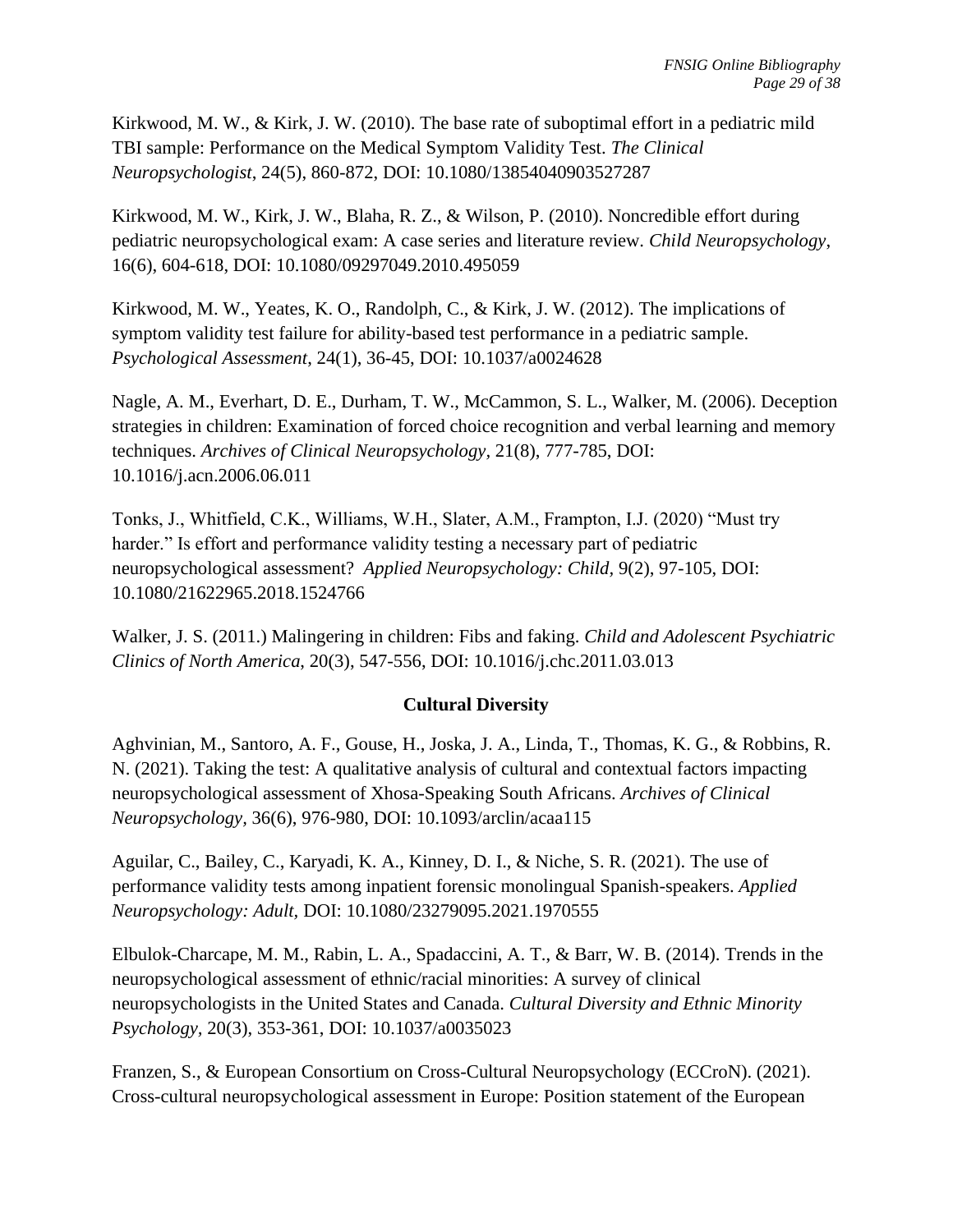Consortium on Cross-Cultural Neuropsychology (ECCroN). *The Clinical Neuropsychologist*, 36(3), 546-557, DOI: 10.1080/13854046.2021.1981456

Fujii, D. E. (2018). Developing a cultural context for conducting a neuropsychological evaluation with a culturally diverse client: The ECLECTIC framework. *The Clinical Neuropsychologist,* 32(8), 1-37, DOI: 10.1080/13854046.2018.1435826

Fujii, D. E., Judd, T., Morere, D., & Byrd, D. (2020). Cultural and disability issues in neuropsychological assessment. In K. Stucky, M. Kirkwood, & J. Donders (Eds.), *Clinical neuropsychology study guide and board review,*  $2^{nd} Ed$ *.* (pp.194-213). New York, NY: Oxford University Press.

Hood, E., Boone, K., Miora, D., Cottingham, M., Victor, T., Ziegler, E., Zeller, M., & Wright, M. (in press). Are there differences in performance validity test scores between African American and White American neuropsychology clinic patients? *Journal of Clinical and Experimental Neuropsychology.* 

Irani, F. (Ed.). (2002). *Cultural diversity in neuropsychological assessment: Developing understanding through global case studies*. New York, NY: Taylor & Francis/Routledge.

Nijdam-Jones, A., & Rosenfeld, B. (2017). Cross-cultural feigning assessment: A systematic review of feigning instruments used with linguistically, ethnically, and culturally diverse samples. *Psychological Assessment,* 29(11), 1321-1336, DOI: 10.1037/pas0000438

Nijdam-Jones, A., Rivera, D., Rosenfeld, B., & Arango-Lasprilla, J. C. (2017). A cross-cultural analysis of the Test of Memory Malingering among Latin American Spanish-speaking adults. *Law and Human Behavior,* 41(5), 422, DOI: 10.1037/lhb0000250

Nijdam-Jones, A., Rivera, D., Rosenfeld, B., & Arango-Lasprilla, J. C. (2019). The effect of literacy and culture on cognitive effort test performance: An examination of the test of memory malingering in Colombia. *Journal of Clinical and Experimental Neuropsychology*, 41(10), 1015- 1023, DOI: 10.1080/13803395.2019.1644294

Rivera Mindt, M., Byrd, D., Saez, P., & Manly, J. (2010). Increasing culturally competent neuropsychological services for ethnic minority populations: A call to action. *The Clinical Neuropsychologist*, 24(3), 429-453, DOI: 10.1080.13854040903058960

Robles, L., Lopez, E., Salazar, X., Boone, K. B., & Glaser, D. (2015). Specificity data for the b Test, Dot Counting Test, Rey 15-item plus Recognition, and Rey Word Recognition Test in monolingual Spanish-speakers. *Journal of Clinical and Experimental Neuropsychology*, 37(6)*,*  614-62, DOI: [10.1080/13803395.2015.1039961](https://doi.org/10.1080/13803395.2015.1039961)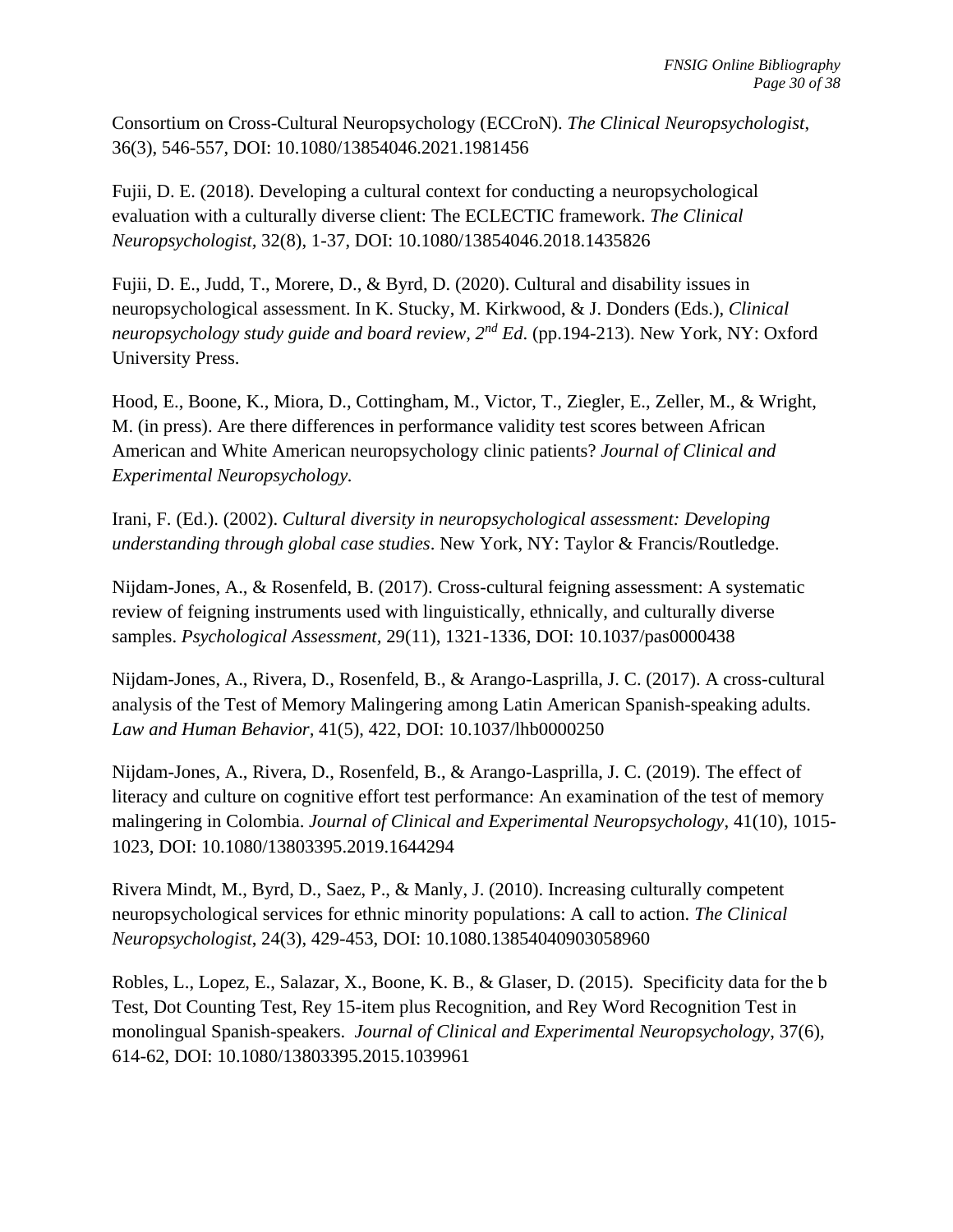Romero, H., Lageman, S., Kamath, V., Irani, F., Sim, A., Suarez, P., Manly, J. J., Attix, D. K., & the Summit Participants (2009). Challenges in the neuropsychological assessment of ethnic minorities: Summit proceedings. *The Clinical Neuropsychologist,* 23(5), 761-779, DOI: 10.1080/13854040902881958

Salazar, X. F., Lu, P. H., & Boone, K. B. (2021). The use of performance validity tests in ethnicminority and non-English-dominant populations. In K. B. Boone (Ed.), *Assessment of feigned cognitive impairment: A neuropsychological perspective, 2 nd Ed.* (pp. 578-608). New York, NY: Guilford Press.

VanLandingham, H., Ellison, R. L., Laique, A., Cladek, A., Khan, H., Gonzalez, C., & Dunn, M. R. (2021). A scoping review of stereotype threat for BIPOC: Cognitive effects and intervention strategies for the field of neuropsychology. *The Clinical Neuropsychologist*, 36(2), 503-522, DOI: 10.1080/13854046.2021.1947388

# **Survey Information**

Elbulok-Charcape, M. M., Rabin, L. A., Spadaccini, A .T., & Barr, W. B. (2014). Trends in the neuropsychological assessment of ethnic/racial minorities: A survey of clinical neuropsychologists in the United States and Canada. *Cultural Diversity and Ethnic Minority Psychology*, 20(3), 353-361, DOI: [10.1037/a0035023](https://doi.org/10.1037/a0035023)

Essig, S. M., Mittenberg, W., Petersen, R. S., Strauman, S., & Cooper, J. T. (2001). Practices in forensic neuropsychology: Perspectives of neuropsychologists and trial attorneys. *Archives of Clinical Neuropsychology*, 16(3), 271-291, DOI: [10.1016/S0887-6177\(99\)00065-7](https://psycnet.apa.org/doi/10.1016/S0887-6177(99)00065-7)

Faust, D., Hart, K., Guilmette, T. J., & Arkes, H. R. (1988). Neuropsychologists' capacity to detect adolescent malingerers. *Professional Psychology: Research and Practice*, 19(5), 508-515, [10.1037/0735-7028.19.5.508](https://psycnet.apa.org/doi/10.1037/0735-7028.19.5.508)

Martin, P. K., Schroeder, R. W., & Odland, A. P. (2015). Neuropsychologists' validity testing beliefs and practices: A survey of North American professionals. *The Clinical Neuropsychologist*, 29, 741-776, DOI: [10.1080/13854046.2015.1087597](https://psycnet.apa.org/doi/10.1080/13854046.2015.1087597)

Mittenberg, W., Patton, C., Canyock, E. M., & Condit, D. C. (2002). Base rates of malingering and symptom exaggeration. *Journal of Clinical and Experimental Neuropsychology,* 24(8), 1094-1102, DOI: 10.1076/jcen.24.8.1094.8379

Rabin, L. A., Paolillo, E., & Barr, W. B. (2016). Stability in test-usage practices of clinical neuropsychologists in the United States and Canada over a 10-year period: A follow-up survey of INS and NAN members. *Archives of Clinical Neuropsychology*, 31(3), 206-230, DOI: [10.1093/arclin/acw007](https://doi.org/10.1093/arclin/acw007)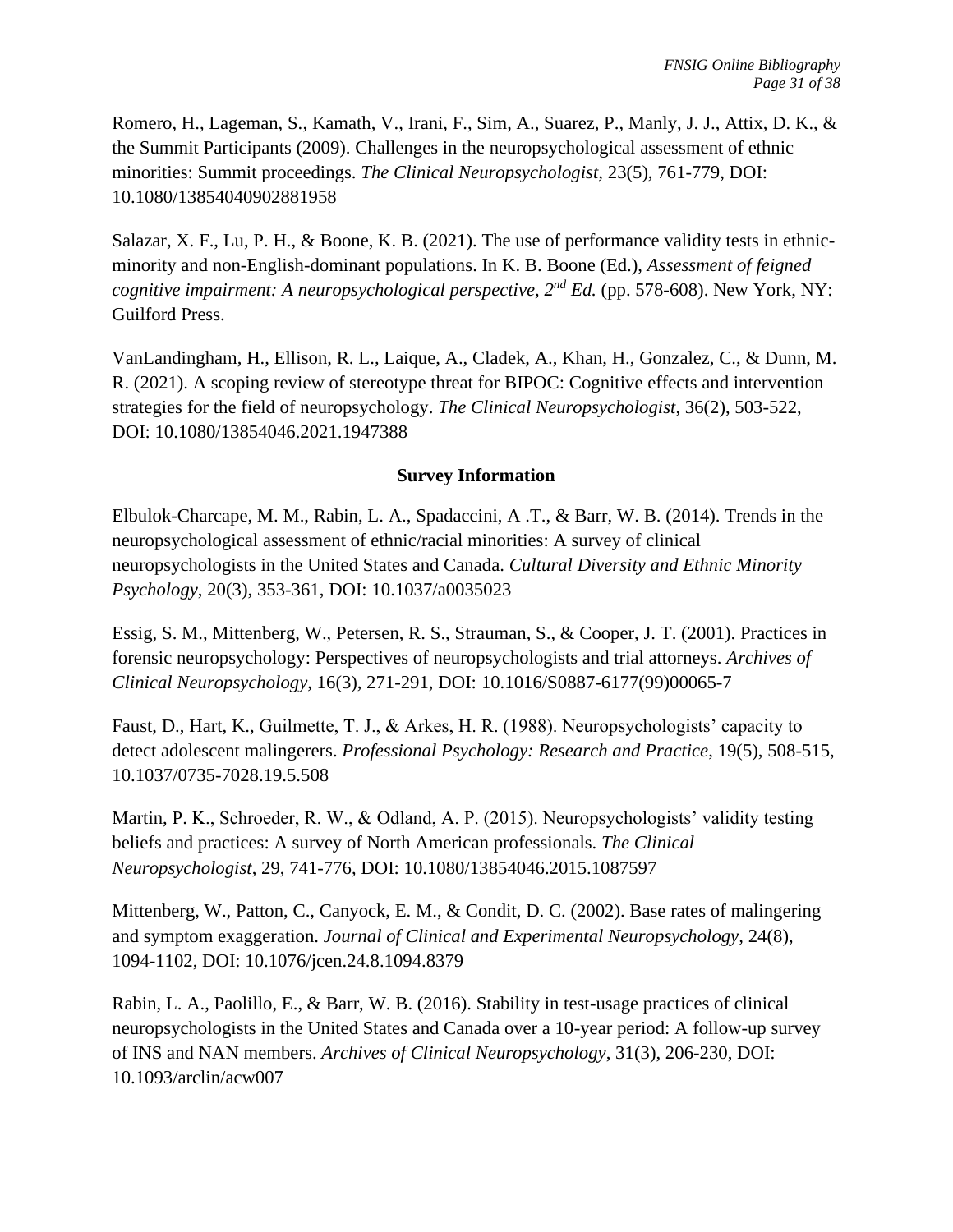Schroeder, R. W., Martin, P. K., & Odland, A. P. (2016). Expert beliefs and practices regarding neuropsychological validity testing, *The Clinical Neuropsychologist*, 30(4), 515-535, DOI: 10.1080/13854046.2016.1177118

Sharland, M. J., & Gfeller, J. D. (2007). A survey of neuropsychologists' beliefs and practices with respect to the assessment of effort. *Archives of Clinical Neuropsychology,* 22(2), 213-224, DOI: 10.1016/j.acn.2006.12.004

Slick, D., Tan, J., Strauss, E., & Hultsch, D. (2004). Detecting malingering: A survey of experts' practices. *Archives of Clinical Neuropsychology,* 19(4), 465-473, DOI: 10.1016/j.acn.2003.04.001

Sweet, J., King, J., Malina, A., Bergman, M., & Simmons, A. (2002). Documenting the prominence of forensic neuropsychology at national meetings and in relevant professional journals from 1990-2000. *The Clinical Neuropsychologist,* 16(4), 481-494, DOI: 10.1076/clin.16.4.481.13914

Sweet, J. J., Klipfel, K. M., Nelson, N. W., & Moberg, P. J. (2021). Professional practices, beliefs, and incomes of postdoctoral trainees: The AACN, NAN, SCN 2020 Practice and 'Salary Survey.' *Archives of Clinical Neuropsychology,* 36(1), 1-16, DOI: 10.1093/arclin/acaa116

Sweet, J. J., Klipfel, K. M., Nelson, N. W., & Moberg, P. J. (2021). Professional practices, beliefs, and incomes of U.S. Neuropsychologists: The AACN, NAN, SCN 2020 practice and 'Salary Survey.' *The Clinical Neuropsychologist,* 35(1), 7-80, DOI: 10.1080/13854046.2020.1849803

Trueblood, W., & Binder, L. (1997). Psychologists' accuracy in identifying neuropsychological test protocols of clinical malingerers. *Archives of Clinical Neuropsychology*, 12(1), 13-27, DOI: [10.1016/S0887-6177\(96\)00027-3](https://doi.org/10.1016/S0887-6177(96)00027-3)

Victor, T., & Abeles, N. (2004). Coaching clients to take psychological and neuropsychological tests: A clash of ethical obligations. *Professional Psychology: Research and Practice,* 35(4), 373-379, DOI: [10.1037/0735-7028.35.4.373](https://psycnet.apa.org/doi/10.1037/0735-7028.35.4.373)

Wetter, M., & Corrigan, S. (1995). Providing information to clients about psychological tests: A survey of attorneys' and law students' attitudes. *Professional Psychology: Research and Practice,*  26(5), 474-477, [10.1037/0735-7028.26.5.474](https://psycnet.apa.org/doi/10.1037/0735-7028.26.5.474)

# **Ethics and Professional Issues**

# **Books on Ethics**

Bush, S. S. (2005). *A casebook of ethical challenges in neuropsychology*. New York, NY: Taylor & Francis.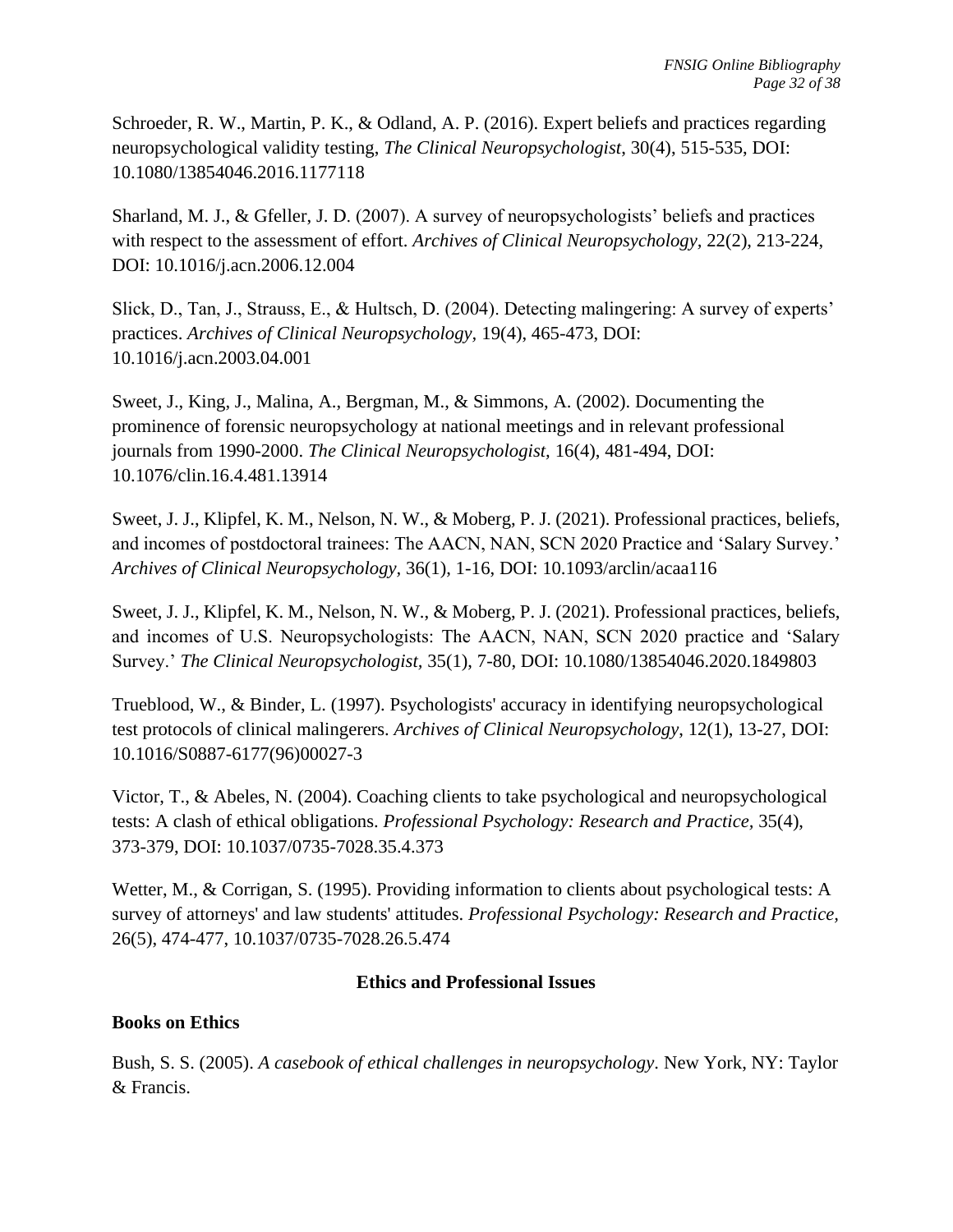Bush, S. S. (2018). *Ethical decision making in clinical neuropsychology, 2<sup>nd</sup> Ed. New York, NY*: Oxford University Press.

Bush, S. S., Connell, M., & Denney, R. L. (2020). *Ethical practice in forensic psychology: A*  guide for mental health professionals, 2<sup>nd</sup> Ed. Washington, DC: American Psychological Association.

Bush, S. S. & M. L. Drexler, M. L. (Eds.). (2002). *Ethical Issues in Clinical Neuropsychology*. New York, NY: Taylor & Francis.

# **Book Chapters on Ethics and Professional Issues**

Bush, S. S. (2009). What do to after making a determination of malingering. In J. Morgan & J. Sweet (Eds.), *Neuropsychology of malingering casebook*. (pp. 530-540). New York, NY: Routledge/Psychology Press.

Bush, S. S., & Stucky, K. J. (2020). Ethics in clinical neuropsychology. In K. Stucky, M. Kirkwood, & J. Donders (Eds.), *Clinical neuropsychology study guide and board review, 2nd Ed*. (pp.104-123). New York, NY: Oxford University Press.

Denney, R.L. (2005). Ethical challenges in forensic neuropsychology, part I. In S. S. Bush (Ed.), *A casebook of ethical challenges in neuropsychology.* (pp. 15-22). New York, NY: Psychology Press.

Denney, R. L., & Sullivan, J. P. (2008). Constitutional, judicial, and practice foundations of criminal forensic neuropsychology. In R. L. Denney & J. P. Sullivan (Eds.), *Clinical neuropsychology in the criminal forensic setting.* (pp. 1-29). New York, NY: Guilford Press.

Donders, J., Brooks, B. L., Sherman, E. M. S., & Kirkwood, M. (2018). Pediatric forensic neuropsychology. In J. E. Morgan & J. H. Ricker (Eds.), *Textbook of Clinical Neuropsychology, 2 nd Ed.* (pp. 942-979). New York, NY: Routledge/Taylor & Francis.

Grote, C. (2005). Ethical practice of forensic neuropsychology. In G. J. Larrabee (Ed.), *Forensic neuropsychology: A scientific approach.* (pp. 92-114). New York, NY: Oxford University Press.

Grote, C. L. (2005). Ethical challenges in forensic neuropsychology, part II. In S. S. Bush (Ed.), *A casebook of ethical challenges in neuropsychology.* (pp. 23-29). New York, NY: Psychology Press.

Grote, C. L., & Parsons, T. D. (2005). Threats to the livelihood of the forensic neuropsychological practice: Avoiding ethical misconduct. *Journal of Forensic Neuropsychology,* 4(3), 79-93.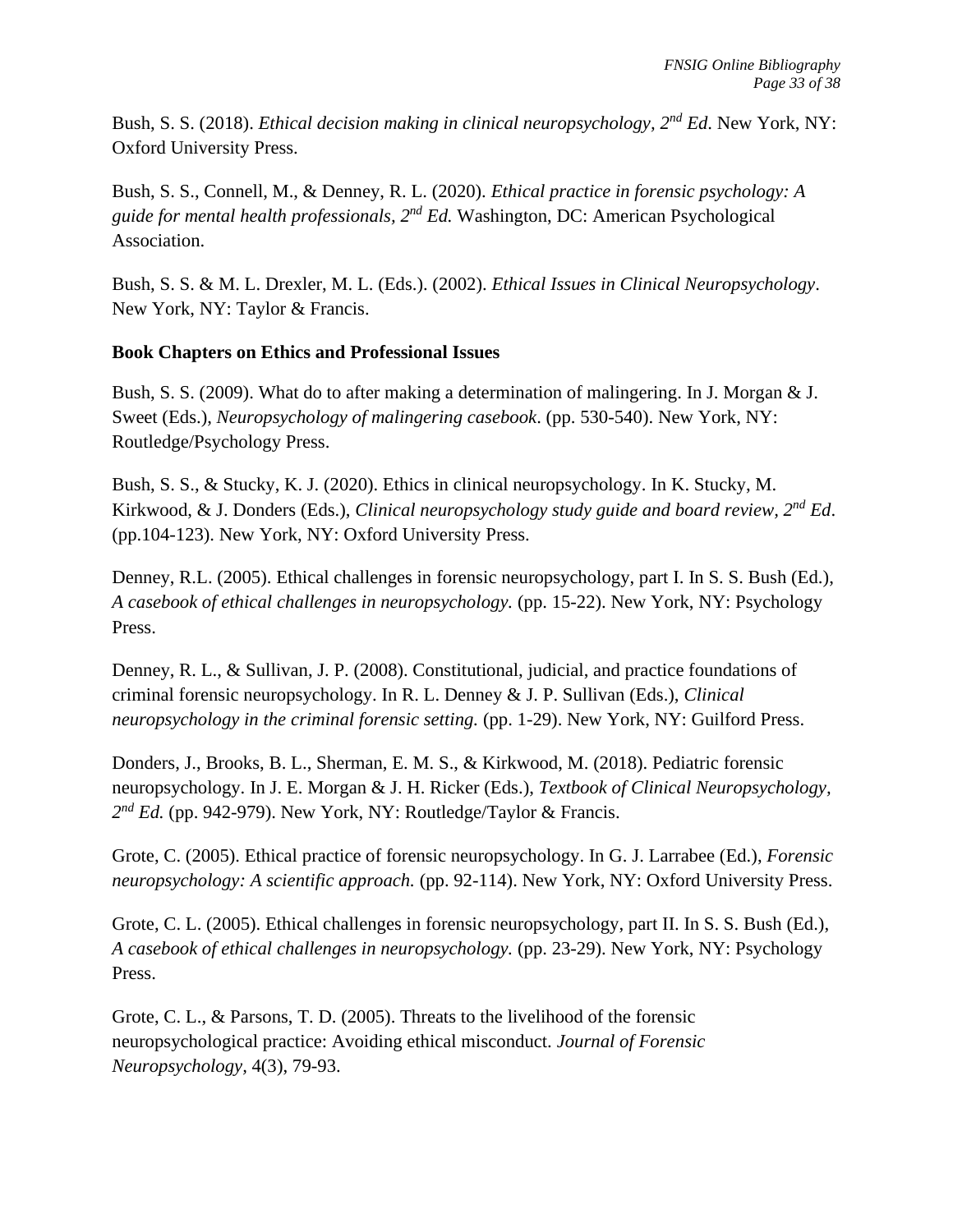Honor, S. (2005). Ethical challenges in forensic neuropsychology, part III. In S.S. Bush (Ed.), *A casebook of ethical challenges in neuropsychology.* (pp. 30-38). New York, NY: Psychology Press.

Kaufman, N. K., & Bush, S. S. (2020). Ethical issues in assessing malingering in head injury litigation. In A. M. Horton, Jr., & C. R. Reynolds (Eds.), *Detection of Malingering during Head Injury Litigation.* (pp. 157-176). Switzerland AG: Springer, DOI: 10.1007/978-3-030-54656-4\_2

Kaufmann, P. M. (2008). Admissibility of neuropsychological evidence in criminal cases: Competency, insanity, culpability, and mitigation. In R. L. Denney & J. P. Sullivan (Eds.), *Clinical neuropsychology in the criminal forensic setting.* (pp. 55-91). New York, NY: Guilford.

Kaufmann, P. M. (2013). Neuropsychologist experts and neurolaw: Cases, controversies, and admissibility challenges. Special Issue: Traumatic Brain Injury, *Behavioral Sciences and the Law*, 31(6), 739–755.

Martin, P. K., Schroeder, R. W., Boone, K. B., & Bush, S. S. (2022). Ethical considerations associated with validity assessment in clinical evaluations. In R. Schroeder & P. Martin (Eds.), *Validity assessment in clinical neuropsychological practice: Evaluating and managing noncredible performance*. (pp. 70-85). New York, NY: Oxford University Press.

Roper, B. L. (2005). Ethical challenges in forensic neuropsychology, part IV. In S.S. Bush (Ed.), *A casebook of ethical challenges in neuropsychology.* (pp. 39-50). New York, NY: Psychology Press.

Seward, J. D., & Connor, D. J. (2009). Ethical issues in assigning (or withholding) a diagnosis of malingering. In J. Morgan & J. Sweet (Eds.), *Neuropsychology of malingering casebook*. (pp. 517-529). New York, NY: Routledge/Psychology Press.

Slick, D. J., & Iverson, G. L. (2003). Ethical issues in forensic neuropsychological assessment. In I. Z. Schultz & D. O. Brady (Eds.), *Psychological injuries at trial.* (pp. 2014-2034). Chicago, IL: American Bar Association.

Sweet, J. J. (2005). Ethical challenges in forensic neuropsychology, part V. In S. Bush, (Ed.), *A casebook of ethical challenges in neuropsychology*. (pp. 51-61). New York, NY: Taylor & Francis.

Sweet, J. J., Grote, C., & van Gorp, W. (2002). Ethical issues in forensic neuropsychology. In S. Bush & M. L. Drexler (Eds.), *Ethical Issues in Clinical Neuropsychology* (pp. 103-133). New York, NY: Taylor & Francis.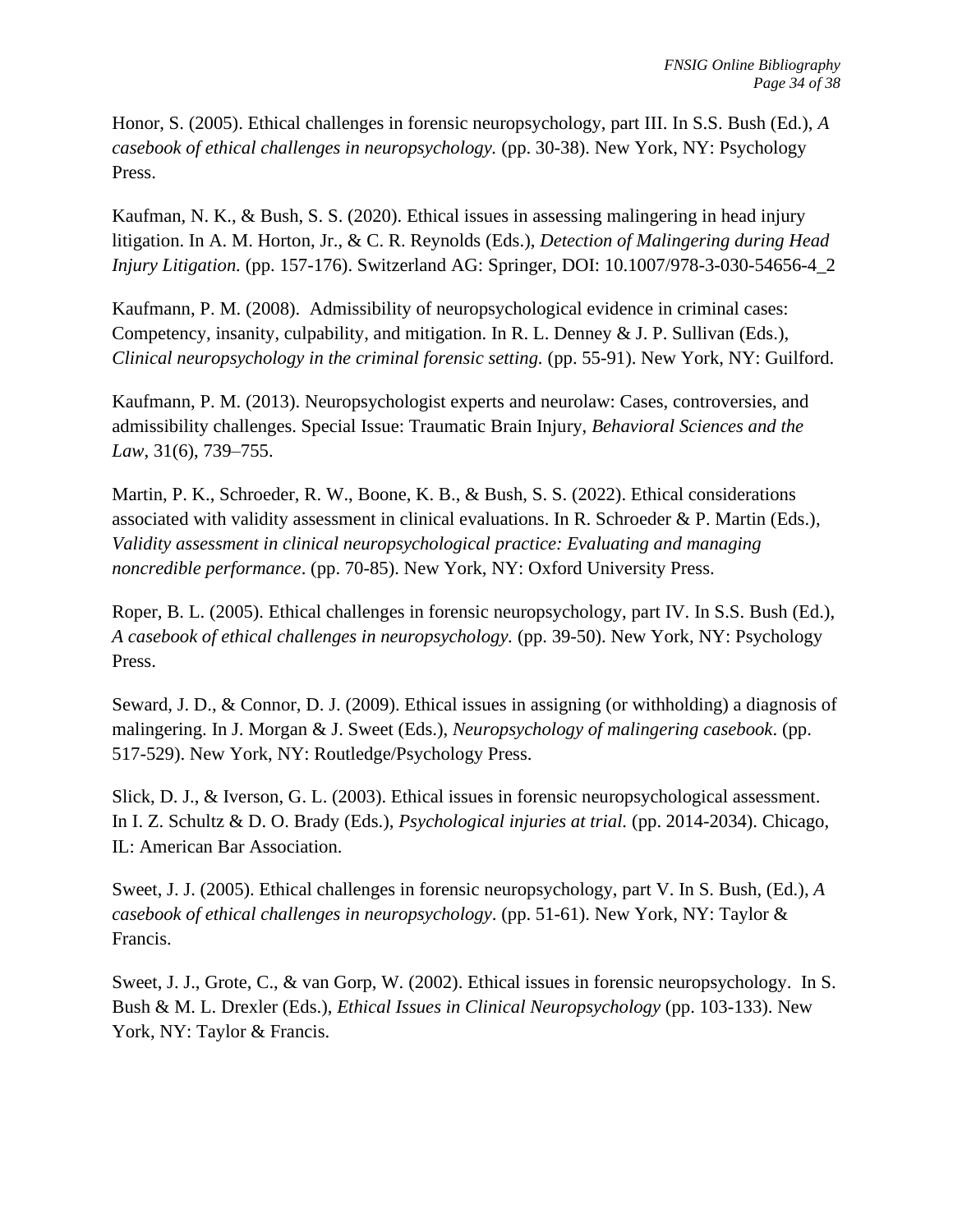Tyson, J. A., & Sullivan, J. P. (2008). Ethical issues in criminal forensic neuropsychology. In R. L. Denney & J. P. Sullivan (Eds.), *Clinical neuropsychology in the criminal forensic setting.* (pp. 30-54). New York, NY: Guilford Press.

### **Peer-reviewed Journal Articles on Ethics and Professional Issues**

Adams, K. M. (1997). Comment on ethical considerations in forensic neuropsychological consultation. *The Clinical Neuropsychologist,* 11(3), 294-296, DOI: [10.1080/13854049708400459](https://doi.org/10.1080/13854049708400459)

Binder, L. & Thompson, L. (1995). The ethics code and neuropsychological assessment practices. *Archives of Clinical Neuropsychology*, 10(1), 27-46, DOI: [10.1016/0887-](https://doi.org/10.1016/0887-6177(93)E0004-U) [6177\(93\)E0004-U](https://doi.org/10.1016/0887-6177(93)E0004-U)

Bush, S. S. (2005). Ethical issues in forensic neuropsychology (Special Issue). *Journal of Forensic Neuropsychology*, 4(3), 1-9, [10.1016/0887-6177\(93\)E0004-U](https://doi.org/10.1016/0887-6177(93)E0004-U)

Bush, S. S., Grote, C. L., Johnson-Greene, D. E., & Macartney-Filgate, M. (2008). A panel interview on the ethical practice of neuropsychology. *The Clinical Neuropsychologist*, 22(2): 321–344, DOI: [10.1080/13854040601139187](https://psycnet.apa.org/doi/10.1080/13854040601139187)

Bush, S. S., & Lees-Haley, P. R. (2005). Threats to the validity of forensic neuropsychological data: Ethical considerations. *Journal of Forensic Neuropsychology,* 4(3), 45-66, DOI: [10.1300/J151v04n03\\_04](https://psycnet.apa.org/doi/10.1300/J151v04n03_04)

Carone, D. A. (2015). Chronic disability determination after work-related mild traumatic brain injury: Ethical problems and resolutions. *Journal of Head Trauma Rehabilitation*, 30(3), 228- 230, DOI: 10.1097/HTR.0000000000000110

Grote, C., Lewin, J., Sweet, J. J., & van Gorp, W. (2000). Responses to perceived unethical practices in clinical neuropsychology: Ethical and legal considerations. *The Clinical Neuropsychologist*, 14(1), 119-134, DOI: 10.1076/1385-4046(200002)14:1;1-8;FT119

Guilmette, T. & Hagan, L. (1997). Ethical considerations in forensic neuropsychological consultation. *The Clinical Neuropsychologist,* 11(3), 287-290, [10.1080/13854049708400457](https://doi.org/10.1080/13854049708400457)

Gutheil, T. G., Schetky, D. H., & Simon, R. I. (2006). Pejorative testimony about opposing experts and colleagues: "Fouling one's own nest." *The Journal of the American Academy of Psychiatry & the Law,* 34(1), 26-30. Available as download at http://jaapl.org/content/jaapl/34/1/26.full.pdf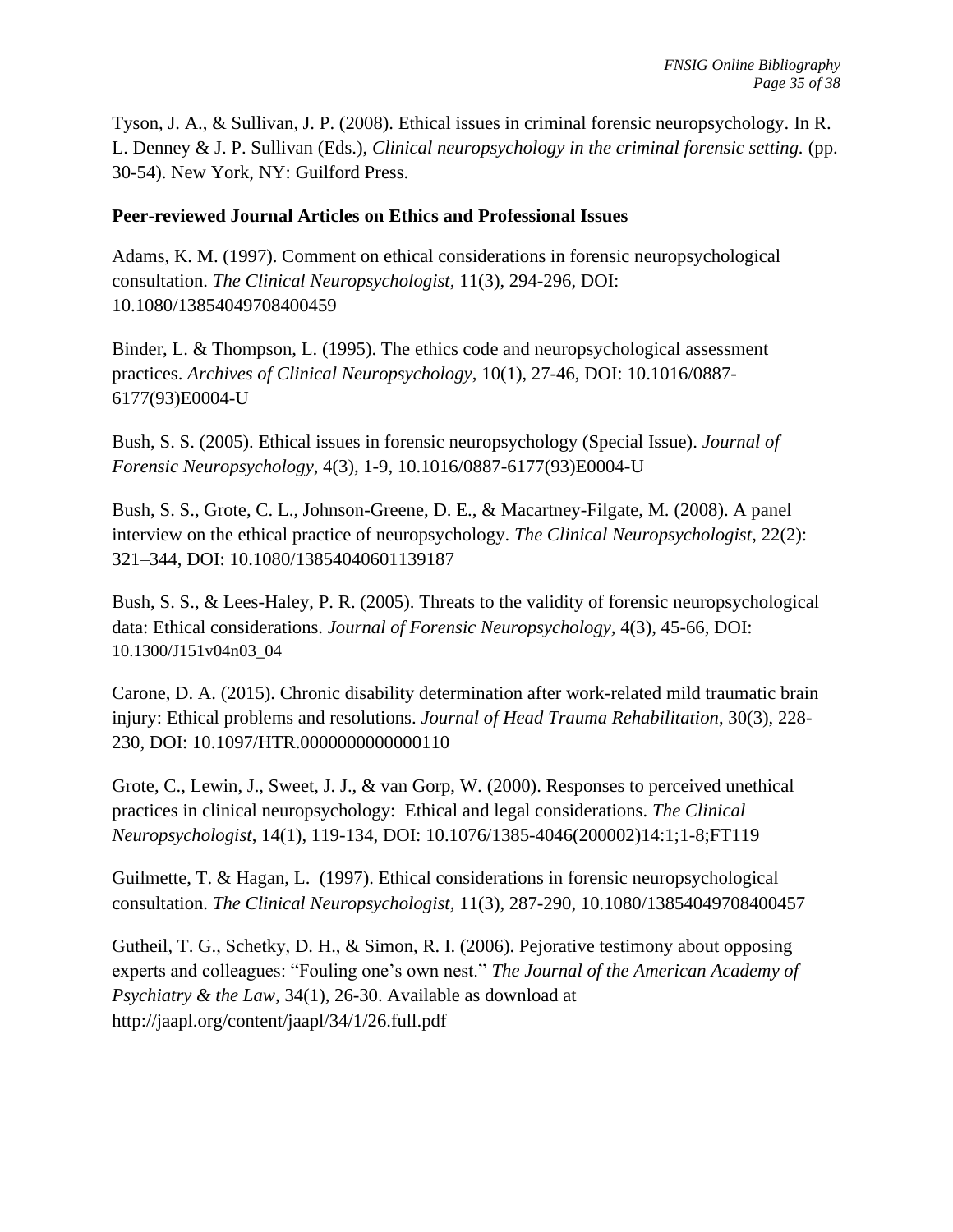Johnson-Greene, D. & Bechtold, K. T. (2002). Ethical considerations for peer review in forensic neuropsychology. *The Clinical Neuropsychologist*, 16(1), 97-104, DOI: [10.1076/clin.16.1.97.8335](https://psycnet.apa.org/doi/10.1076/clin.16.1.97.8335)

Kaufmann, P. (2005). Protecting the objectivity, fairness, and integrity of neuropsychological evaluations in litigation: A privilege second to none? *Journal of Legal Medicine,* 26(1), 95-131, DOI: [10.1080/01947640590918007](https://doi.org/10.1080/01947640590918007)

Malina, A., Nelson, N., & Sweet, J. J. (2005). Framing the relationships in forensic neuropsychology: Ethical issues. In S. Bush (Guest Ed.), Special Issue: Ethics in forensic neuropsychology. *Journal of Forensic Neuropsychology*, 4, 21-44, DOI: [10.1300/J151v04n03\\_03](http://dx.doi.org/10.1300/J151v04n03_03)

Martelli, M. F., Zasler, N. D., & Johnson-Greene, D. (2001). Promoting ethical and objective practice in the medicolegal arena of disability evaluation. *Disability Evaluation*, 12(3), 571-584, DOI: [10.1016/S1047-9651\(18\)30051-2](https://doi.org/10.1016/S1047-9651(18)30051-2)

McSweeney, A. J. (1997). Regarding ethics in neuropsychological consultation: A comment on Guilmette and Hagan. *The Clinical Neuropsychologist,* 11(3), 291-293, [10.1080/13854049708400458](https://doi.org/10.1080/13854049708400458)

McSweeney, A. J., Becker, B. C., Naugle, R. I., Snow, W. G., Binder, L. M., & Thompson, L. L. (1998). Ethical issues related to presence of third-party observers in clinical neuropsychological evaluations. *The Clinical Neuropsychologist,* 12(4), 552-560, [10.1076/clin.12.4.552.7245](https://doi.org/10.1076/clin.12.4.552.7245)

Morgan, J. E. & Bush, S. S. (2005). Anticipating forensic involvement: Ethical considerations for clinical neuropsychologists. *Journal of Forensic Neuropsychology,* 4(3), 11-20, DOI: [10.1300/J151v04n03\\_02](https://psycnet.apa.org/doi/10.1300/J151v04n03_02)

Sweet, J. J., & Moulthrop, M. (1999). Self-examination questions as a means of identifying bias in adversarial assessments. *Journal of Forensic Neuropsychology,* 1(1), 73-88, DOI: [10.1300/J151v01n01\\_06](https://doi.org/10.1300/J151v01n01_06)

Yantz, C. L., Bauer, L., & McCaffrey, R. J. (2006). Regulations governing the out-of-state practice of psychology: Implications for forensic neuropsychologists. *Applied Neuropsychology*, 13(1), 19-27, DOI: 10.1207/s15324826an1301\_3

Youngjohn, J. (1995). Confirmed attorney coaching prior to neuropsychological evaluation. *Assessment*, 2(3), 279-284, DOI: [10.1177/1073191195002003007](https://doi.org/10.1177%2F1073191195002003007)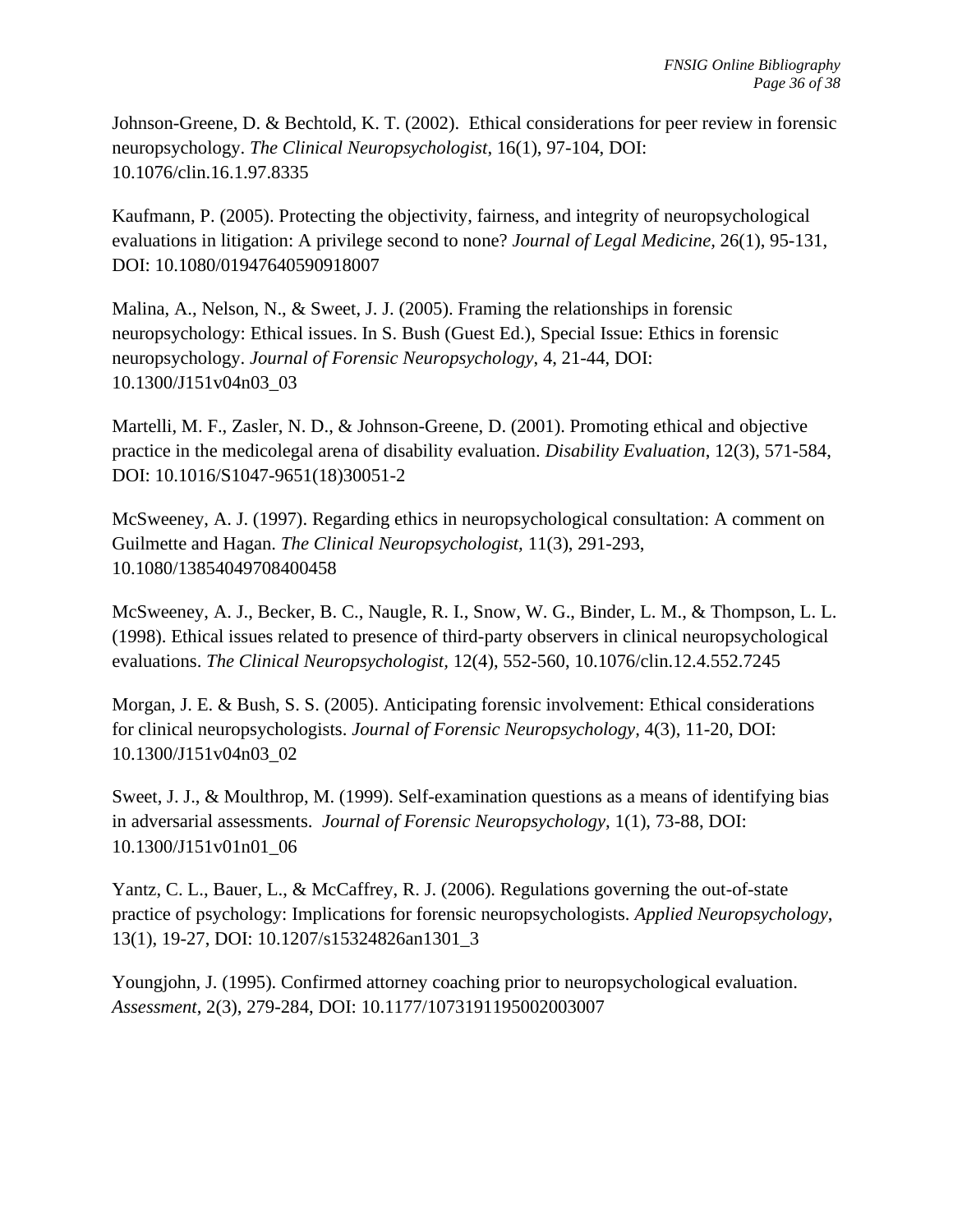### **Additional Non-Neuropsychology Resources**

AAPL Task Force on a Forensic Assessment Guideline (Glancy, G. D., Ash, P., Bath, E. P., Buchanan, A., Fedoroff, P., et al.) (2015). AAPL practice guideline for the forensic assessment. *Journal of the American Academy of Psychiatry and the Law,* 43(2) *(Supplement), s3-s53.* Available as download at https://www.aapl.org/docs/pdf/Forensic\_Assessment.pdf

American Psychological Association. (2013). Specialty guidelines for forensic psychology. *American Psychologist,* 68(1), 7-19. DOI: http:dx.doi.org/10.1037/a0029889 Available as download at<https://www.apa.org/pubs/journals/features/forensic-psychology.pdf>

American Psychological Association. (2017). Online update to Ethical Principles of Psychologists and Code of Conduct. Available as download at <https://www.apa.org/ethics/code/ethics-code-2017.pdf>

Connell, M., & Koocher, G. P. (2003). HIPAA and forensic practice. *American Psychology Law Society News*, 23(2), 16-19. Available as download at https://kspope.com/ethics/hipaa.php

Foster, K. R., & Huber, P. W. (1997). *Judging science: Scientific knowledge and the federal courts*. Cambridge, MA: MIT Press.

Garb, H. N. (1998). *Studying the clinician: Judgment research and psychological assessment*. Washington, DC: American Psychological Association.

Gordon, S. G. (2016). *Crossing the line: Daubert, dual roles, and the admissibility of forensic mental health testimony*. Available as download at http://scholars.law.unlv.edu/facpub/969

Greenberg, S. A., & Shuman, D. W. (2007). When worlds collide: Therapeutic and forensic roles. *Professional Psychology: Research and Practice,* 38(2), 129–132, DOI: 10.1037/0735- 7028.38.2.129

Kaslow, F. W., Patterson, T., & Gottlieb, M. (2011). Ethical dilemmas in psychologists accessing internet data: Is it justified? *Professional Psychology: Research and Practice,*  42(2*)*,105–112, DOI: 10.1037/a0022002

Melton, G. B., Petrila, J., Poythress, N. G., Slobogin, C., Otto, R. K., Mossman, D., & Condie, L. O. (2018). *Psychological evaluations for the courts: A handbook for mental health professionals and lawyers, 4th Ed*. New York, NY: Guilford Press.

Pirelli G., Hartigan, S., & Zapf, P. A. (2018). Using the internet for collateral information in forensic mental health evaluations. *Behavioral Sciences & the Law*, 36(2), 157–169. DOI: https://doi.org/10.1002/bsl.2334